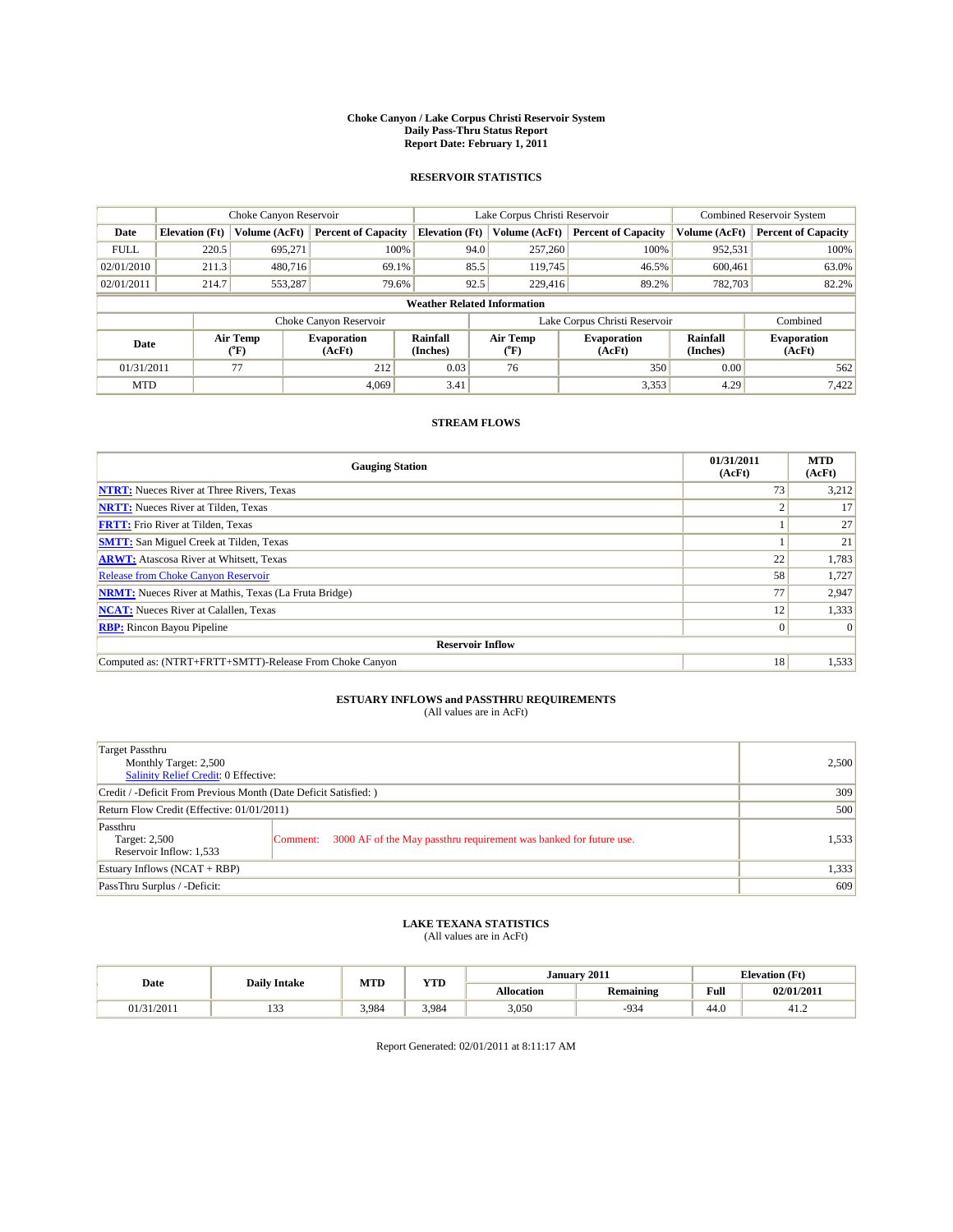#### **Choke Canyon / Lake Corpus Christi Reservoir System Daily Pass-Thru Status Report Report Date: February 2, 2011**

#### **RESERVOIR STATISTICS**

|             | Choke Canyon Reservoir             |                  |                              |                       | Lake Corpus Christi Reservoir | <b>Combined Reservoir System</b> |                      |                              |  |  |
|-------------|------------------------------------|------------------|------------------------------|-----------------------|-------------------------------|----------------------------------|----------------------|------------------------------|--|--|
| Date        | <b>Elevation</b> (Ft)              | Volume (AcFt)    | <b>Percent of Capacity</b>   | <b>Elevation</b> (Ft) | Volume (AcFt)                 | <b>Percent of Capacity</b>       | Volume (AcFt)        | <b>Percent of Capacity</b>   |  |  |
| <b>FULL</b> | 220.5                              | 695.271          | 100%                         | 94.0                  | 257,260                       | 100%                             | 952,531              | 100%                         |  |  |
| 02/02/2010  | 211.3                              | 479.890          | 69.0%                        | 85.5                  | 119,615                       | 46.5%                            | 599,505              | 62.9%                        |  |  |
| 02/02/2011  | 214.7                              | 553,060          | 79.5%                        | 92.4                  | 229,240                       | 89.1%                            | 782,300              | 82.1%                        |  |  |
|             | <b>Weather Related Information</b> |                  |                              |                       |                               |                                  |                      |                              |  |  |
|             |                                    |                  | Choke Canyon Reservoir       |                       |                               | Lake Corpus Christi Reservoir    |                      | Combined                     |  |  |
| Date        |                                    | Air Temp<br>(°F) | <b>Evaporation</b><br>(AcFt) | Rainfall<br>(Inches)  | Air Temp<br>("F)              | <b>Evaporation</b><br>(AcFt)     | Rainfall<br>(Inches) | <b>Evaporation</b><br>(AcFt) |  |  |
| 02/01/2011  |                                    | 49               | Pan Froze                    | 0.00                  | 52                            | Pan Froze                        | 0.00                 | $\Omega$                     |  |  |
| <b>MTD</b>  |                                    |                  | $\Omega$                     | 0.00                  |                               | $\Omega$                         | 0.00                 | $\mathbf{0}$                 |  |  |

### **STREAM FLOWS**

| <b>Gauging Station</b>                                       | 02/01/2011<br>(AcFt) | <b>MTD</b><br>(AcFt) |
|--------------------------------------------------------------|----------------------|----------------------|
| <b>NTRT:</b> Nueces River at Three Rivers, Texas             | 71                   | 71                   |
| <b>NRTT:</b> Nueces River at Tilden, Texas                   |                      |                      |
| <b>FRTT:</b> Frio River at Tilden, Texas                     |                      |                      |
| <b>SMTT:</b> San Miguel Creek at Tilden, Texas               |                      | $\Omega$             |
| <b>ARWT:</b> Atascosa River at Whitsett, Texas               | 19                   | 19                   |
| <b>Release from Choke Canyon Reservoir</b>                   | 58                   | 58                   |
| <b>NRMT:</b> Nueces River at Mathis, Texas (La Fruta Bridge) | 145                  | 145                  |
| <b>NCAT:</b> Nueces River at Calallen, Texas                 |                      |                      |
| <b>RBP:</b> Rincon Bayou Pipeline                            | $\Omega$             | $\Omega$             |
| <b>Reservoir Inflow</b>                                      |                      |                      |
| Computed as: (NTRT+FRTT+SMTT)-Release From Choke Canyon      | 15 <sup>1</sup>      | 15                   |

# **ESTUARY INFLOWS and PASSTHRU REQUIREMENTS**<br>(All values are in AcFt)

| Target Passthru<br>Monthly Target: 2,500<br>Salinity Relief Credit: 0 Effective: |                                                                                | 2,500 |
|----------------------------------------------------------------------------------|--------------------------------------------------------------------------------|-------|
| Credit / -Deficit From Previous Month (Date Deficit Satisfied: )                 | 609                                                                            |       |
| Return Flow Credit (Effective: 02/01/2011)                                       | 500                                                                            |       |
| Passthru<br>Target: 2,500<br>Reservoir Inflow: 15                                | 3000 AF of the May passthru requirement was banked for future use.<br>Comment: | 15    |
| Estuary Inflows (NCAT + RBP)                                                     |                                                                                |       |
| PassThru Surplus / -Deficit:                                                     | $\vert 0 \vert$                                                                |       |

# **LAKE TEXANA STATISTICS** (All values are in AcFt)

| Date       | <b>Daily Intake</b> |                 | <b>YTD</b><br><b>MTD</b> |                   | February 2011    |       | <b>Elevation</b> (Ft) |
|------------|---------------------|-----------------|--------------------------|-------------------|------------------|-------|-----------------------|
|            |                     |                 |                          | <b>Allocation</b> | <b>Remaining</b> | Full  | 02/02/2011            |
| 02/01/2011 | $1 - 1 -$           | $\sim$<br>- 222 | $\sim$<br>T. 1 1         | 3,040             | 2.907            | -44.U | 41.3                  |

Report Generated: 02/02/2011 at 8:46:47 AM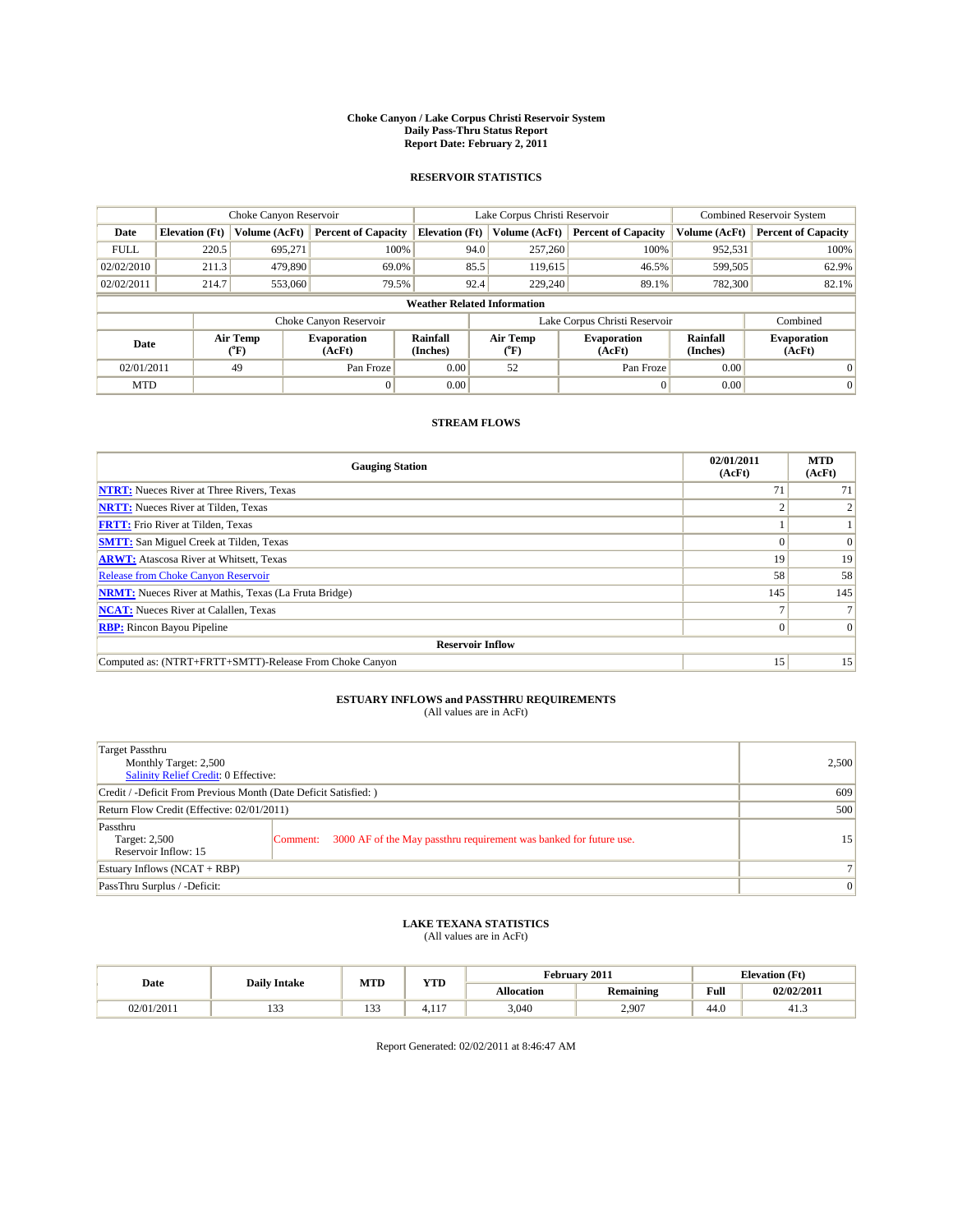#### **Choke Canyon / Lake Corpus Christi Reservoir System Daily Pass-Thru Status Report Report Date: February 3, 2011**

#### **RESERVOIR STATISTICS**

|             | Choke Canyon Reservoir             |                  |                            |                             | Lake Corpus Christi Reservoir | <b>Combined Reservoir System</b> |                      |                              |  |  |
|-------------|------------------------------------|------------------|----------------------------|-----------------------------|-------------------------------|----------------------------------|----------------------|------------------------------|--|--|
| Date        | <b>Elevation</b> (Ft)              | Volume (AcFt)    | <b>Percent of Capacity</b> | <b>Elevation</b> (Ft)       | Volume (AcFt)                 | <b>Percent of Capacity</b>       | Volume (AcFt)        | <b>Percent of Capacity</b>   |  |  |
| <b>FULL</b> | 220.5                              | 695,271          | 100%                       | 94.0                        | 257,260                       | 100%                             | 952,531              | 100%                         |  |  |
| 02/03/2010  | 211.3                              | 480.510          | 69.1%                      | 85.5                        | 119,615                       | 46.5%                            | 600.125              | 63.0%                        |  |  |
| 02/03/2011  | 214.6                              | 552,151          | 79.4%                      | 92.3                        | 226,770                       | 88.1%                            | 778,921              | 81.8%                        |  |  |
|             | <b>Weather Related Information</b> |                  |                            |                             |                               |                                  |                      |                              |  |  |
|             |                                    |                  | Choke Canyon Reservoir     |                             |                               | Lake Corpus Christi Reservoir    |                      | Combined                     |  |  |
| Date        |                                    | Air Temp<br>(°F) | Evaporation<br>(AcFt)      | <b>Rainfall</b><br>(Inches) | Air Temp<br>(°F)              | <b>Evaporation</b><br>(AcFt)     | Rainfall<br>(Inches) | <b>Evaporation</b><br>(AcFt) |  |  |
| 02/02/2011  |                                    | 30               | Pan Froze                  | 0.00                        | 34                            | Pan Froze                        | 0.00                 | 0                            |  |  |
| <b>MTD</b>  |                                    |                  | $\theta$                   | 0.00                        |                               | $\Omega$                         | 0.00                 | $\overline{0}$               |  |  |

### **STREAM FLOWS**

| <b>Gauging Station</b>                                       | 02/02/2011<br>(AcFt) | <b>MTD</b><br>(AcFt) |
|--------------------------------------------------------------|----------------------|----------------------|
| <b>NTRT:</b> Nueces River at Three Rivers, Texas             | 66                   | 137                  |
| <b>NRTT:</b> Nueces River at Tilden, Texas                   |                      |                      |
| <b>FRTT:</b> Frio River at Tilden, Texas                     |                      |                      |
| <b>SMTT:</b> San Miguel Creek at Tilden, Texas               |                      |                      |
| <b>ARWT:</b> Atascosa River at Whitsett, Texas               | 16 <sup>1</sup>      | 35                   |
| Release from Choke Canyon Reservoir                          | 58                   | 115                  |
| <b>NRMT:</b> Nueces River at Mathis, Texas (La Fruta Bridge) | 125                  | 270                  |
| <b>NCAT:</b> Nueces River at Calallen, Texas                 | 0                    |                      |
| <b>RBP:</b> Rincon Bayou Pipeline                            | $\Omega$             | $\Omega$             |
| <b>Reservoir Inflow</b>                                      |                      |                      |
| Computed as: (NTRT+FRTT+SMTT)-Release From Choke Canyon      | 9                    | 24                   |

# **ESTUARY INFLOWS and PASSTHRU REQUIREMENTS**<br>(All values are in AcFt)

| Target Passthru<br>Monthly Target: 2,500<br>Salinity Relief Credit: 0 Effective: |                                                                                | 2,500 |
|----------------------------------------------------------------------------------|--------------------------------------------------------------------------------|-------|
| Credit / -Deficit From Previous Month (Date Deficit Satisfied: )                 | 609                                                                            |       |
| Return Flow Credit (Effective: 02/01/2011)                                       | 500                                                                            |       |
| Passthru<br>Target: 2,500<br>Reservoir Inflow: 24                                | 3000 AF of the May passthru requirement was banked for future use.<br>Comment: | 24    |
| Estuary Inflows (NCAT + RBP)                                                     |                                                                                |       |
| PassThru Surplus / -Deficit:                                                     | $\vert 0 \vert$                                                                |       |

## **LAKE TEXANA STATISTICS** (All values are in AcFt)

|            | <b>Daily Intake</b> | MTD | <b>YTD</b> | February 2011<br><b>Elevation</b> (Ft) |                  |                                         |            |
|------------|---------------------|-----|------------|----------------------------------------|------------------|-----------------------------------------|------------|
| Date       |                     |     |            | <b>Allocation</b>                      | <b>Remaining</b> | Full<br>the contract of the contract of | 02/03/2011 |
| 02/02/2011 | $\sim$<br>.         | 266 | 4.250      | 3,040                                  | 2.774            | 44.U                                    | د.41       |

Report Generated: 02/03/2011 at 10:04:46 AM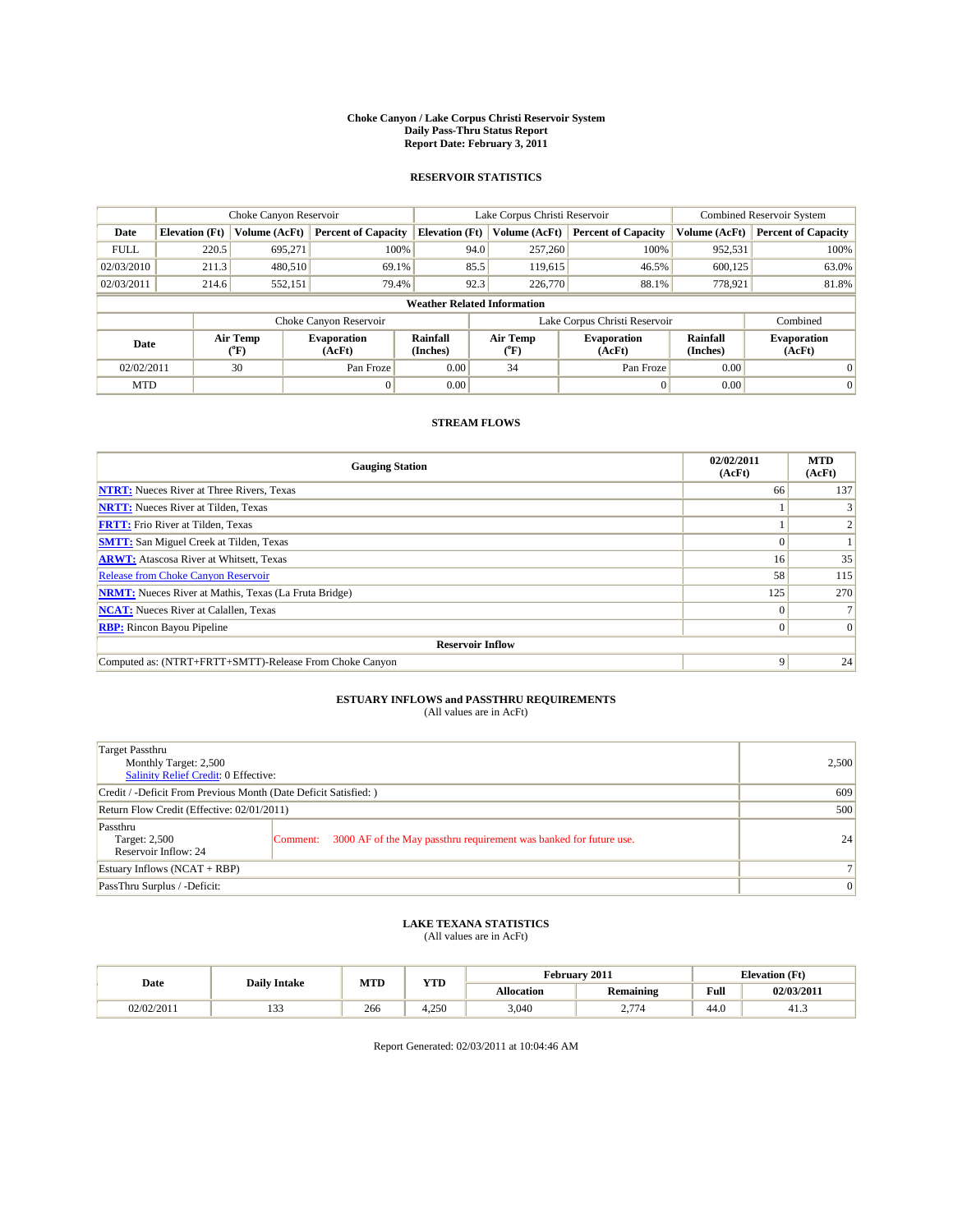#### **Choke Canyon / Lake Corpus Christi Reservoir System Daily Pass-Thru Status Report Report Date: February 4, 2011**

#### **RESERVOIR STATISTICS**

|             | Choke Canyon Reservoir             |                  |                            |                       | Lake Corpus Christi Reservoir | <b>Combined Reservoir System</b> |                      |                              |  |
|-------------|------------------------------------|------------------|----------------------------|-----------------------|-------------------------------|----------------------------------|----------------------|------------------------------|--|
| Date        | <b>Elevation</b> (Ft)              | Volume (AcFt)    | <b>Percent of Capacity</b> | <b>Elevation</b> (Ft) | Volume (AcFt)                 | <b>Percent of Capacity</b>       | Volume (AcFt)        | <b>Percent of Capacity</b>   |  |
| <b>FULL</b> | 220.5                              | 695,271          | 100%                       | 94.0                  | 257,260                       | 100%                             | 952,531              | 100%                         |  |
| 02/04/2010  | 211.5                              | 483,001          | 69.5%                      | 86.1                  | 127,552                       | 49.6%                            | 610,553              | 64.1%                        |  |
| 02/04/2011  | 214.6                              | 551,924          | 79.4%                      | 92.3                  | 226,242                       | 87.9%                            | 778,166              | 81.7%                        |  |
|             | <b>Weather Related Information</b> |                  |                            |                       |                               |                                  |                      |                              |  |
|             |                                    |                  | Choke Canyon Reservoir     |                       |                               | Lake Corpus Christi Reservoir    |                      | Combined                     |  |
| Date        |                                    | Air Temp<br>(°F) | Evaporation<br>(AcFt)      | Rainfall<br>(Inches)  | Air Temp<br>("F)              | <b>Evaporation</b><br>(AcFt)     | Rainfall<br>(Inches) | <b>Evaporation</b><br>(AcFt) |  |
| 02/03/2011  |                                    | 42               | Pan Froze                  | 0.00                  | 44                            | Pan Froze                        | 0.00                 | 0                            |  |
| <b>MTD</b>  |                                    |                  |                            | 0.00                  |                               |                                  | 0.00                 | $\mathbf{0}$                 |  |

### **STREAM FLOWS**

| <b>Gauging Station</b>                                       | 02/03/2011<br>(AcFt) | <b>MTD</b><br>(AcFt) |  |  |  |  |
|--------------------------------------------------------------|----------------------|----------------------|--|--|--|--|
| <b>NTRT:</b> Nueces River at Three Rivers, Texas             | 81                   | 218                  |  |  |  |  |
| <b>NRTT:</b> Nueces River at Tilden, Texas                   |                      |                      |  |  |  |  |
| <b>FRTT:</b> Frio River at Tilden, Texas                     |                      |                      |  |  |  |  |
| <b>SMTT:</b> San Miguel Creek at Tilden, Texas               |                      |                      |  |  |  |  |
| <b>ARWT:</b> Atascosa River at Whitsett, Texas               | 14                   | 49                   |  |  |  |  |
| <b>Release from Choke Canyon Reservoir</b>                   | 58                   | 173                  |  |  |  |  |
| <b>NRMT:</b> Nueces River at Mathis, Texas (La Fruta Bridge) | 159                  | 429                  |  |  |  |  |
| <b>NCAT:</b> Nueces River at Calallen, Texas                 |                      |                      |  |  |  |  |
| <b>RBP:</b> Rincon Bayou Pipeline                            | $\Omega$             | $\Omega$             |  |  |  |  |
| <b>Reservoir Inflow</b>                                      |                      |                      |  |  |  |  |
| Computed as: (NTRT+FRTT+SMTT)-Release From Choke Canyon      | 25                   | 49                   |  |  |  |  |

# **ESTUARY INFLOWS and PASSTHRU REQUIREMENTS**<br>(All values are in AcFt)

| Target Passthru<br>Monthly Target: 2,500<br>Salinity Relief Credit: 0 Effective: |                                                                                | 2,500 |
|----------------------------------------------------------------------------------|--------------------------------------------------------------------------------|-------|
| Credit / -Deficit From Previous Month (Date Deficit Satisfied: )                 | 609                                                                            |       |
| Return Flow Credit (Effective: 02/01/2011)                                       | 500                                                                            |       |
| Passthru<br>Target: 2,500<br>Reservoir Inflow: 49                                | 3000 AF of the May passthru requirement was banked for future use.<br>Comment: | 49    |
| Estuary Inflows (NCAT + RBP)                                                     |                                                                                |       |
| PassThru Surplus / -Deficit:                                                     | $\vert 0 \vert$                                                                |       |

## **LAKE TEXANA STATISTICS** (All values are in AcFt)

|            | <b>Daily Intake</b> | <b>MTD</b> | <b>YTD</b> | February 2011     |                  |      | <b>Elevation</b> (Ft) |  |
|------------|---------------------|------------|------------|-------------------|------------------|------|-----------------------|--|
| Date       |                     |            |            | <b>Allocation</b> | <b>Remaining</b> | Full | 02/04/2011            |  |
| 02/03/2011 | $\sim$<br>ر ر       | 399        | 4.383      | 3.040             | 2.641            | 44.0 | 41.1                  |  |

Report Generated: 02/07/2011 at 8:09:36 AM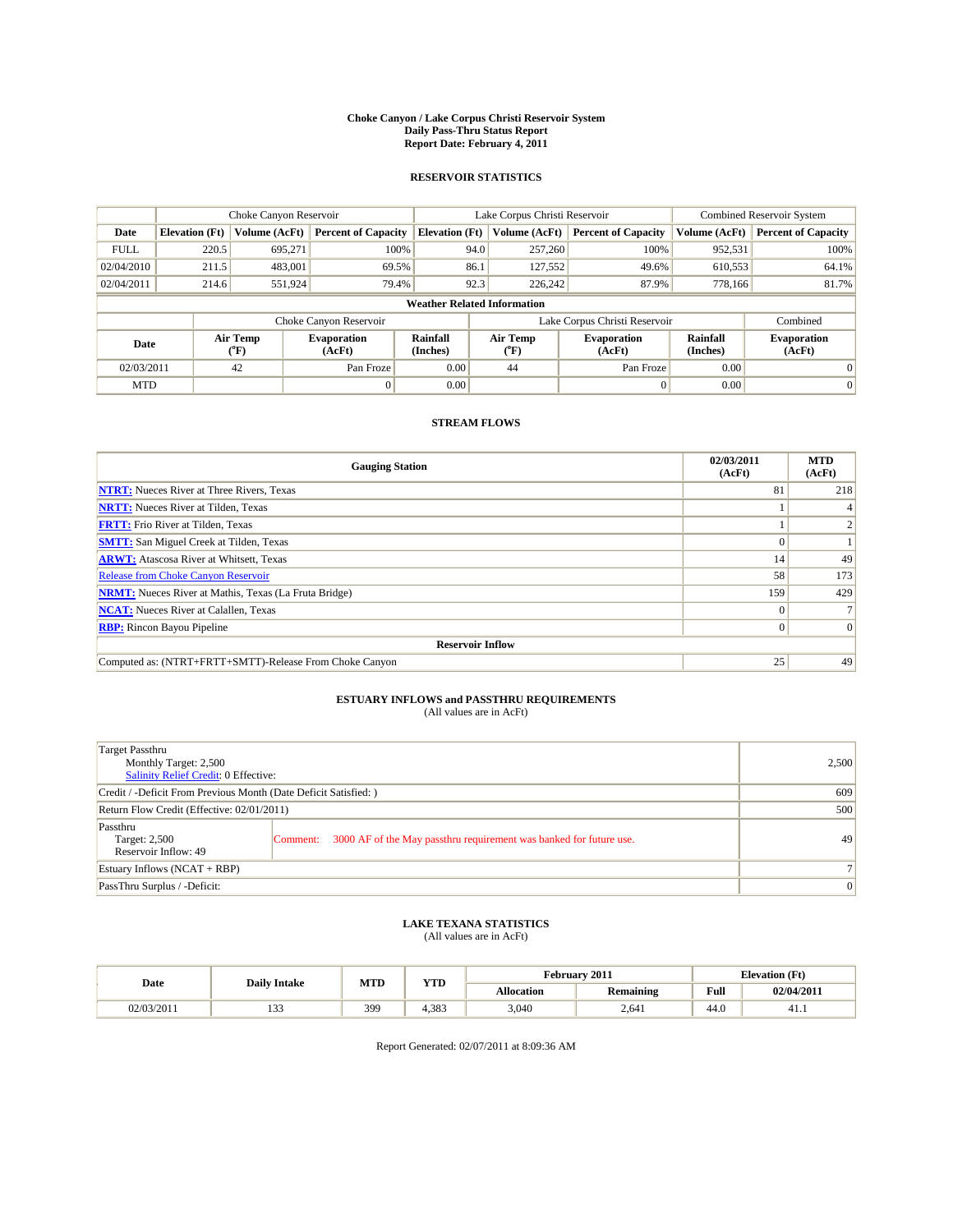#### **Choke Canyon / Lake Corpus Christi Reservoir System Daily Pass-Thru Status Report Report Date: February 5, 2011**

#### **RESERVOIR STATISTICS**

|             | Choke Canyon Reservoir             |                  |                            |                       | Lake Corpus Christi Reservoir | <b>Combined Reservoir System</b> |                      |                              |  |
|-------------|------------------------------------|------------------|----------------------------|-----------------------|-------------------------------|----------------------------------|----------------------|------------------------------|--|
| Date        | <b>Elevation</b> (Ft)              | Volume (AcFt)    | <b>Percent of Capacity</b> | <b>Elevation</b> (Ft) | Volume (AcFt)                 | <b>Percent of Capacity</b>       | Volume (AcFt)        | <b>Percent of Capacity</b>   |  |
| <b>FULL</b> | 220.5                              | 695,271          | 100%                       | 94.0                  | 257,260                       | 100%                             | 952,531              | 100%                         |  |
| 02/05/2010  | 211.5                              | 484,463          | 69.7%                      | 86.3                  | 130,625                       | 50.8%                            | 615,088              | 64.6%                        |  |
| 02/05/2011  | 214.6                              | 551,924          | 79.4%                      | 92.2                  | 224,659                       | 87.3%                            | 776,583              | 81.5%                        |  |
|             | <b>Weather Related Information</b> |                  |                            |                       |                               |                                  |                      |                              |  |
|             |                                    |                  | Choke Canyon Reservoir     |                       |                               | Lake Corpus Christi Reservoir    |                      | Combined                     |  |
| Date        |                                    | Air Temp<br>(°F) | Evaporation<br>(AcFt)      | Rainfall<br>(Inches)  | Air Temp<br>("F)              | <b>Evaporation</b><br>(AcFt)     | Rainfall<br>(Inches) | <b>Evaporation</b><br>(AcFt) |  |
| 02/04/2011  |                                    | 42               | Pan Froze                  | 0.00                  | 44                            | Pan Froze                        | 0.03                 | 0                            |  |
| <b>MTD</b>  |                                    |                  |                            | 0.00                  |                               |                                  | 0.03                 | $\mathbf{0}$                 |  |

### **STREAM FLOWS**

| <b>Gauging Station</b>                                       | 02/04/2011<br>(AcFt) | <b>MTD</b><br>(AcFt) |
|--------------------------------------------------------------|----------------------|----------------------|
| <b>NTRT:</b> Nueces River at Three Rivers, Texas             | 81                   | 300                  |
| <b>NRTT:</b> Nueces River at Tilden, Texas                   |                      |                      |
| <b>FRTT:</b> Frio River at Tilden, Texas                     |                      |                      |
| <b>SMTT:</b> San Miguel Creek at Tilden, Texas               |                      |                      |
| <b>ARWT:</b> Atascosa River at Whitsett, Texas               | 14                   | 63                   |
| <b>Release from Choke Canyon Reservoir</b>                   | 58                   | 230                  |
| <b>NRMT:</b> Nueces River at Mathis, Texas (La Fruta Bridge) | 179                  | 607                  |
| <b>NCAT:</b> Nueces River at Calallen, Texas                 |                      |                      |
| <b>RBP:</b> Rincon Bayou Pipeline                            | 0                    | $\vert 0 \vert$      |
| <b>Reservoir Inflow</b>                                      |                      |                      |
| Computed as: (NTRT+FRTT+SMTT)-Release From Choke Canyon      | 25                   | 74                   |

# **ESTUARY INFLOWS and PASSTHRU REQUIREMENTS**<br>(All values are in AcFt)

| Target Passthru<br>Monthly Target: 2,500<br>Salinity Relief Credit: 0 Effective: |                                                                                | 2,500           |
|----------------------------------------------------------------------------------|--------------------------------------------------------------------------------|-----------------|
| Credit / -Deficit From Previous Month (Date Deficit Satisfied: )                 | 609                                                                            |                 |
| Return Flow Credit (Effective: 02/01/2011)                                       | 500                                                                            |                 |
| Passthru<br>Target: 2,500<br>Reservoir Inflow: 74                                | 3000 AF of the May passthru requirement was banked for future use.<br>Comment: | 74 <sub>1</sub> |
| Estuary Inflows (NCAT + RBP)                                                     |                                                                                |                 |
| PassThru Surplus / -Deficit:                                                     |                                                                                | $\vert 0 \vert$ |

# **LAKE TEXANA STATISTICS** (All values are in AcFt)

| Date       | <b>Daily Intake</b> | <b>MTD</b> | <b>YTD</b> |                   | February 2011    |      | <b>Elevation</b> (Ft) |
|------------|---------------------|------------|------------|-------------------|------------------|------|-----------------------|
|            |                     |            |            | <b>Allocation</b> | <b>Remaining</b> | Full | 02/05/2011            |
| 02/04/2011 | $\sim$<br>1 J J     | 532        | 4.516      | 3,040             | 2,508            | 44.0 | 41.1                  |

Report Generated: 02/07/2011 at 8:17:38 AM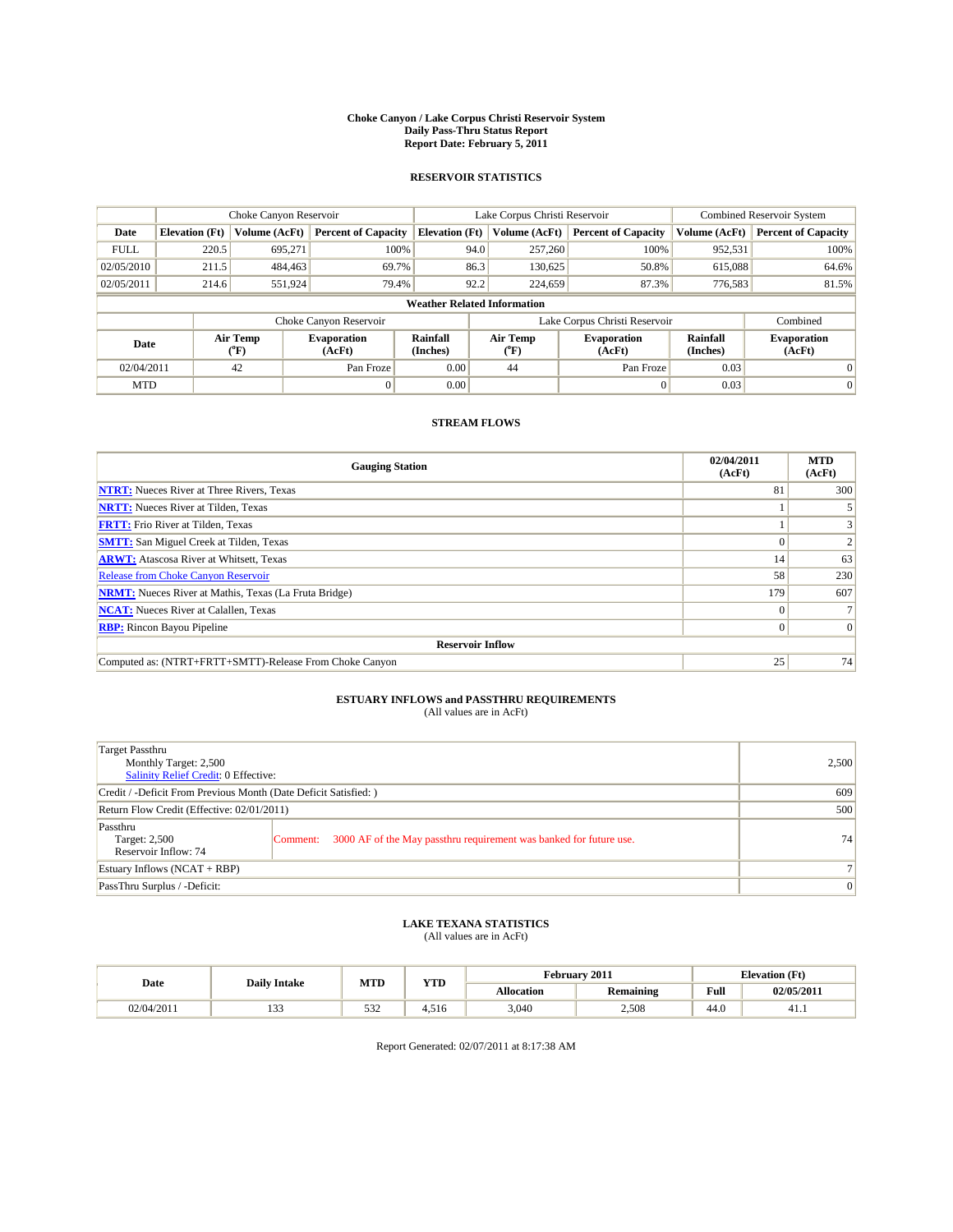#### **Choke Canyon / Lake Corpus Christi Reservoir System Daily Pass-Thru Status Report Report Date: February 6, 2011**

#### **RESERVOIR STATISTICS**

|             | Choke Canyon Reservoir             |                                           |                              |                       | Lake Corpus Christi Reservoir | <b>Combined Reservoir System</b> |                      |                              |  |
|-------------|------------------------------------|-------------------------------------------|------------------------------|-----------------------|-------------------------------|----------------------------------|----------------------|------------------------------|--|
| Date        | <b>Elevation</b> (Ft)              | Volume (AcFt)                             | <b>Percent of Capacity</b>   | <b>Elevation</b> (Ft) | Volume (AcFt)                 | <b>Percent of Capacity</b>       | Volume (AcFt)        | <b>Percent of Capacity</b>   |  |
| <b>FULL</b> | 220.5                              | 695.271                                   | 100%                         | 94.0                  | 257,260                       | 100%                             | 952,531              | 100%                         |  |
| 02/06/2010  | 211.7                              | 487.401                                   | 70.1%                        | 86.4                  | 132,314                       | 51.4%                            | 619,715              | 65.1%                        |  |
| 02/06/2011  | 214.7                              | 553,060                                   | 79.5%                        | 92.2                  | 224,656                       | 87.3%                            | 777,716              | 81.6%                        |  |
|             | <b>Weather Related Information</b> |                                           |                              |                       |                               |                                  |                      |                              |  |
|             |                                    |                                           | Choke Canyon Reservoir       |                       |                               | Lake Corpus Christi Reservoir    |                      | Combined                     |  |
| Date        |                                    | Air Temp<br>$({}^{\mathrm{o}}\mathrm{F})$ | <b>Evaporation</b><br>(AcFt) | Rainfall<br>(Inches)  | Air Temp<br>(°F)              | <b>Evaporation</b><br>(AcFt)     | Rainfall<br>(Inches) | <b>Evaporation</b><br>(AcFt) |  |
| 02/05/2011  |                                    | 64                                        | 544                          | 0.08                  | 66                            | 338                              | 0.00                 | 882                          |  |
| <b>MTD</b>  |                                    |                                           | 544                          | 0.08                  |                               | 338                              | 0.03                 | 882                          |  |

### **STREAM FLOWS**

| <b>Gauging Station</b>                                       | 02/05/2011<br>(AcFt) | <b>MTD</b><br>(AcFt) |
|--------------------------------------------------------------|----------------------|----------------------|
| <b>NTRT:</b> Nueces River at Three Rivers, Texas             | 79                   | 379                  |
| <b>NRTT:</b> Nueces River at Tilden, Texas                   |                      |                      |
| <b>FRTT:</b> Frio River at Tilden, Texas                     |                      |                      |
| <b>SMTT:</b> San Miguel Creek at Tilden, Texas               |                      |                      |
| <b>ARWT:</b> Atascosa River at Whitsett, Texas               | 15                   | 78                   |
| Release from Choke Canyon Reservoir                          | 58                   | 288                  |
| <b>NRMT:</b> Nueces River at Mathis, Texas (La Fruta Bridge) | 200                  | 808                  |
| <b>NCAT:</b> Nueces River at Calallen, Texas                 | $\Omega$             |                      |
| <b>RBP:</b> Rincon Bayou Pipeline                            | $\Omega$             | $\Omega$             |
| <b>Reservoir Inflow</b>                                      |                      |                      |
| Computed as: (NTRT+FRTT+SMTT)-Release From Choke Canyon      | 23                   | 97                   |

# **ESTUARY INFLOWS and PASSTHRU REQUIREMENTS**<br>(All values are in AcFt)

| Target Passthru<br>Monthly Target: 2,500<br>Salinity Relief Credit: 0 Effective: |                                                                                | 2,500 |
|----------------------------------------------------------------------------------|--------------------------------------------------------------------------------|-------|
| Credit / -Deficit From Previous Month (Date Deficit Satisfied: )                 | 609                                                                            |       |
| Return Flow Credit (Effective: 02/01/2011)                                       | 500                                                                            |       |
| Passthru<br>Target: 2,500<br>Reservoir Inflow: 97                                | 3000 AF of the May passthru requirement was banked for future use.<br>Comment: | 97    |
| Estuary Inflows (NCAT + RBP)                                                     |                                                                                |       |
| PassThru Surplus / -Deficit:                                                     | $\vert 0 \vert$                                                                |       |

# **LAKE TEXANA STATISTICS** (All values are in AcFt)

|            | <b>Daily Intake</b> | MTD | <b>YTD</b> | February 2011<br><b>Elevation</b> (Ft) |                  |                                         |            |
|------------|---------------------|-----|------------|----------------------------------------|------------------|-----------------------------------------|------------|
| Date       |                     |     |            | <b>Allocation</b>                      | <b>Remaining</b> | Full<br>the contract of the contract of | 02/06/2011 |
| 02/05/2011 | $\sim$<br>.         | 665 | 4.649      | 3,040                                  | 2,375            | 44.0                                    | 41.1       |

Report Generated: 02/07/2011 at 8:24:35 AM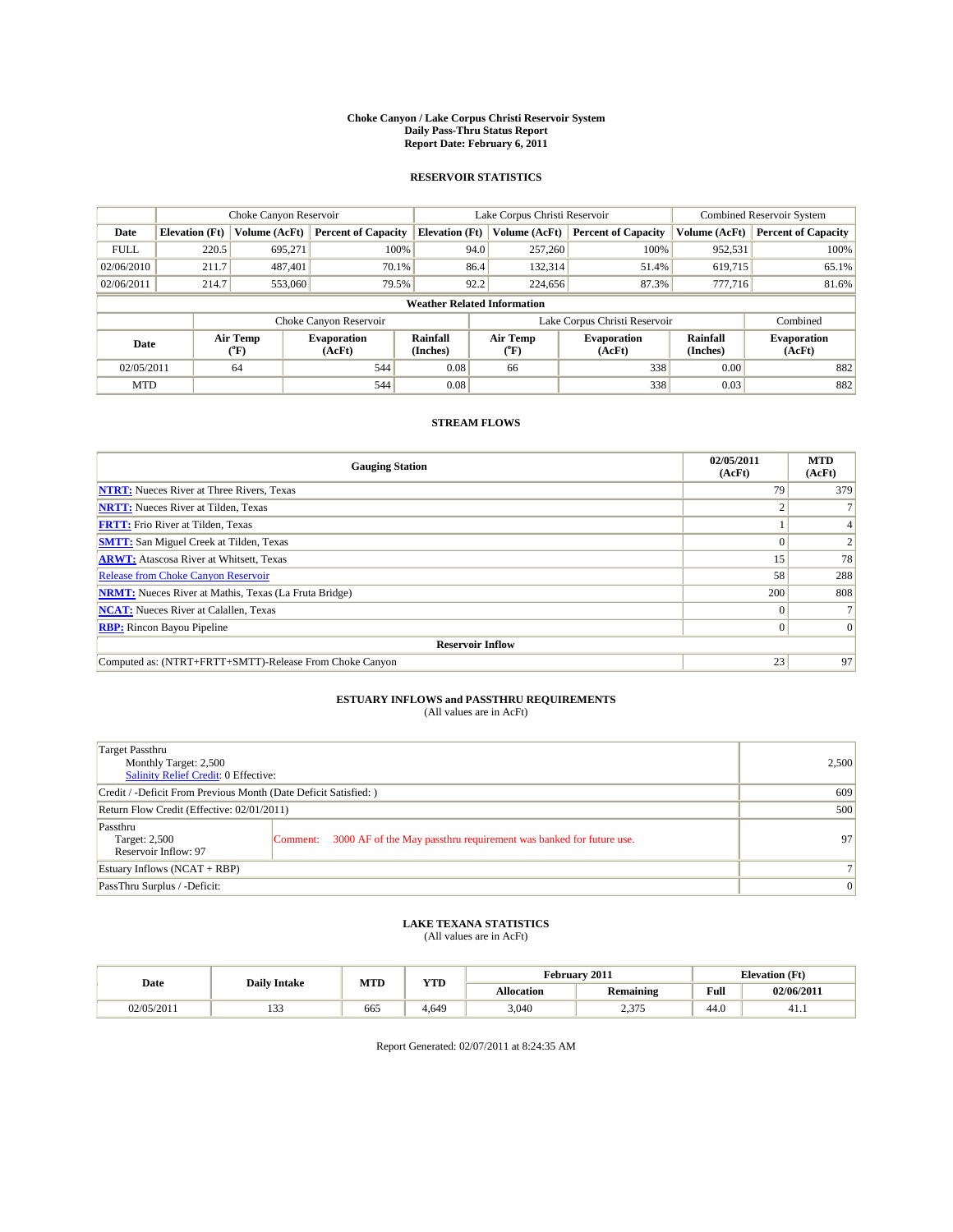#### **Choke Canyon / Lake Corpus Christi Reservoir System Daily Pass-Thru Status Report Report Date: February 7, 2011**

#### **RESERVOIR STATISTICS**

|             | Choke Canyon Reservoir             |                             |                              |                             | Lake Corpus Christi Reservoir | Combined Reservoir System     |                      |                              |  |  |
|-------------|------------------------------------|-----------------------------|------------------------------|-----------------------------|-------------------------------|-------------------------------|----------------------|------------------------------|--|--|
| Date        | <b>Elevation</b> (Ft)              | Volume (AcFt)               | <b>Percent of Capacity</b>   | <b>Elevation</b> (Ft)       | Volume (AcFt)                 | <b>Percent of Capacity</b>    | Volume (AcFt)        | <b>Percent of Capacity</b>   |  |  |
| <b>FULL</b> | 220.5                              | 695,271                     | 100%                         | 94.0                        | 257,260                       | 100%                          | 952,531              | 100%                         |  |  |
| 02/07/2010  | 211.7                              | 487,824                     | 70.2%                        | 86.7                        | 136,476                       | 53.0%                         | 624,300              | 65.5%                        |  |  |
| 02/07/2011  | 214.6                              | 551,242                     | 79.3%                        | 92.3                        | 225,890                       | 87.8%                         | 777.132              | 81.6%                        |  |  |
|             | <b>Weather Related Information</b> |                             |                              |                             |                               |                               |                      |                              |  |  |
|             |                                    |                             | Choke Canyon Reservoir       |                             |                               | Lake Corpus Christi Reservoir |                      | Combined                     |  |  |
| Date        |                                    | Air Temp<br>${}^{\circ}$ F) | <b>Evaporation</b><br>(AcFt) | <b>Rainfall</b><br>(Inches) | Air Temp<br>$(^{\circ}F)$     | <b>Evaporation</b><br>(AcFt)  | Rainfall<br>(Inches) | <b>Evaporation</b><br>(AcFt) |  |  |
| 02/06/2011  |                                    | 73                          | 185                          | 0.00                        | 77                            | 164                           | 0.00                 | 349                          |  |  |
| <b>MTD</b>  |                                    |                             | 729                          | 0.08                        |                               | 502                           | 0.03                 | 1,231                        |  |  |

### **STREAM FLOWS**

| <b>Gauging Station</b>                                       | 02/06/2011<br>(AcFt) | <b>MTD</b><br>(AcFt) |
|--------------------------------------------------------------|----------------------|----------------------|
| <b>NTRT:</b> Nueces River at Three Rivers, Texas             | 83                   | 463                  |
| <b>NRTT:</b> Nueces River at Tilden, Texas                   |                      |                      |
| <b>FRTT:</b> Frio River at Tilden, Texas                     |                      |                      |
| <b>SMTT:</b> San Miguel Creek at Tilden, Texas               |                      |                      |
| <b>ARWT:</b> Atascosa River at Whitsett, Texas               | 14                   | 92                   |
| Release from Choke Canyon Reservoir                          | 58                   | 345                  |
| <b>NRMT:</b> Nueces River at Mathis, Texas (La Fruta Bridge) | 175                  | 983                  |
| <b>NCAT:</b> Nueces River at Calallen, Texas                 | $\Omega$             |                      |
| <b>RBP:</b> Rincon Bayou Pipeline                            | $\Omega$             | $\Omega$             |
| <b>Reservoir Inflow</b>                                      |                      |                      |
| Computed as: (NTRT+FRTT+SMTT)-Release From Choke Canyon      | 27                   | 124                  |

# **ESTUARY INFLOWS and PASSTHRU REQUIREMENTS**<br>(All values are in AcFt)

| Target Passthru<br>Monthly Target: 2,500<br>Salinity Relief Credit: 0 Effective: |                                                                                | 2,500 |
|----------------------------------------------------------------------------------|--------------------------------------------------------------------------------|-------|
| Credit / -Deficit From Previous Month (Date Deficit Satisfied: )                 | 609                                                                            |       |
| Return Flow Credit (Effective: 02/01/2011)                                       | 500                                                                            |       |
| Passthru<br>Target: 2,500<br>Reservoir Inflow: 124                               | 3000 AF of the May passthru requirement was banked for future use.<br>Comment: | 124   |
| Estuary Inflows (NCAT + RBP)                                                     |                                                                                |       |
| PassThru Surplus / -Deficit:                                                     | $\vert 0 \vert$                                                                |       |

## **LAKE TEXANA STATISTICS** (All values are in AcFt)

|            | <b>Daily Intake</b> | MTD | <b>YTD</b>                | February 2011<br><b>Elevation</b> (Ft) |                  |                                         |            |
|------------|---------------------|-----|---------------------------|----------------------------------------|------------------|-----------------------------------------|------------|
| Date       |                     |     |                           | <b>Allocation</b>                      | <b>Remaining</b> | Full<br>the contract of the contract of | 02/07/2011 |
| 02/06/2011 | $\sim$<br>          | 798 | 70 <sup>o</sup><br>$+104$ | 3,040                                  | 2.242            | 44.0                                    | 41.1       |

Report Generated: 02/07/2011 at 8:39:05 AM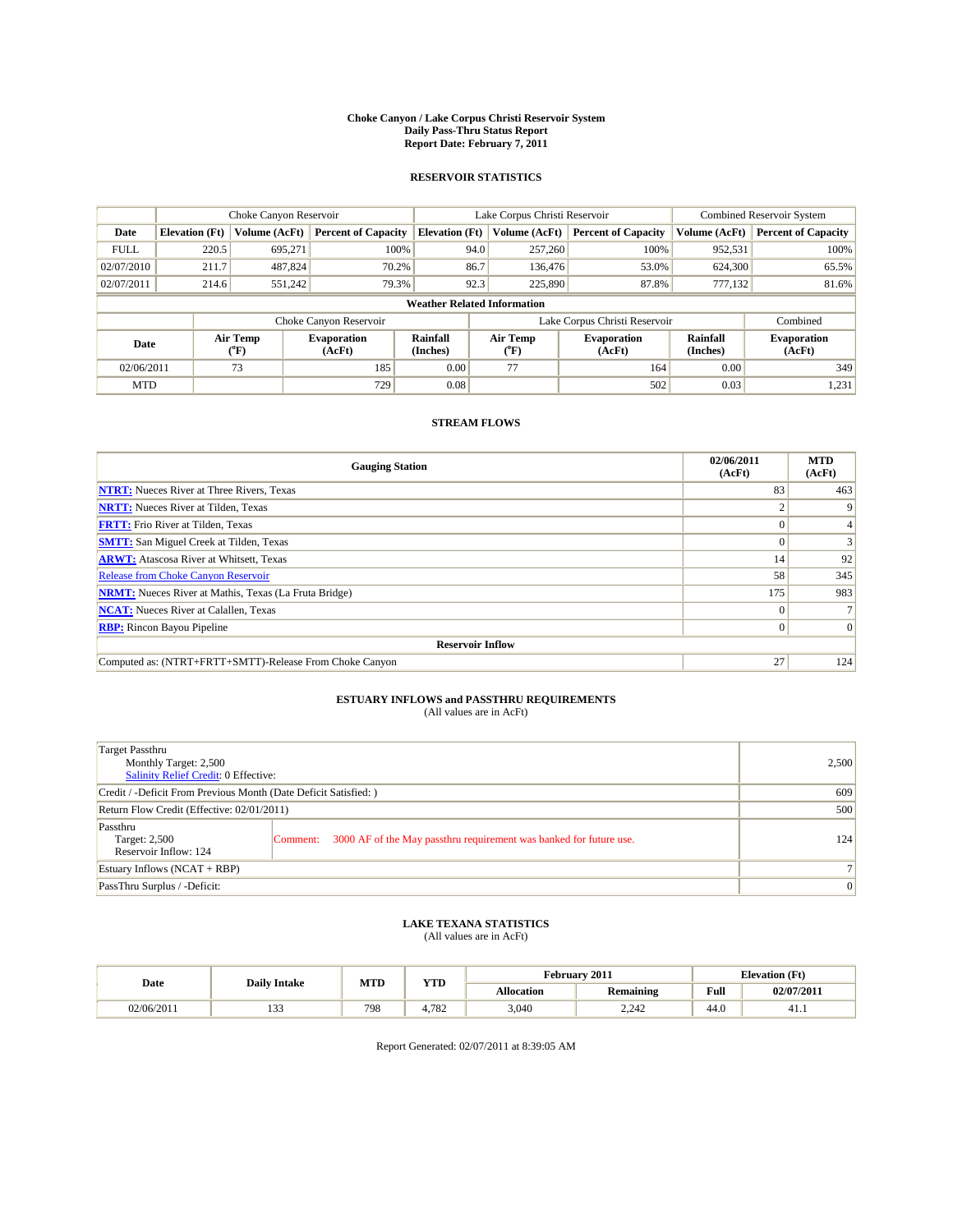#### **Choke Canyon / Lake Corpus Christi Reservoir System Daily Pass-Thru Status Report Report Date: February 8, 2011**

#### **RESERVOIR STATISTICS**

|             | Choke Canyon Reservoir             |                  |                              |                       | Lake Corpus Christi Reservoir | <b>Combined Reservoir System</b> |                      |                              |  |  |
|-------------|------------------------------------|------------------|------------------------------|-----------------------|-------------------------------|----------------------------------|----------------------|------------------------------|--|--|
| Date        | <b>Elevation</b> (Ft)              | Volume (AcFt)    | <b>Percent of Capacity</b>   | <b>Elevation</b> (Ft) | Volume (AcFt)                 | <b>Percent of Capacity</b>       | Volume (AcFt)        | <b>Percent of Capacity</b>   |  |  |
| <b>FULL</b> | 220.5                              | 695.271          | 100%                         | 94.0                  | 257,260                       | 100%                             | 952,531              | 100%                         |  |  |
| 02/08/2010  | 211.7                              | 487,824          | 70.2%                        | 87.1                  | 140,859                       | 54.8%                            | 628,683              | 66.0%                        |  |  |
| 02/08/2011  | 214.7                              | 553,287          | 79.6%                        | 92.2                  | 224,659                       | 87.3%                            | 777,946              | 81.7%                        |  |  |
|             | <b>Weather Related Information</b> |                  |                              |                       |                               |                                  |                      |                              |  |  |
|             |                                    |                  | Choke Canyon Reservoir       |                       |                               | Lake Corpus Christi Reservoir    |                      | Combined                     |  |  |
| Date        |                                    | Air Temp<br>(°F) | <b>Evaporation</b><br>(AcFt) | Rainfall<br>(Inches)  | Air Temp<br>("F)              | <b>Evaporation</b><br>(AcFt)     | Rainfall<br>(Inches) | <b>Evaporation</b><br>(AcFt) |  |  |
| 02/07/2011  |                                    | 60               | 252                          | 0.00                  | 59                            | 133                              | 0.00                 | 385                          |  |  |
| <b>MTD</b>  |                                    |                  | 981                          | 0.08                  |                               | 635                              | 0.03                 | 1,616                        |  |  |

### **STREAM FLOWS**

| <b>Gauging Station</b>                                       | 02/07/2011<br>(AcFt) | <b>MTD</b><br>(AcFt) |
|--------------------------------------------------------------|----------------------|----------------------|
| <b>NTRT:</b> Nueces River at Three Rivers, Texas             | 83                   | 546                  |
| <b>NRTT:</b> Nueces River at Tilden, Texas                   |                      | 11                   |
| <b>FRTT:</b> Frio River at Tilden, Texas                     |                      |                      |
| <b>SMTT:</b> San Miguel Creek at Tilden, Texas               |                      |                      |
| <b>ARWT:</b> Atascosa River at Whitsett, Texas               | 13                   | 105                  |
| <b>Release from Choke Canyon Reservoir</b>                   | 58                   | 403                  |
| <b>NRMT:</b> Nueces River at Mathis, Texas (La Fruta Bridge) | 179                  | 1,161                |
| <b>NCAT:</b> Nueces River at Calallen, Texas                 | $\Omega$             |                      |
| <b>RBP:</b> Rincon Bayou Pipeline                            | 4                    |                      |
| <b>Reservoir Inflow</b>                                      |                      |                      |
| Computed as: (NTRT+FRTT+SMTT)-Release From Choke Canyon      | 27                   | 151                  |

# **ESTUARY INFLOWS and PASSTHRU REQUIREMENTS**<br>(All values are in AcFt)

| Target Passthru<br>Monthly Target: 2,500<br>Salinity Relief Credit: 0 Effective: |                                                                                | 2,500 |
|----------------------------------------------------------------------------------|--------------------------------------------------------------------------------|-------|
| Credit / -Deficit From Previous Month (Date Deficit Satisfied: )                 | 609                                                                            |       |
| Return Flow Credit (Effective: 02/01/2011)                                       | 500                                                                            |       |
| Passthru<br>Target: 2,500<br>Reservoir Inflow: 151                               | 3000 AF of the May passthru requirement was banked for future use.<br>Comment: | 151   |
| Estuary Inflows (NCAT + RBP)                                                     |                                                                                | 11    |
| PassThru Surplus / -Deficit:                                                     | $\vert 0 \vert$                                                                |       |

# **LAKE TEXANA STATISTICS** (All values are in AcFt)

|            | <b>Daily Intake</b> | MTD | <b>YTD</b> | February 2011<br><b>Elevation</b> (Ft) |                  |                                         |            |
|------------|---------------------|-----|------------|----------------------------------------|------------------|-----------------------------------------|------------|
| Date       |                     |     |            | <b>Allocation</b>                      | <b>Remaining</b> | Full<br>the contract of the contract of | 02/08/2011 |
| 02/07/2011 | $\sim$<br>ر ر       | 931 | 4.915      | 3,040                                  | 2,109            | -44.U                                   | 41.U       |

Report Generated: 02/08/2011 at 8:32:21 AM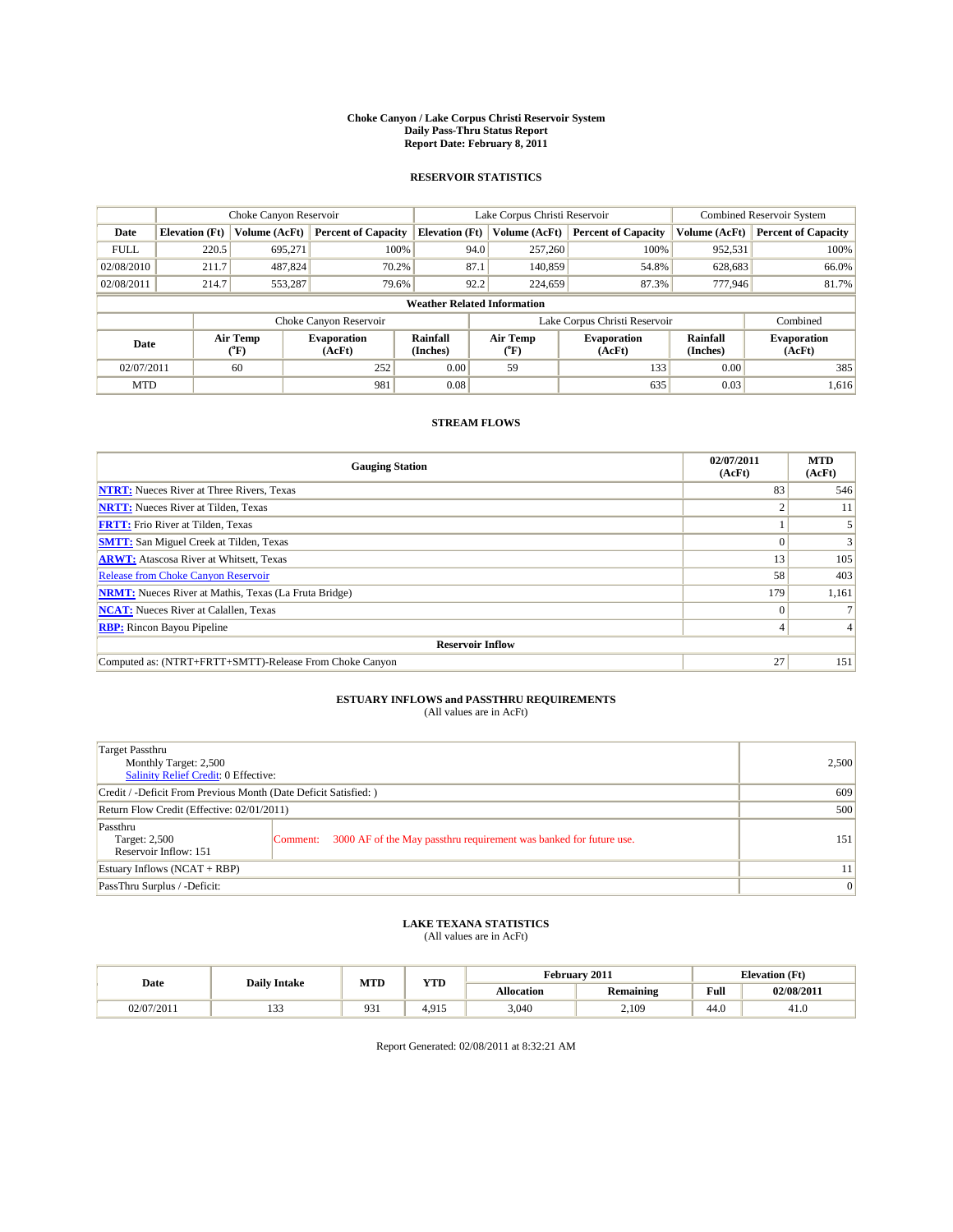#### **Choke Canyon / Lake Corpus Christi Reservoir System Daily Pass-Thru Status Report Report Date: February 9, 2011**

#### **RESERVOIR STATISTICS**

|             | Choke Canyon Reservoir             |                  |                              |                             | Lake Corpus Christi Reservoir | <b>Combined Reservoir System</b> |                      |                              |  |  |
|-------------|------------------------------------|------------------|------------------------------|-----------------------------|-------------------------------|----------------------------------|----------------------|------------------------------|--|--|
| Date        | <b>Elevation</b> (Ft)              | Volume (AcFt)    | <b>Percent of Capacity</b>   | <b>Elevation</b> (Ft)       | Volume (AcFt)                 | <b>Percent of Capacity</b>       | Volume (AcFt)        | <b>Percent of Capacity</b>   |  |  |
| <b>FULL</b> | 220.5                              | 695,271          | 100%                         | 94.0                        | 257,260                       | 100%                             | 952,531              | 100%                         |  |  |
| 02/09/2010  | 211.7                              | 488.246          | 70.2%                        | 87.4                        | 145,195                       | 56.4%                            | 633,441              | 66.5%                        |  |  |
| 02/09/2011  | 214.5                              | 549,197          | 79.0%                        | 92.2                        | 225,011                       | 87.5%                            | 774,208              | 81.3%                        |  |  |
|             | <b>Weather Related Information</b> |                  |                              |                             |                               |                                  |                      |                              |  |  |
|             |                                    |                  | Choke Canyon Reservoir       |                             |                               | Lake Corpus Christi Reservoir    |                      | Combined                     |  |  |
| Date        |                                    | Air Temp<br>(°F) | <b>Evaporation</b><br>(AcFt) | <b>Rainfall</b><br>(Inches) | Air Temp<br>(°F)              | <b>Evaporation</b><br>(AcFt)     | Rainfall<br>(Inches) | <b>Evaporation</b><br>(AcFt) |  |  |
| 02/08/2011  |                                    | 68               | 158                          | 0.02                        | 67                            | 113                              | 0.02                 | 271                          |  |  |
| <b>MTD</b>  |                                    |                  | 1.139                        | 0.10                        |                               | 748                              | 0.05                 | 1,887                        |  |  |

### **STREAM FLOWS**

| <b>Gauging Station</b>                                       | 02/08/2011<br>(AcFt) | <b>MTD</b><br>(AcFt) |
|--------------------------------------------------------------|----------------------|----------------------|
| <b>NTRT:</b> Nueces River at Three Rivers, Texas             | 83                   | 629                  |
| <b>NRTT:</b> Nueces River at Tilden, Texas                   |                      | 12                   |
| <b>FRTT:</b> Frio River at Tilden, Texas                     |                      |                      |
| <b>SMTT:</b> San Miguel Creek at Tilden, Texas               |                      |                      |
| <b>ARWT:</b> Atascosa River at Whitsett, Texas               | 13                   | 117                  |
| Release from Choke Canyon Reservoir                          | 58                   | 461                  |
| <b>NRMT:</b> Nueces River at Mathis, Texas (La Fruta Bridge) | 191                  | 1,352                |
| <b>NCAT:</b> Nueces River at Calallen, Texas                 | $\Omega$             |                      |
| <b>RBP:</b> Rincon Bayou Pipeline                            | $\Omega$             |                      |
| <b>Reservoir Inflow</b>                                      |                      |                      |
| Computed as: (NTRT+FRTT+SMTT)-Release From Choke Canyon      | 27                   | 177                  |

# **ESTUARY INFLOWS and PASSTHRU REQUIREMENTS**<br>(All values are in AcFt)

| Target Passthru<br>Monthly Target: 2,500<br>Salinity Relief Credit: 0 Effective: |                                                                                | 2,500 |
|----------------------------------------------------------------------------------|--------------------------------------------------------------------------------|-------|
| Credit / -Deficit From Previous Month (Date Deficit Satisfied: )                 | 609                                                                            |       |
| Return Flow Credit (Effective: 02/01/2011)                                       | 500                                                                            |       |
| Passthru<br>Target: 2,500<br>Reservoir Inflow: 177                               | 3000 AF of the May passthru requirement was banked for future use.<br>Comment: | 177   |
| Estuary Inflows (NCAT + RBP)                                                     |                                                                                | 11    |
| PassThru Surplus / -Deficit:                                                     | $\vert 0 \vert$                                                                |       |

## **LAKE TEXANA STATISTICS** (All values are in AcFt)

|            | <b>Daily Intake</b> | MTD   | <b>YTD</b> | February 2011<br><b>Elevation</b> (Ft) |                  |                                         |            |
|------------|---------------------|-------|------------|----------------------------------------|------------------|-----------------------------------------|------------|
| Date       |                     |       |            | <b>Allocation</b>                      | <b>Remaining</b> | Full<br>the contract of the contract of | 02/09/2011 |
| 02/08/2011 | $\sim$<br>1 J 4     | 1.063 | 5.047      | 3,040                                  | 1.977            | 44.U                                    | 40.9       |

Report Generated: 02/09/2011 at 8:51:02 AM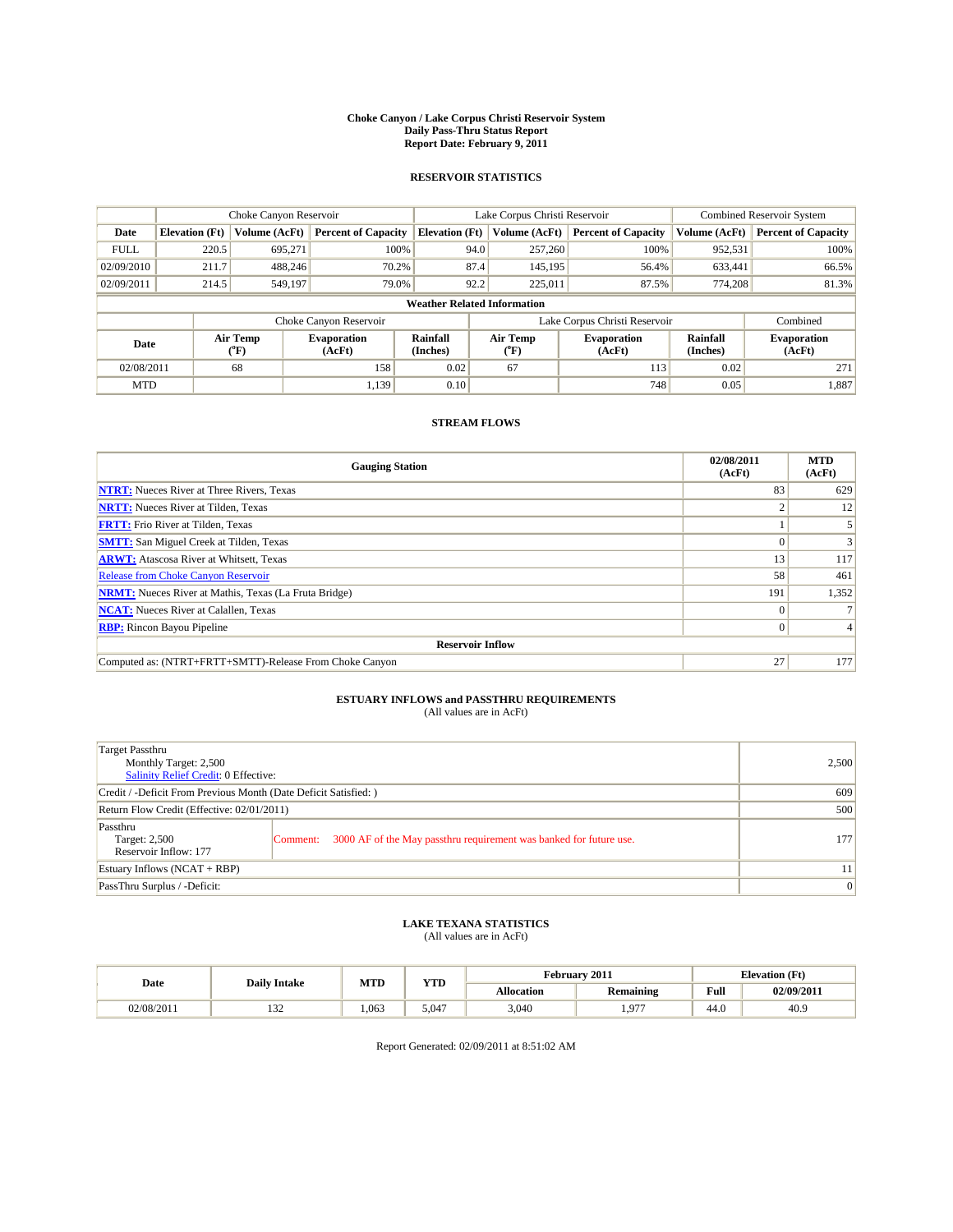#### **Choke Canyon / Lake Corpus Christi Reservoir System Daily Pass-Thru Status Report Report Date: February 10, 2011**

#### **RESERVOIR STATISTICS**

|             | Choke Canyon Reservoir             |                                           |                              |                       | Lake Corpus Christi Reservoir | <b>Combined Reservoir System</b> |                      |                              |  |  |
|-------------|------------------------------------|-------------------------------------------|------------------------------|-----------------------|-------------------------------|----------------------------------|----------------------|------------------------------|--|--|
| Date        | <b>Elevation</b> (Ft)              | Volume (AcFt)                             | <b>Percent of Capacity</b>   | <b>Elevation</b> (Ft) | Volume (AcFt)                 | <b>Percent of Capacity</b>       | Volume (AcFt)        | <b>Percent of Capacity</b>   |  |  |
| <b>FULL</b> | 220.5                              | 695.271                                   | 100%                         | 94.0                  | 257,260                       | 100%                             | 952,531              | 100%                         |  |  |
| 02/10/2010  | 211.7                              | 488,664                                   | 70.3%                        | 87.4                  | 145,640                       | 56.6%                            | 634,304              | 66.6%                        |  |  |
| 02/10/2011  | 214.6                              | 552,151                                   | 79.4%                        | 92.3                  | 226,242                       | 87.9%                            | 778,393              | 81.7%                        |  |  |
|             | <b>Weather Related Information</b> |                                           |                              |                       |                               |                                  |                      |                              |  |  |
|             |                                    |                                           | Choke Canyon Reservoir       |                       |                               | Lake Corpus Christi Reservoir    |                      | Combined                     |  |  |
| Date        |                                    | Air Temp<br>$({}^{\mathrm{o}}\mathrm{F})$ | <b>Evaporation</b><br>(AcFt) | Rainfall<br>(Inches)  | Air Temp<br>(°F)              | <b>Evaporation</b><br>(AcFt)     | Rainfall<br>(Inches) | <b>Evaporation</b><br>(AcFt) |  |  |
| 02/09/2011  |                                    | 52                                        | Pan Froze                    | 0.02                  | 57                            | Pan Froze                        | 0.23                 | 0                            |  |  |
| <b>MTD</b>  |                                    |                                           | 1.139                        | 0.12                  |                               | 748                              | 0.28                 | 1,887                        |  |  |

### **STREAM FLOWS**

| <b>Gauging Station</b>                                       | 02/09/2011<br>(AcFt) | <b>MTD</b><br>(AcFt) |
|--------------------------------------------------------------|----------------------|----------------------|
| <b>NTRT:</b> Nueces River at Three Rivers, Texas             | 83                   | 713                  |
| <b>NRTT:</b> Nueces River at Tilden, Texas                   |                      | 14                   |
| <b>FRTT:</b> Frio River at Tilden, Texas                     |                      | 6                    |
| <b>SMTT:</b> San Miguel Creek at Tilden, Texas               |                      |                      |
| <b>ARWT:</b> Atascosa River at Whitsett, Texas               | 13                   | 130                  |
| <b>Release from Choke Canyon Reservoir</b>                   | 58                   | 518                  |
| <b>NRMT:</b> Nueces River at Mathis, Texas (La Fruta Bridge) | 254                  | 1,606                |
| <b>NCAT:</b> Nueces River at Calallen, Texas                 | $\Omega$             |                      |
| <b>RBP:</b> Rincon Bayou Pipeline                            | $\Omega$             |                      |
| <b>Reservoir Inflow</b>                                      |                      |                      |
| Computed as: (NTRT+FRTT+SMTT)-Release From Choke Canyon      | 28                   | 205                  |

# **ESTUARY INFLOWS and PASSTHRU REQUIREMENTS**<br>(All values are in AcFt)

| Target Passthru<br>Monthly Target: 2,500<br>Salinity Relief Credit: 0 Effective: |                                                                                | 2,500           |
|----------------------------------------------------------------------------------|--------------------------------------------------------------------------------|-----------------|
| Credit / -Deficit From Previous Month (Date Deficit Satisfied: )                 | 609                                                                            |                 |
| Return Flow Credit (Effective: 02/01/2011)                                       | 500                                                                            |                 |
| Passthru<br>Target: 2,500<br>Reservoir Inflow: 205                               | 3000 AF of the May passthru requirement was banked for future use.<br>Comment: | 205             |
| Estuary Inflows (NCAT + RBP)                                                     |                                                                                | 11              |
| PassThru Surplus / -Deficit:                                                     |                                                                                | $\vert 0 \vert$ |

## **LAKE TEXANA STATISTICS** (All values are in AcFt)

|            | <b>Daily Intake</b> | MTD     | <b>YTD</b> | February 2011<br><b>Elevation</b> (Ft) |                  |                                         |            |
|------------|---------------------|---------|------------|----------------------------------------|------------------|-----------------------------------------|------------|
| Date       |                     |         |            | <b>Allocation</b>                      | <b>Remaining</b> | Full<br>the contract of the contract of | 02/10/2011 |
| 02/09/2011 | $\sim$<br>1 J 4     | 195<br> | 170<br>.   | 3,040                                  | 1,845            | 44.0                                    | 41.U       |

Report Generated: 02/10/2011 at 8:22:39 AM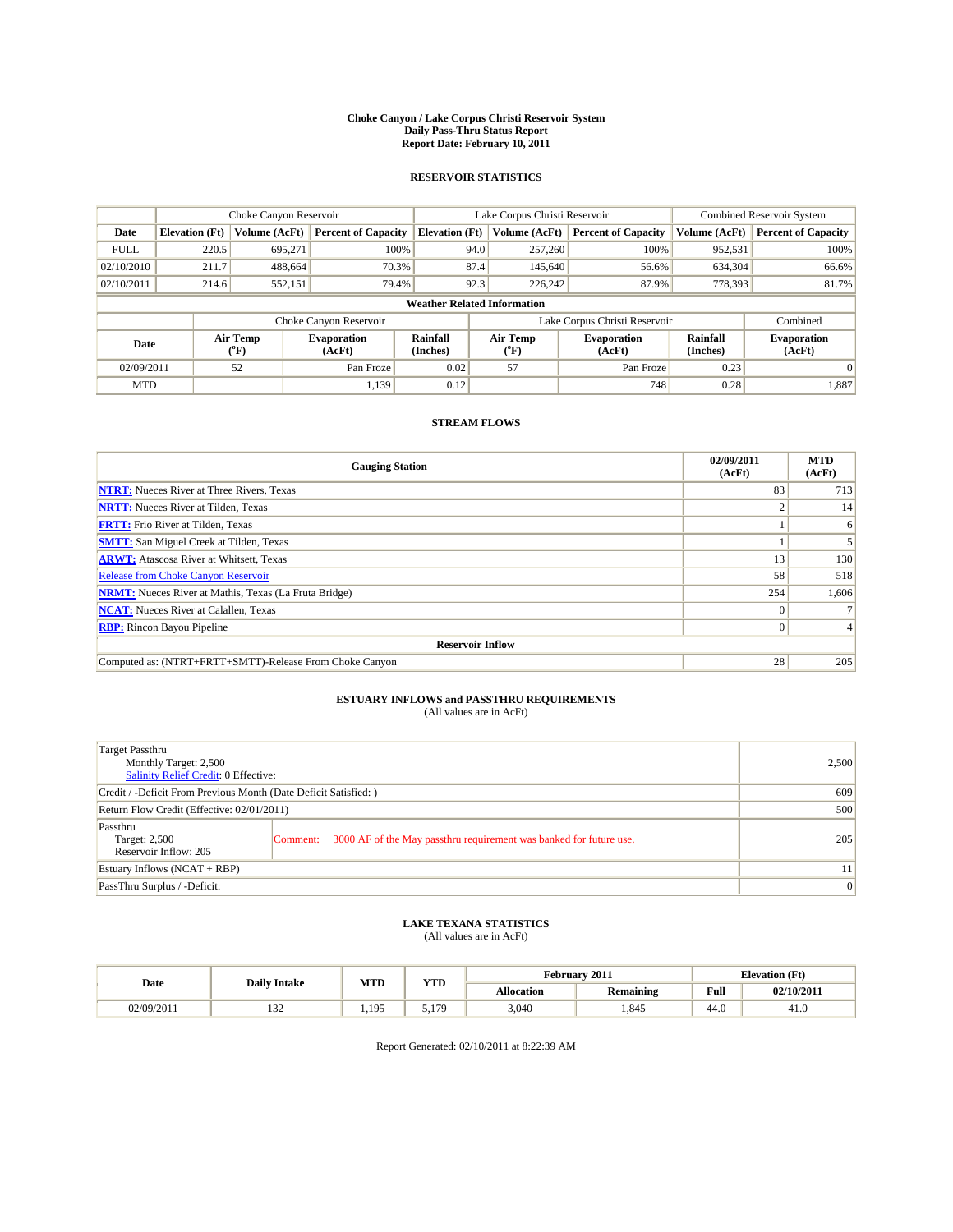#### **Choke Canyon / Lake Corpus Christi Reservoir System Daily Pass-Thru Status Report Report Date: February 11, 2011**

#### **RESERVOIR STATISTICS**

|             | Choke Canyon Reservoir             |                                           |                              |                       | Lake Corpus Christi Reservoir | <b>Combined Reservoir System</b> |                      |                              |  |  |
|-------------|------------------------------------|-------------------------------------------|------------------------------|-----------------------|-------------------------------|----------------------------------|----------------------|------------------------------|--|--|
| Date        | <b>Elevation</b> (Ft)              | Volume (AcFt)                             | <b>Percent of Capacity</b>   | <b>Elevation</b> (Ft) | Volume (AcFt)                 | <b>Percent of Capacity</b>       | Volume (AcFt)        | <b>Percent of Capacity</b>   |  |  |
| <b>FULL</b> | 220.5                              | 695.271                                   | 100%                         | 94.0                  | 257,260                       | 100%                             | 952,531              | 100%                         |  |  |
| 02/11/2010  | 211.7                              | 489,082                                   | 70.3%                        | 87.5                  | 147,877                       | 57.5%                            | 636,959              | 66.9%                        |  |  |
| 02/11/2011  | 214.6                              | 551,242                                   | 79.3%                        | 92.2                  | 224,132                       | 87.1%                            | 775,374              | 81.4%                        |  |  |
|             | <b>Weather Related Information</b> |                                           |                              |                       |                               |                                  |                      |                              |  |  |
|             |                                    |                                           | Choke Canyon Reservoir       |                       |                               | Lake Corpus Christi Reservoir    |                      | Combined                     |  |  |
| Date        |                                    | Air Temp<br>$({}^{\mathrm{o}}\mathrm{F})$ | <b>Evaporation</b><br>(AcFt) | Rainfall<br>(Inches)  | Air Temp<br>(°F)              | <b>Evaporation</b><br>(AcFt)     | Rainfall<br>(Inches) | <b>Evaporation</b><br>(AcFt) |  |  |
| 02/10/2011  |                                    | 44                                        | Pan Froze                    | 0.00                  | 45                            | Pan Froze                        | 0.00                 | 0                            |  |  |
| <b>MTD</b>  |                                    |                                           | 1.139                        | 0.12                  |                               | 748                              | 0.28                 | 1,887                        |  |  |

### **STREAM FLOWS**

| <b>Gauging Station</b>                                       | 02/10/2011<br>(AcFt) | <b>MTD</b><br>(AcFt) |
|--------------------------------------------------------------|----------------------|----------------------|
| <b>NTRT:</b> Nueces River at Three Rivers, Texas             | 79                   | 792                  |
| <b>NRTT:</b> Nueces River at Tilden, Texas                   |                      | 16                   |
| <b>FRTT:</b> Frio River at Tilden, Texas                     |                      | 6                    |
| <b>SMTT:</b> San Miguel Creek at Tilden, Texas               |                      | 6                    |
| <b>ARWT:</b> Atascosa River at Whitsett, Texas               | 12                   | 142                  |
| <b>Release from Choke Canyon Reservoir</b>                   | 58                   | 576                  |
| <b>NRMT:</b> Nueces River at Mathis, Texas (La Fruta Bridge) | 171                  | 1,777                |
| <b>NCAT:</b> Nueces River at Calallen, Texas                 |                      | 11                   |
| <b>RBP:</b> Rincon Bayou Pipeline                            | $\Omega$             |                      |
| <b>Reservoir Inflow</b>                                      |                      |                      |
| Computed as: (NTRT+FRTT+SMTT)-Release From Choke Canyon      | 24                   | 228                  |

# **ESTUARY INFLOWS and PASSTHRU REQUIREMENTS**<br>(All values are in AcFt)

| Target Passthru<br>Monthly Target: 2,500<br>Salinity Relief Credit: 0 Effective: |                                                                                | 2,500           |
|----------------------------------------------------------------------------------|--------------------------------------------------------------------------------|-----------------|
| Credit / -Deficit From Previous Month (Date Deficit Satisfied: )                 | 609                                                                            |                 |
| Return Flow Credit (Effective: 02/01/2011)                                       | 500                                                                            |                 |
| Passthru<br>Target: 2,500<br>Reservoir Inflow: 228                               | 3000 AF of the May passthru requirement was banked for future use.<br>Comment: | 228             |
| Estuary Inflows (NCAT + RBP)                                                     |                                                                                | 15              |
| PassThru Surplus / -Deficit:                                                     |                                                                                | $\vert 0 \vert$ |

# **LAKE TEXANA STATISTICS** (All values are in AcFt)

|            | <b>Daily Intake</b>  | MTD          | VTT<br>1 I.D           | February 2011<br><b>Elevation</b> (Ft) |                          |                                         |            |
|------------|----------------------|--------------|------------------------|----------------------------------------|--------------------------|-----------------------------------------|------------|
| Date       |                      |              |                        | <b>Allocation</b>                      | <b>Remaining</b>         | Full<br>the contract of the contract of | 02/11/2011 |
| 02/10/2011 | $\sim$<br>. <i>.</i> | 227<br>ے د.ء | $\sim$ 0.1.1<br>5.31 I | 3,040                                  | 71 <sup>o</sup><br>1,110 | 44.0                                    | 40.9       |

Report Generated: 02/11/2011 at 8:20:27 AM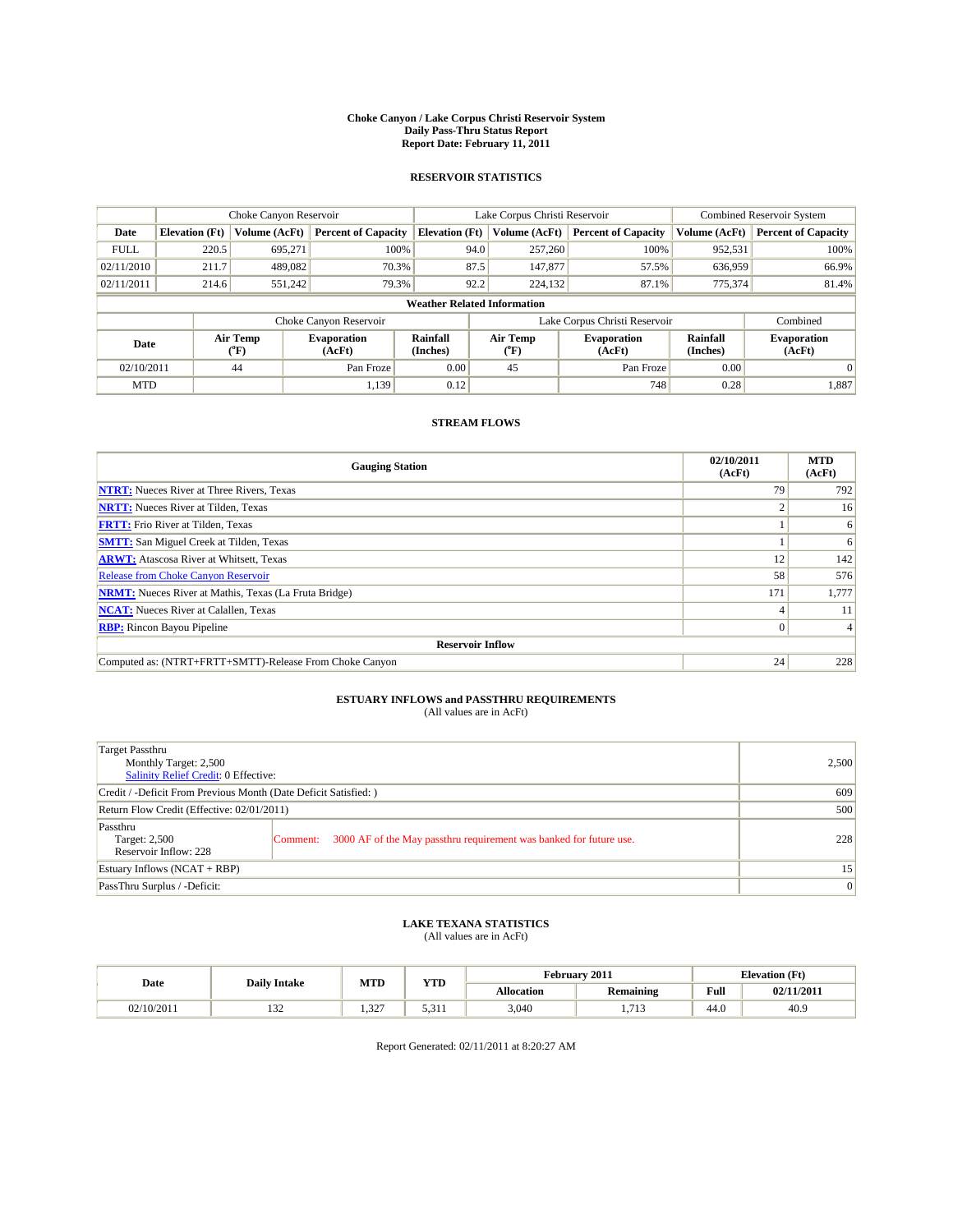#### **Choke Canyon / Lake Corpus Christi Reservoir System Daily Pass-Thru Status Report Report Date: February 12, 2011**

#### **RESERVOIR STATISTICS**

|             | Choke Canyon Reservoir             |                  |                              |                             | Lake Corpus Christi Reservoir  | <b>Combined Reservoir System</b> |                             |                              |  |  |
|-------------|------------------------------------|------------------|------------------------------|-----------------------------|--------------------------------|----------------------------------|-----------------------------|------------------------------|--|--|
| Date        | <b>Elevation</b> (Ft)              | Volume (AcFt)    | <b>Percent of Capacity</b>   | <b>Elevation</b> (Ft)       | Volume (AcFt)                  | <b>Percent of Capacity</b>       | Volume (AcFt)               | <b>Percent of Capacity</b>   |  |  |
| <b>FULL</b> | 220.5                              | 695,271          | 100%                         | 94.0                        | 257,260                        | 100%                             | 952,531                     | 100%                         |  |  |
| 02/12/2010  | 211.8                              | 490.126          | 70.5%                        | 87.7                        | 150,589                        | 58.5%                            | 640,715                     | 67.3%                        |  |  |
| 02/12/2011  | 214.5                              | 550,106          | 79.1%                        | 92.2                        | 224,308                        | 87.2%                            | 774,414                     | 81.3%                        |  |  |
|             | <b>Weather Related Information</b> |                  |                              |                             |                                |                                  |                             |                              |  |  |
|             |                                    |                  | Choke Canyon Reservoir       |                             |                                | Lake Corpus Christi Reservoir    |                             | Combined                     |  |  |
| Date        |                                    | Air Temp<br>(°F) | <b>Evaporation</b><br>(AcFt) | <b>Rainfall</b><br>(Inches) | Air Temp<br>$({}^o\mathrm{F})$ | <b>Evaporation</b><br>(AcFt)     | <b>Rainfall</b><br>(Inches) | <b>Evaporation</b><br>(AcFt) |  |  |
| 02/11/2011  |                                    | 54               | 515                          | 0.00                        | 54                             | 389                              | 0.00                        | 904                          |  |  |
| <b>MTD</b>  |                                    |                  | 1,654                        | 0.12                        |                                | 1,137                            | 0.28                        | 2.791                        |  |  |

### **STREAM FLOWS**

| <b>Gauging Station</b>                                       | 02/11/2011<br>(AcFt) | <b>MTD</b><br>(AcFt) |
|--------------------------------------------------------------|----------------------|----------------------|
| <b>NTRT:</b> Nueces River at Three Rivers, Texas             | 81                   | 873                  |
| <b>NRTT:</b> Nueces River at Tilden, Texas                   |                      | 18                   |
| <b>FRTT:</b> Frio River at Tilden, Texas                     |                      |                      |
| <b>SMTT:</b> San Miguel Creek at Tilden, Texas               |                      |                      |
| <b>ARWT:</b> Atascosa River at Whitsett, Texas               | 12                   | 153                  |
| Release from Choke Canyon Reservoir                          | 58                   | 633                  |
| <b>NRMT:</b> Nueces River at Mathis, Texas (La Fruta Bridge) | 151                  | 1,927                |
| <b>NCAT:</b> Nueces River at Calallen, Texas                 | 30                   | 41                   |
| <b>RBP:</b> Rincon Bayou Pipeline                            | $\Omega$             |                      |
| <b>Reservoir Inflow</b>                                      |                      |                      |
| Computed as: (NTRT+FRTT+SMTT)-Release From Choke Canyon      | 25                   | 254                  |

# **ESTUARY INFLOWS and PASSTHRU REQUIREMENTS**<br>(All values are in AcFt)

| Target Passthru<br>Monthly Target: 2,500<br>Salinity Relief Credit: 0 Effective: |                                                                                | 2,500           |
|----------------------------------------------------------------------------------|--------------------------------------------------------------------------------|-----------------|
| Credit / -Deficit From Previous Month (Date Deficit Satisfied: )                 | 609                                                                            |                 |
| Return Flow Credit (Effective: 02/01/2011)                                       | 500                                                                            |                 |
| Passthru<br>Target: 2,500<br>Reservoir Inflow: 254                               | 3000 AF of the May passthru requirement was banked for future use.<br>Comment: | 254             |
| Estuary Inflows (NCAT + RBP)                                                     |                                                                                | 45              |
| PassThru Surplus / -Deficit:                                                     |                                                                                | $\vert 0 \vert$ |

## **LAKE TEXANA STATISTICS** (All values are in AcFt)

|            | <b>Daily Intake</b> | MTD   | VTD<br>1 I.D | February 2011 |                  |                                         | <b>Elevation</b> (Ft) |
|------------|---------------------|-------|--------------|---------------|------------------|-----------------------------------------|-----------------------|
| Date       |                     |       |              | Allocation    | <b>Remaining</b> | Full<br>the contract of the contract of | 02/12/2011            |
| 02/11/2011 | $\sim$<br>1 J 4     | 1.459 | 5.443        | 3,040         | 1,581            | 44.0                                    | 40.9                  |

Report Generated: 02/12/2011 at 8:17:44 AM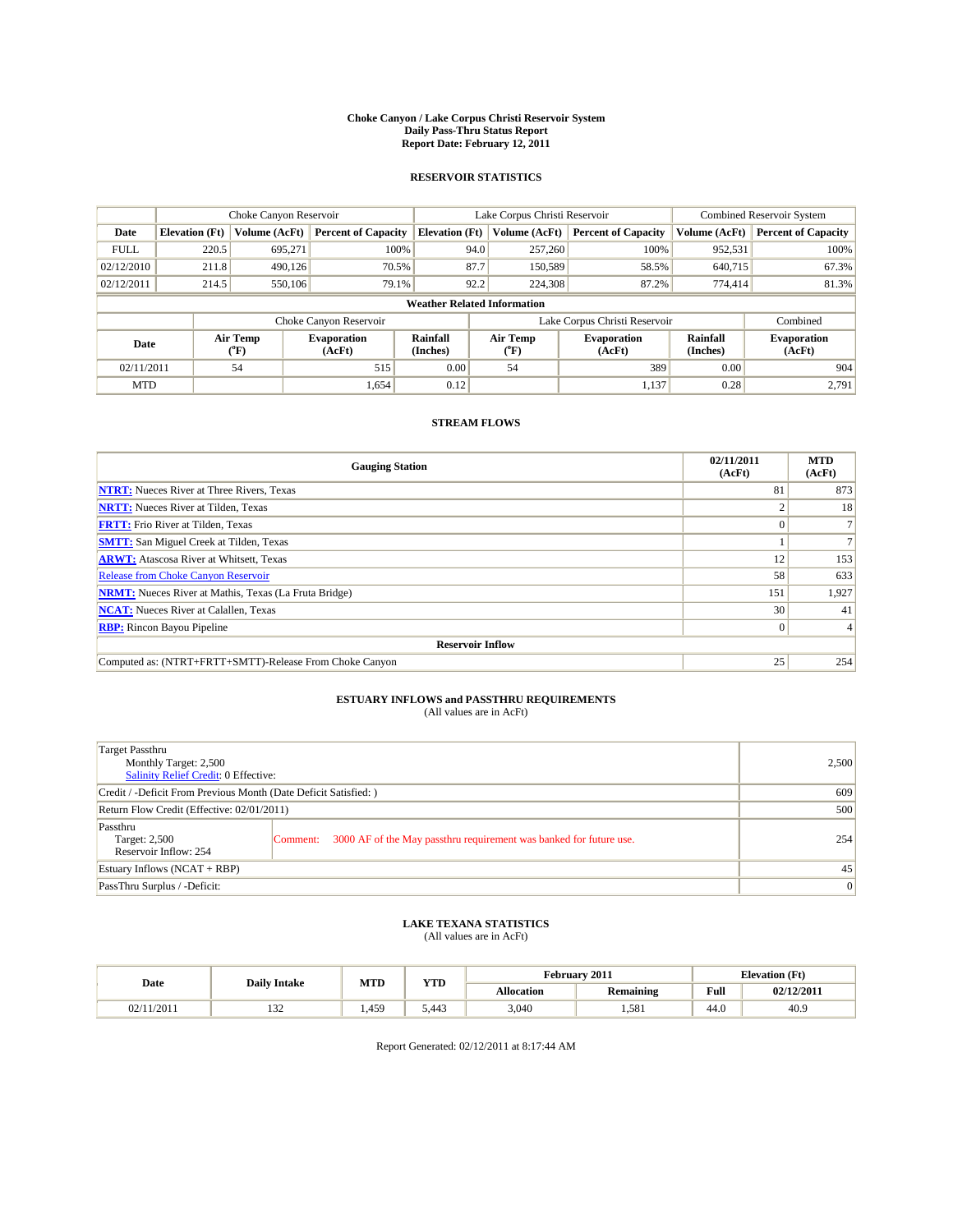#### **Choke Canyon / Lake Corpus Christi Reservoir System Daily Pass-Thru Status Report Report Date: February 13, 2011**

#### **RESERVOIR STATISTICS**

|             | Choke Canyon Reservoir             |                  |                              |                             | Lake Corpus Christi Reservoir | <b>Combined Reservoir System</b> |                             |                              |  |  |
|-------------|------------------------------------|------------------|------------------------------|-----------------------------|-------------------------------|----------------------------------|-----------------------------|------------------------------|--|--|
| Date        | <b>Elevation</b> (Ft)              | Volume (AcFt)    | <b>Percent of Capacity</b>   | <b>Elevation</b> (Ft)       | Volume (AcFt)                 | <b>Percent of Capacity</b>       | Volume (AcFt)               | <b>Percent of Capacity</b>   |  |  |
| <b>FULL</b> | 220.5                              | 695,271          | 100%                         | 94.0                        | 257,260                       | 100%                             | 952,531                     | 100%                         |  |  |
| 02/13/2010  | 211.9                              | 491,391          | 70.7%                        | 87.7                        | 150,589                       | 58.5%                            | 641,980                     | 67.4%                        |  |  |
| 02/13/2011  | 214.6                              | 550,333          | 79.2%                        | 92.1                        | 223,606                       | 86.9%                            | 773,939                     | 81.3%                        |  |  |
|             | <b>Weather Related Information</b> |                  |                              |                             |                               |                                  |                             |                              |  |  |
|             |                                    |                  | Choke Canyon Reservoir       |                             |                               | Lake Corpus Christi Reservoir    |                             | Combined                     |  |  |
| Date        |                                    | Air Temp<br>(°F) | <b>Evaporation</b><br>(AcFt) | <b>Rainfall</b><br>(Inches) | Air Temp<br>(°F)              | <b>Evaporation</b><br>(AcFt)     | <b>Rainfall</b><br>(Inches) | <b>Evaporation</b><br>(AcFt) |  |  |
| 02/12/2011  |                                    | 62               | 159                          | 0.00                        | 63                            | 143                              | 0.00                        | 302                          |  |  |
| <b>MTD</b>  |                                    |                  | 1,813                        | 0.12                        |                               | 1.280                            | 0.28                        | 3.093                        |  |  |

### **STREAM FLOWS**

| <b>Gauging Station</b>                                       | 02/12/2011<br>(AcFt) | <b>MTD</b><br>(AcFt) |
|--------------------------------------------------------------|----------------------|----------------------|
| <b>NTRT:</b> Nueces River at Three Rivers, Texas             | 83                   | 957                  |
| <b>NRTT:</b> Nueces River at Tilden, Texas                   |                      | 19                   |
| <b>FRTT:</b> Frio River at Tilden, Texas                     |                      |                      |
| <b>SMTT:</b> San Miguel Creek at Tilden, Texas               |                      | 8                    |
| <b>ARWT:</b> Atascosa River at Whitsett, Texas               | 12                   | 165                  |
| <b>Release from Choke Canyon Reservoir</b>                   | 58                   | 691                  |
| <b>NRMT:</b> Nueces River at Mathis, Texas (La Fruta Bridge) | 145                  | 2,072                |
| <b>NCAT:</b> Nueces River at Calallen, Texas                 | 15                   | 55                   |
| <b>RBP:</b> Rincon Bayou Pipeline                            | $\overline{0}$       |                      |
| <b>Reservoir Inflow</b>                                      |                      |                      |
| Computed as: (NTRT+FRTT+SMTT)-Release From Choke Canyon      | 27                   | 281                  |

# **ESTUARY INFLOWS and PASSTHRU REQUIREMENTS**<br>(All values are in AcFt)

| Target Passthru<br>Monthly Target: 2,500<br>Salinity Relief Credit: 0 Effective: |                                                                                | 2,500 |
|----------------------------------------------------------------------------------|--------------------------------------------------------------------------------|-------|
| Credit / -Deficit From Previous Month (Date Deficit Satisfied: )                 | 609                                                                            |       |
| Return Flow Credit (Effective: 02/01/2011)                                       | 500                                                                            |       |
| Passthru<br>Target: 2,500<br>Reservoir Inflow: 281                               | 3000 AF of the May passthru requirement was banked for future use.<br>Comment: | 281   |
| Estuary Inflows (NCAT + RBP)                                                     |                                                                                | 59    |
| PassThru Surplus / -Deficit:                                                     |                                                                                | 0     |

## **LAKE TEXANA STATISTICS** (All values are in AcFt)

|            | <b>Daily Intake</b> | MTD   | VTD<br>1 I.D | February 2011 |                  |                                         | <b>Elevation</b> (Ft) |
|------------|---------------------|-------|--------------|---------------|------------------|-----------------------------------------|-----------------------|
| Date       |                     |       |              | Allocation    | <b>Remaining</b> | Full<br>the contract of the contract of | 02/13/2011            |
| 02/12/2011 | $\sim$<br>1 J 1     | 1.590 | 5.574        | 3,040         | 1.450            | 44.0                                    | 40.9                  |

Report Generated: 02/13/2011 at 8:13:52 AM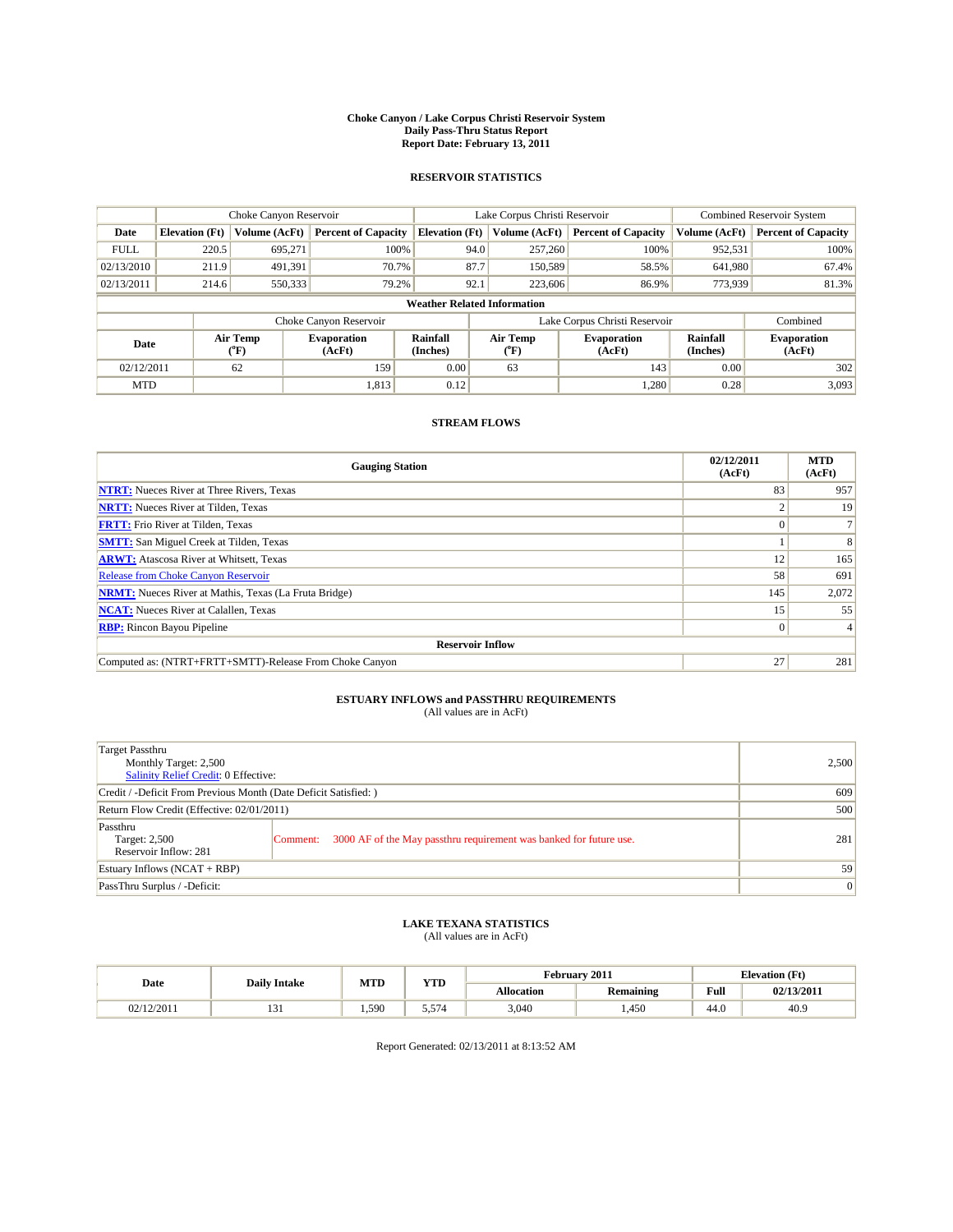#### **Choke Canyon / Lake Corpus Christi Reservoir System Daily Pass-Thru Status Report Report Date: February 14, 2011**

#### **RESERVOIR STATISTICS**

|             | Choke Canyon Reservoir             |                                           |                              |                       | Lake Corpus Christi Reservoir | <b>Combined Reservoir System</b> |                      |                              |  |  |
|-------------|------------------------------------|-------------------------------------------|------------------------------|-----------------------|-------------------------------|----------------------------------|----------------------|------------------------------|--|--|
| Date        | <b>Elevation</b> (Ft)              | Volume (AcFt)                             | <b>Percent of Capacity</b>   | <b>Elevation</b> (Ft) | Volume (AcFt)                 | <b>Percent of Capacity</b>       | Volume (AcFt)        | <b>Percent of Capacity</b>   |  |  |
| <b>FULL</b> | 220.5                              | 695,271                                   | 100%                         | 94.0                  | 257,260                       | 100%                             | 952,531              | 100%                         |  |  |
| 02/14/2010  | 211.9                              | 491,602                                   | 70.7%                        | 87.9                  | 153,175                       | 59.5%                            | 644,777              | 67.7%                        |  |  |
| 02/14/2011  | 214.5                              | 549,197                                   | 79.0%                        | 92.1                  | 223,606                       | 86.9%                            | 772,803              | 81.1%                        |  |  |
|             | <b>Weather Related Information</b> |                                           |                              |                       |                               |                                  |                      |                              |  |  |
|             |                                    |                                           | Choke Canyon Reservoir       |                       |                               | Lake Corpus Christi Reservoir    |                      | Combined                     |  |  |
| Date        |                                    | Air Temp<br>$({}^{\mathrm{o}}\mathrm{F})$ | <b>Evaporation</b><br>(AcFt) | Rainfall<br>(Inches)  | Air Temp<br>(°F)              | <b>Evaporation</b><br>(AcFt)     | Rainfall<br>(Inches) | <b>Evaporation</b><br>(AcFt) |  |  |
| 02/13/2011  |                                    | 74                                        | 238                          | 0.00                  | 73                            | 112                              | 0.00                 | 350                          |  |  |
| <b>MTD</b>  |                                    |                                           | 2,051                        | 0.12                  |                               | 1,392                            | 0.28                 | 3.443                        |  |  |

### **STREAM FLOWS**

| <b>Gauging Station</b>                                       | 02/13/2011<br>(AcFt) | <b>MTD</b><br>(AcFt) |
|--------------------------------------------------------------|----------------------|----------------------|
| <b>NTRT:</b> Nueces River at Three Rivers, Texas             | 85                   | 1,042                |
| <b>NRTT:</b> Nueces River at Tilden, Texas                   |                      | 21                   |
| <b>FRTT:</b> Frio River at Tilden, Texas                     |                      | 8                    |
| <b>SMTT:</b> San Miguel Creek at Tilden, Texas               |                      | 9                    |
| <b>ARWT:</b> Atascosa River at Whitsett, Texas               | 12                   | 177                  |
| <b>Release from Choke Canyon Reservoir</b>                   | 58                   | 748                  |
| <b>NRMT:</b> Nueces River at Mathis, Texas (La Fruta Bridge) | 141                  | 2,213                |
| <b>NCAT:</b> Nueces River at Calallen, Texas                 | 6                    | 62                   |
| <b>RBP:</b> Rincon Bayou Pipeline                            | $\overline{0}$       | 4                    |
| <b>Reservoir Inflow</b>                                      |                      |                      |
| Computed as: (NTRT+FRTT+SMTT)-Release From Choke Canyon      | 29                   | 311                  |

# **ESTUARY INFLOWS and PASSTHRU REQUIREMENTS**<br>(All values are in AcFt)

| Target Passthru<br>Monthly Target: 2,500<br>Salinity Relief Credit: 0 Effective: |                                                                                | 2,500 |
|----------------------------------------------------------------------------------|--------------------------------------------------------------------------------|-------|
| Credit / -Deficit From Previous Month (Date Deficit Satisfied: )                 | 609                                                                            |       |
| Return Flow Credit (Effective: 02/01/2011)                                       | 500                                                                            |       |
| Passthru<br>Target: 2,500<br>Reservoir Inflow: 311                               | 3000 AF of the May passthru requirement was banked for future use.<br>Comment: | 311   |
| Estuary Inflows (NCAT + RBP)                                                     |                                                                                | 66    |
| PassThru Surplus / -Deficit:                                                     | $\vert 0 \vert$                                                                |       |

## **LAKE TEXANA STATISTICS** (All values are in AcFt)

|            | <b>Daily Intake</b> | <b>MTD</b>                    | <b>YTD</b> | February 2011<br><b>Elevation</b> (Ft) |                  |      |            |
|------------|---------------------|-------------------------------|------------|----------------------------------------|------------------|------|------------|
| Date       |                     |                               |            | <b>Allocation</b>                      | <b>Remaining</b> | Full | 02/14/2011 |
| 02/13/2011 | 1 J 1               | $\mathbf{a}$<br>$\rightarrow$ | 5.705      | 3,040                                  | 1,319            | 44.0 | 40.9       |

Report Generated: 02/14/2011 at 8:35:30 AM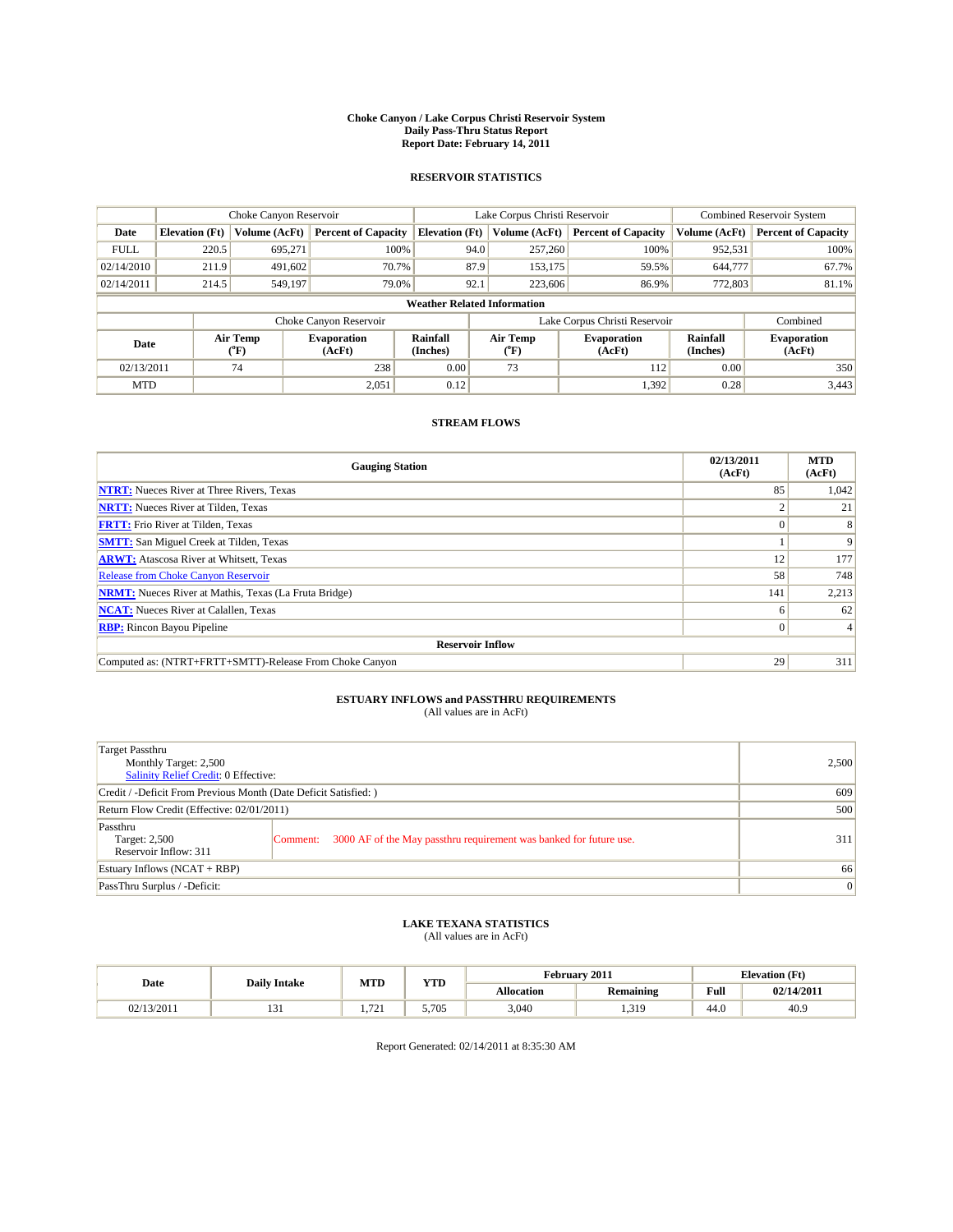#### **Choke Canyon / Lake Corpus Christi Reservoir System Daily Pass-Thru Status Report Report Date: February 15, 2011**

#### **RESERVOIR STATISTICS**

|             | Choke Canyon Reservoir             |                  |                              |                             | Lake Corpus Christi Reservoir | <b>Combined Reservoir System</b> |                             |                              |  |  |
|-------------|------------------------------------|------------------|------------------------------|-----------------------------|-------------------------------|----------------------------------|-----------------------------|------------------------------|--|--|
| Date        | <b>Elevation</b> (Ft)              | Volume (AcFt)    | <b>Percent of Capacity</b>   | <b>Elevation</b> (Ft)       | Volume (AcFt)                 | <b>Percent of Capacity</b>       | Volume (AcFt)               | <b>Percent of Capacity</b>   |  |  |
| <b>FULL</b> | 220.5                              | 695,271          | 100%                         | 94.0                        | 257,260                       | 100%                             | 952,531                     | 100%                         |  |  |
| 02/15/2010  | 211.8                              | 489,708          | 70.4%                        | 88.1                        | 156,565                       | 60.9%                            | 646,273                     | 67.8%                        |  |  |
| 02/15/2011  | 214.6                              | 550,560          | 79.2%                        | 92.1                        | 223,430                       | 86.8%                            | 773,990                     | 81.3%                        |  |  |
|             | <b>Weather Related Information</b> |                  |                              |                             |                               |                                  |                             |                              |  |  |
|             |                                    |                  | Choke Canyon Reservoir       |                             |                               | Lake Corpus Christi Reservoir    |                             | Combined                     |  |  |
| Date        |                                    | Air Temp<br>(°F) | <b>Evaporation</b><br>(AcFt) | <b>Rainfall</b><br>(Inches) | Air Temp<br>(°F)              | <b>Evaporation</b><br>(AcFt)     | <b>Rainfall</b><br>(Inches) | <b>Evaporation</b><br>(AcFt) |  |  |
| 02/14/2011  |                                    | 80               | 238                          | 0.00                        | 80                            | 204                              | 0.00                        | 442                          |  |  |
| <b>MTD</b>  |                                    |                  | 2.289                        | 0.12                        |                               | 1,596                            | 0.28                        | 3,885                        |  |  |

### **STREAM FLOWS**

| <b>Gauging Station</b>                                       | 02/14/2011<br>(AcFt) | <b>MTD</b><br>(AcFt) |
|--------------------------------------------------------------|----------------------|----------------------|
| <b>NTRT:</b> Nueces River at Three Rivers, Texas             | 87                   | 1,129                |
| <b>NRTT:</b> Nueces River at Tilden, Texas                   |                      | 23                   |
| <b>FRTT:</b> Frio River at Tilden, Texas                     |                      |                      |
| <b>SMTT:</b> San Miguel Creek at Tilden, Texas               |                      | 10                   |
| <b>ARWT:</b> Atascosa River at Whitsett, Texas               |                      | 188                  |
| <b>Release from Choke Canyon Reservoir</b>                   | 58                   | 806                  |
| <b>NRMT:</b> Nueces River at Mathis, Texas (La Fruta Bridge) | 139                  | 2,352                |
| <b>NCAT:</b> Nueces River at Calallen, Texas                 |                      | 65                   |
| <b>RBP:</b> Rincon Bayou Pipeline                            | $\overline{0}$       | 4                    |
| <b>Reservoir Inflow</b>                                      |                      |                      |
| Computed as: (NTRT+FRTT+SMTT)-Release From Choke Canyon      | 32                   | 342                  |

# **ESTUARY INFLOWS and PASSTHRU REQUIREMENTS**<br>(All values are in AcFt)

| Target Passthru<br>Monthly Target: 2,500<br>Salinity Relief Credit: 0 Effective: |                                                                                | 2,500 |
|----------------------------------------------------------------------------------|--------------------------------------------------------------------------------|-------|
| Credit / -Deficit From Previous Month (Date Deficit Satisfied: )                 | 609                                                                            |       |
| Return Flow Credit (Effective: 02/01/2011)                                       | 500                                                                            |       |
| Passthru<br>Target: 2,500<br>Reservoir Inflow: 342                               | 3000 AF of the May passthru requirement was banked for future use.<br>Comment: | 342   |
| Estuary Inflows (NCAT + RBP)                                                     |                                                                                | 69    |
| PassThru Surplus / -Deficit:                                                     | $\vert 0 \vert$                                                                |       |

## **LAKE TEXANA STATISTICS** (All values are in AcFt)

|            | <b>Daily Intake</b> | MTD  | VTF<br>1 I.D | February 2011<br><b>Elevation</b> (Ft) |                  |                                         |            |
|------------|---------------------|------|--------------|----------------------------------------|------------------|-----------------------------------------|------------|
| Date       |                     |      |              | Allocation                             | <b>Remaining</b> | Full<br>the contract of the contract of | 02/15/2011 |
| 02/14/2011 | $\sim$<br>1 J 1     | .852 | 5.836        | 3,040                                  | . 188            | 44.0                                    | 40.        |

Report Generated: 02/15/2011 at 8:12:52 AM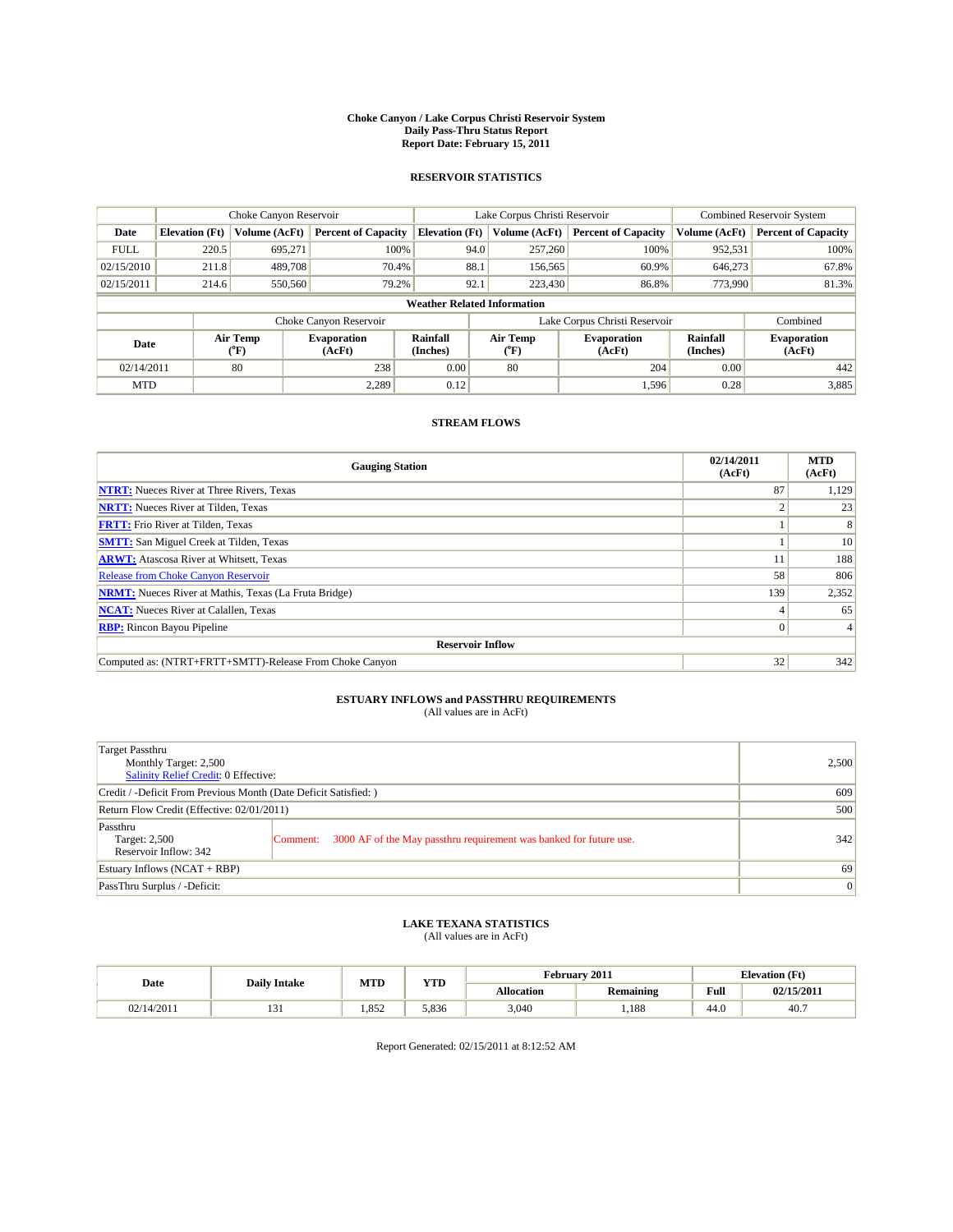#### **Choke Canyon / Lake Corpus Christi Reservoir System Daily Pass-Thru Status Report Report Date: February 16, 2011**

#### **RESERVOIR STATISTICS**

|             | Choke Canyon Reservoir             |                  |                              |                       | Lake Corpus Christi Reservoir | <b>Combined Reservoir System</b> |                      |                              |  |  |
|-------------|------------------------------------|------------------|------------------------------|-----------------------|-------------------------------|----------------------------------|----------------------|------------------------------|--|--|
| Date        | <b>Elevation</b> (Ft)              | Volume (AcFt)    | <b>Percent of Capacity</b>   | <b>Elevation</b> (Ft) | Volume (AcFt)                 | <b>Percent of Capacity</b>       | Volume (AcFt)        | <b>Percent of Capacity</b>   |  |  |
| <b>FULL</b> | 220.5                              | 695,271          | 100%                         | 94.0                  | 257,260                       | 100%                             | 952,531              | 100%                         |  |  |
| 02/16/2010  | 211.8                              | 490,546          | 70.6%                        | 88.2                  | 157,813                       | 61.3%                            | 648,359              | 68.1%                        |  |  |
| 02/16/2011  | 214.6                              | 550,560          | 79.2%                        | 92.1                  | 223,606                       | 86.9%                            | 774,166              | 81.3%                        |  |  |
|             | <b>Weather Related Information</b> |                  |                              |                       |                               |                                  |                      |                              |  |  |
|             |                                    |                  | Choke Canyon Reservoir       |                       |                               | Lake Corpus Christi Reservoir    |                      | Combined                     |  |  |
| Date        |                                    | Air Temp<br>(°F) | <b>Evaporation</b><br>(AcFt) | Rainfall<br>(Inches)  | Air Temp<br>("F)              | <b>Evaporation</b><br>(AcFt)     | Rainfall<br>(Inches) | <b>Evaporation</b><br>(AcFt) |  |  |
| 02/15/2011  |                                    | 81               | 238                          | 0.00                  | 80                            | 235                              | 0.00                 | 473                          |  |  |
| <b>MTD</b>  |                                    |                  | 2,527                        | 0.12                  |                               | 1,831                            | 0.28                 | 4,358                        |  |  |

### **STREAM FLOWS**

| <b>Gauging Station</b>                                       | 02/15/2011<br>(AcFt) | <b>MTD</b><br>(AcFt) |
|--------------------------------------------------------------|----------------------|----------------------|
| <b>NTRT:</b> Nueces River at Three Rivers, Texas             | 85                   | 1,215                |
| <b>NRTT:</b> Nueces River at Tilden, Texas                   |                      | 25                   |
| <b>FRTT:</b> Frio River at Tilden, Texas                     |                      | 9                    |
| <b>SMTT:</b> San Miguel Creek at Tilden, Texas               |                      | 12                   |
| <b>ARWT:</b> Atascosa River at Whitsett, Texas               |                      | 199                  |
| <b>Release from Choke Canyon Reservoir</b>                   | 58                   | 863                  |
| <b>NRMT:</b> Nueces River at Mathis, Texas (La Fruta Bridge) | 137                  | 2,489                |
| <b>NCAT:</b> Nueces River at Calallen, Texas                 | 8                    | 73                   |
| <b>RBP:</b> Rincon Bayou Pipeline                            | $\overline{0}$       | 4                    |
| <b>Reservoir Inflow</b>                                      |                      |                      |
| Computed as: (NTRT+FRTT+SMTT)-Release From Choke Canyon      | 30                   | 372                  |

## **ESTUARY INFLOWS and PASSTHRU REQUIREMENTS**<br>(All values are in AcFt)

| <b>Target Passthru</b><br>Monthly Target: 2,500<br><b>Salinity Relief Credit: 0 Effective:</b> |                                                                                | 2,500 |
|------------------------------------------------------------------------------------------------|--------------------------------------------------------------------------------|-------|
| Credit / -Deficit From Previous Month (Date Deficit Satisfied: )                               |                                                                                | 609   |
| Return Flow Credit (Effective: 02/01/2011)                                                     | 500                                                                            |       |
| Passthru<br>Target: 2,500<br>Reservoir Inflow: 372                                             | 3000 AF of the May passthru requirement was banked for future use.<br>Comment: | 372   |
| Estuary Inflows $(NCAT + RBP)$                                                                 |                                                                                | 77    |
| PassThru Surplus / -Deficit:                                                                   |                                                                                | 0     |

## **LAKE TEXANA STATISTICS** (All values are in AcFt)

|            | <b>Daily Intake</b> | MTD   | <b>WITH</b><br>1 I.D | <b>Elevation</b> (Ft)<br>February 2011 |                  |                |            |
|------------|---------------------|-------|----------------------|----------------------------------------|------------------|----------------|------------|
| Date       |                     |       |                      | <b>Allocation</b>                      | <b>Remaining</b> | Full<br>_____  | 02/16/2011 |
| 02/15/2011 | 1 J 1               | 1.983 | 5.967                | 3.040                                  | 1,057            | $\sim$<br>44.0 | 40.6       |

Report Generated: 02/16/2011 at 8:10:59 AM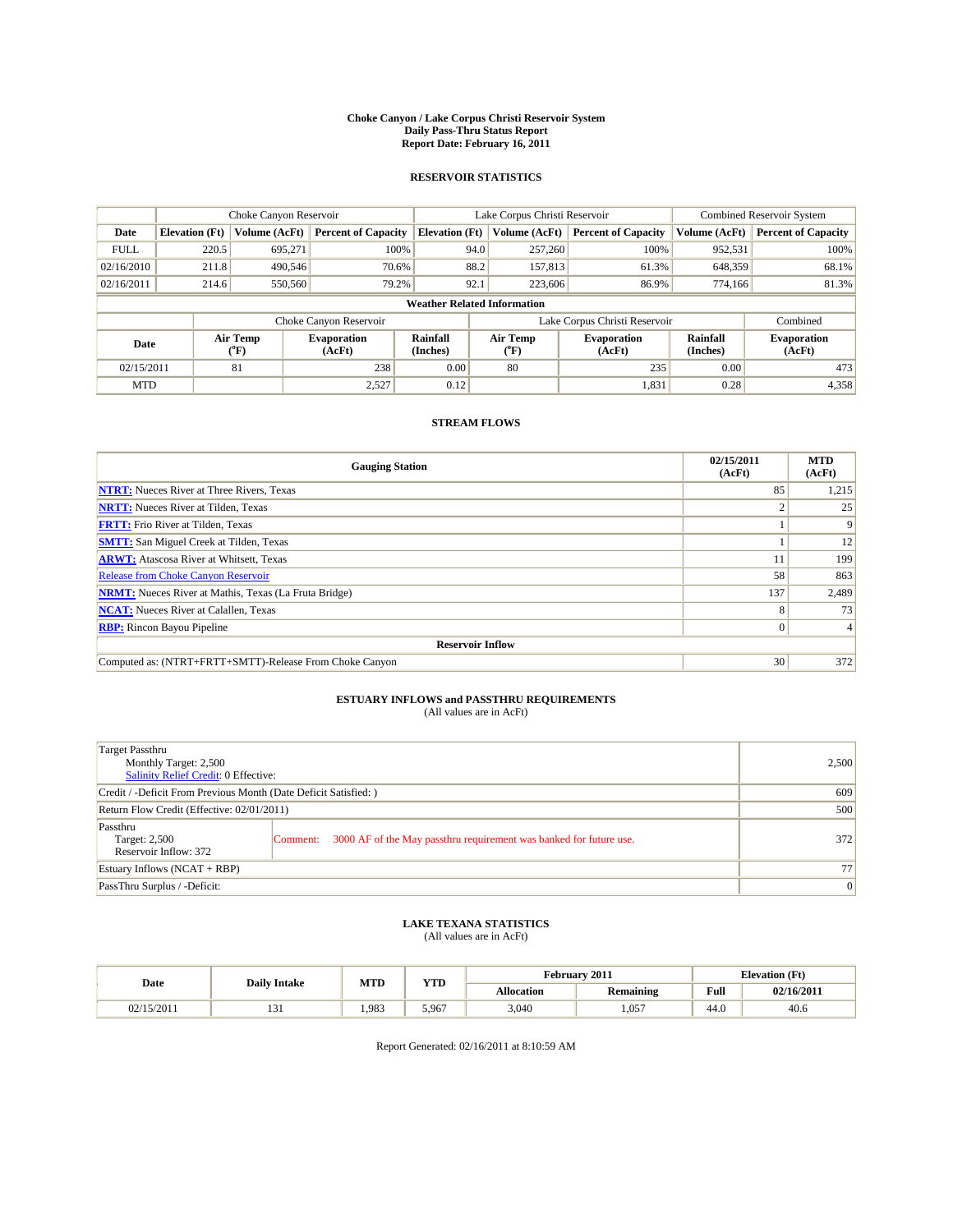#### **Choke Canyon / Lake Corpus Christi Reservoir System Daily Pass-Thru Status Report Report Date: February 17, 2011**

#### **RESERVOIR STATISTICS**

|             | Choke Canyon Reservoir             |                  |                              |                             | Lake Corpus Christi Reservoir | <b>Combined Reservoir System</b> |                             |                              |  |
|-------------|------------------------------------|------------------|------------------------------|-----------------------------|-------------------------------|----------------------------------|-----------------------------|------------------------------|--|
| Date        | <b>Elevation</b> (Ft)              | Volume (AcFt)    | <b>Percent of Capacity</b>   | <b>Elevation</b> (Ft)       | Volume (AcFt)                 | <b>Percent of Capacity</b>       | Volume (AcFt)               | <b>Percent of Capacity</b>   |  |
| <b>FULL</b> | 220.5                              | 695,271          | 100%                         | 94.0                        | 257,260                       | 100%                             | 952,531                     | 100%                         |  |
| 02/17/2010  | 211.8                              | 490,546          | 70.6%                        | 88.2                        | 158,283                       | 61.5%                            | 648,829                     | 68.1%                        |  |
| 02/17/2011  | 214.5                              | 549,197          | 79.0%                        | 92.1                        | 223,080                       | 86.7%                            | 772,277                     | 81.1%                        |  |
|             | <b>Weather Related Information</b> |                  |                              |                             |                               |                                  |                             |                              |  |
|             |                                    |                  | Choke Canyon Reservoir       |                             |                               | Lake Corpus Christi Reservoir    |                             | Combined                     |  |
| Date        |                                    | Air Temp<br>(°F) | <b>Evaporation</b><br>(AcFt) | <b>Rainfall</b><br>(Inches) | Air Temp<br>(°F)              | <b>Evaporation</b><br>(AcFt)     | <b>Rainfall</b><br>(Inches) | <b>Evaporation</b><br>(AcFt) |  |
| 02/16/2011  |                                    | 78               | 224                          | 0.00                        | 77                            | 133                              | 0.00                        | 357                          |  |
| <b>MTD</b>  |                                    |                  | 2,751                        | 0.12                        |                               | 1.964                            | 0.28                        | 4,715                        |  |

### **STREAM FLOWS**

| <b>Gauging Station</b>                                       | 02/16/2011<br>(AcFt) | <b>MTD</b><br>(AcFt) |
|--------------------------------------------------------------|----------------------|----------------------|
| <b>NTRT:</b> Nueces River at Three Rivers, Texas             | 85                   | 1,300                |
| <b>NRTT:</b> Nueces River at Tilden, Texas                   |                      | 27                   |
| <b>FRTT:</b> Frio River at Tilden, Texas                     |                      | 10                   |
| <b>SMTT:</b> San Miguel Creek at Tilden, Texas               |                      | 13                   |
| <b>ARWT:</b> Atascosa River at Whitsett, Texas               |                      | 210                  |
| <b>Release from Choke Canyon Reservoir</b>                   | 58                   | 921                  |
| <b>NRMT:</b> Nueces River at Mathis, Texas (La Fruta Bridge) | 135                  | 2,624                |
| <b>NCAT:</b> Nueces River at Calallen, Texas                 | $\Omega$             | 73                   |
| <b>RBP:</b> Rincon Bayou Pipeline                            | $\overline{0}$       | 4                    |
| <b>Reservoir Inflow</b>                                      |                      |                      |
| Computed as: (NTRT+FRTT+SMTT)-Release From Choke Canyon      | 30                   | 402                  |

# **ESTUARY INFLOWS and PASSTHRU REQUIREMENTS**<br>(All values are in AcFt)

| Target Passthru<br>Monthly Target: 2,500<br><b>Salinity Relief Credit: 0 Effective:</b> |                                                                                | 2,500           |
|-----------------------------------------------------------------------------------------|--------------------------------------------------------------------------------|-----------------|
| Credit / -Deficit From Previous Month (Date Deficit Satisfied: )                        | 609                                                                            |                 |
| Return Flow Credit (Effective: 02/01/2011)                                              | 500                                                                            |                 |
| Passthru<br>Target: 2,500<br>Reservoir Inflow: 402                                      | 3000 AF of the May passthru requirement was banked for future use.<br>Comment: | 402             |
| Estuary Inflows $(NCAT + RBP)$                                                          |                                                                                | 77              |
| PassThru Surplus / -Deficit:                                                            |                                                                                | $\vert 0 \vert$ |

## **LAKE TEXANA STATISTICS** (All values are in AcFt)

|            | <b>Daily Intake</b> | MTD                         | <b>WITH</b><br>1 I.D | February 2011<br><b>Elevation</b> (Ft) |                  |                                         |            |
|------------|---------------------|-----------------------------|----------------------|----------------------------------------|------------------|-----------------------------------------|------------|
| Date       |                     |                             |                      | <b>Allocation</b>                      | <b>Remaining</b> | Full<br>the contract of the contract of | 02/17/2011 |
| 02/16/2011 | 1 J 1               | $\sim$ $\sim$ $\sim$ $\sim$ | 6.098                | 3.040                                  | 926              | 44.C                                    | 40.6       |

Report Generated: 02/17/2011 at 8:20:45 AM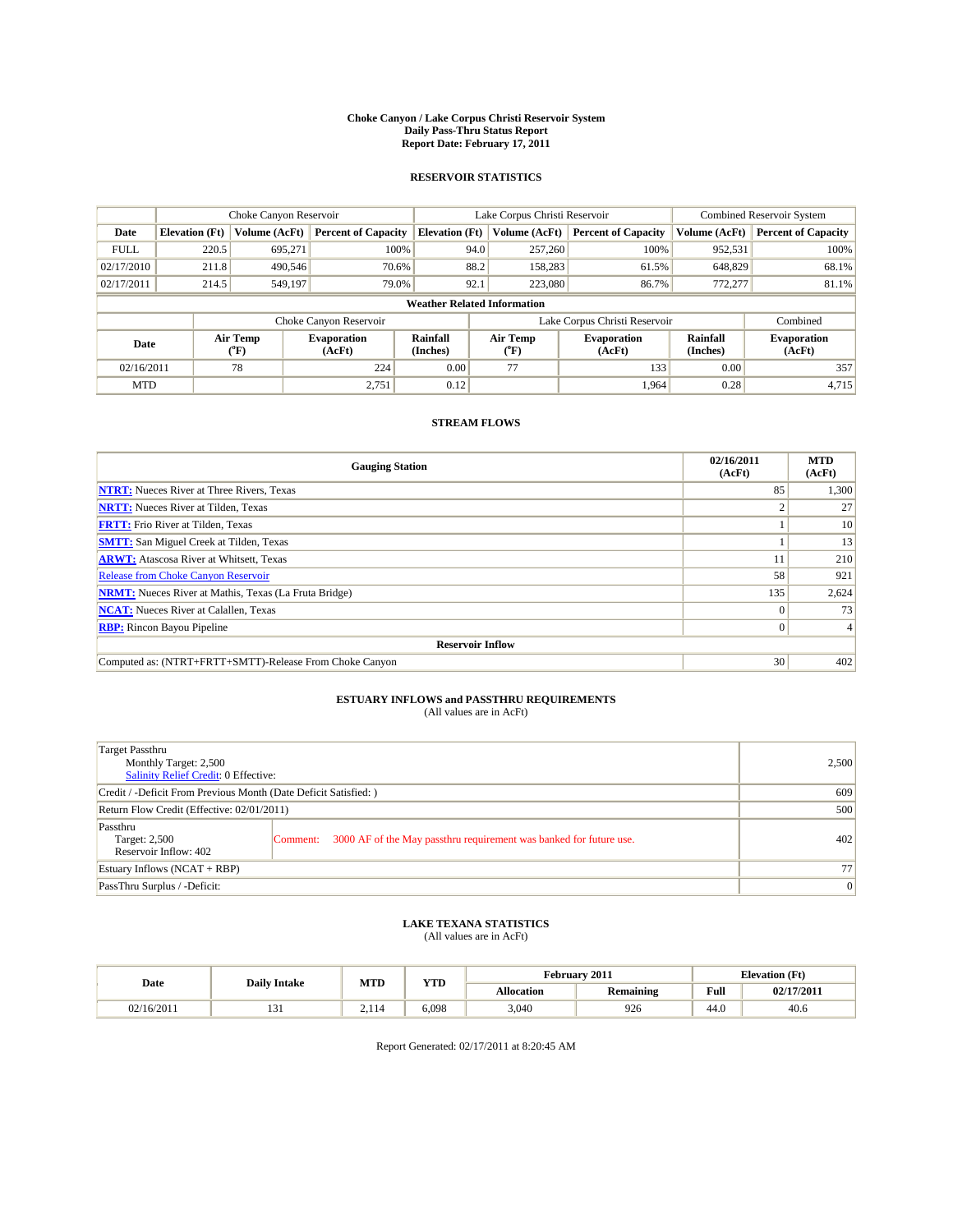#### **Choke Canyon / Lake Corpus Christi Reservoir System Daily Pass-Thru Status Report Report Date: February 18, 2011**

#### **RESERVOIR STATISTICS**

|             | Choke Canyon Reservoir             |                                           |                              |                             | Lake Corpus Christi Reservoir | <b>Combined Reservoir System</b> |                             |                              |  |  |
|-------------|------------------------------------|-------------------------------------------|------------------------------|-----------------------------|-------------------------------|----------------------------------|-----------------------------|------------------------------|--|--|
| Date        | <b>Elevation</b> (Ft)              | Volume (AcFt)                             | <b>Percent of Capacity</b>   | <b>Elevation</b> (Ft)       | Volume (AcFt)                 | <b>Percent of Capacity</b>       | Volume (AcFt)               | <b>Percent of Capacity</b>   |  |  |
| <b>FULL</b> | 220.5                              | 695,271                                   | 100%                         | 94.0                        | 257,260                       | 100%                             | 952,531                     | 100%                         |  |  |
| 02/18/2010  | 211.9                              | 491,391                                   | 70.7%                        | 88.2                        | 158,753                       | 61.7%                            | 650,144                     | 68.3%                        |  |  |
| 02/18/2011  | 214.5                              | 549,879                                   | 79.1%                        | 92.1                        | 223,430                       | 86.8%                            | 773,309                     | 81.2%                        |  |  |
|             | <b>Weather Related Information</b> |                                           |                              |                             |                               |                                  |                             |                              |  |  |
|             |                                    |                                           | Choke Canyon Reservoir       |                             |                               | Lake Corpus Christi Reservoir    |                             | Combined                     |  |  |
| Date        |                                    | Air Temp<br>$({}^{\mathrm{o}}\mathrm{F})$ | <b>Evaporation</b><br>(AcFt) | <b>Rainfall</b><br>(Inches) | Air Temp<br>(°F)              | <b>Evaporation</b><br>(AcFt)     | <b>Rainfall</b><br>(Inches) | <b>Evaporation</b><br>(AcFt) |  |  |
| 02/17/2011  |                                    | 83                                        | 211                          | 0.00                        | 79                            | 204                              | 0.00                        | 415                          |  |  |
| <b>MTD</b>  |                                    |                                           | 2,962                        | 0.12                        |                               | 2.168                            | 0.28                        | 5,130                        |  |  |

### **STREAM FLOWS**

| <b>Gauging Station</b>                                       | 02/17/2011<br>(AcFt) | <b>MTD</b><br>(AcFt) |
|--------------------------------------------------------------|----------------------|----------------------|
| <b>NTRT:</b> Nueces River at Three Rivers, Texas             | 87                   | 1,388                |
| <b>NRTT:</b> Nueces River at Tilden, Texas                   |                      | 29                   |
| <b>FRTT:</b> Frio River at Tilden, Texas                     |                      | 11                   |
| <b>SMTT:</b> San Miguel Creek at Tilden, Texas               |                      | 14                   |
| <b>ARWT:</b> Atascosa River at Whitsett, Texas               |                      | 221                  |
| <b>Release from Choke Canyon Reservoir</b>                   | 58                   | 979                  |
| <b>NRMT:</b> Nueces River at Mathis, Texas (La Fruta Bridge) | 129                  | 2,753                |
| <b>NCAT:</b> Nueces River at Calallen, Texas                 |                      | 80                   |
| <b>RBP:</b> Rincon Bayou Pipeline                            | $\overline{0}$       | 4                    |
| <b>Reservoir Inflow</b>                                      |                      |                      |
| Computed as: (NTRT+FRTT+SMTT)-Release From Choke Canyon      | 32                   | 434                  |

# **ESTUARY INFLOWS and PASSTHRU REQUIREMENTS**<br>(All values are in AcFt)

| Target Passthru<br>Monthly Target: 2,500<br>Salinity Relief Credit: 0 Effective: |                                                                                | 2,500 |
|----------------------------------------------------------------------------------|--------------------------------------------------------------------------------|-------|
| Credit / -Deficit From Previous Month (Date Deficit Satisfied: )                 | 609                                                                            |       |
| Return Flow Credit (Effective: 02/01/2011)                                       | 500                                                                            |       |
| Passthru<br>Target: 2,500<br>Reservoir Inflow: 434                               | 3000 AF of the May passthru requirement was banked for future use.<br>Comment: | 434   |
| Estuary Inflows (NCAT + RBP)                                                     |                                                                                | 84    |
| PassThru Surplus / -Deficit:                                                     | $\vert 0 \vert$                                                                |       |

## **LAKE TEXANA STATISTICS** (All values are in AcFt)

|            | <b>Daily Intake</b> | MTD   | VTT<br>1 I.D |            | February 2011         | <b>Elevation</b> (Ft)                   |            |
|------------|---------------------|-------|--------------|------------|-----------------------|-----------------------------------------|------------|
| Date       |                     |       |              | Allocation | <b>Remaining</b>      | Full<br>the contract of the contract of | 02/18/2011 |
| 02/17/2011 | $\sim$<br>1 J 1     | 2.245 | ാറ<br>6.229  | 3,040      | 70 <sup>5</sup><br>フー | $\sim$<br>44.U                          | 40.6       |

Report Generated: 02/18/2011 at 8:16:47 AM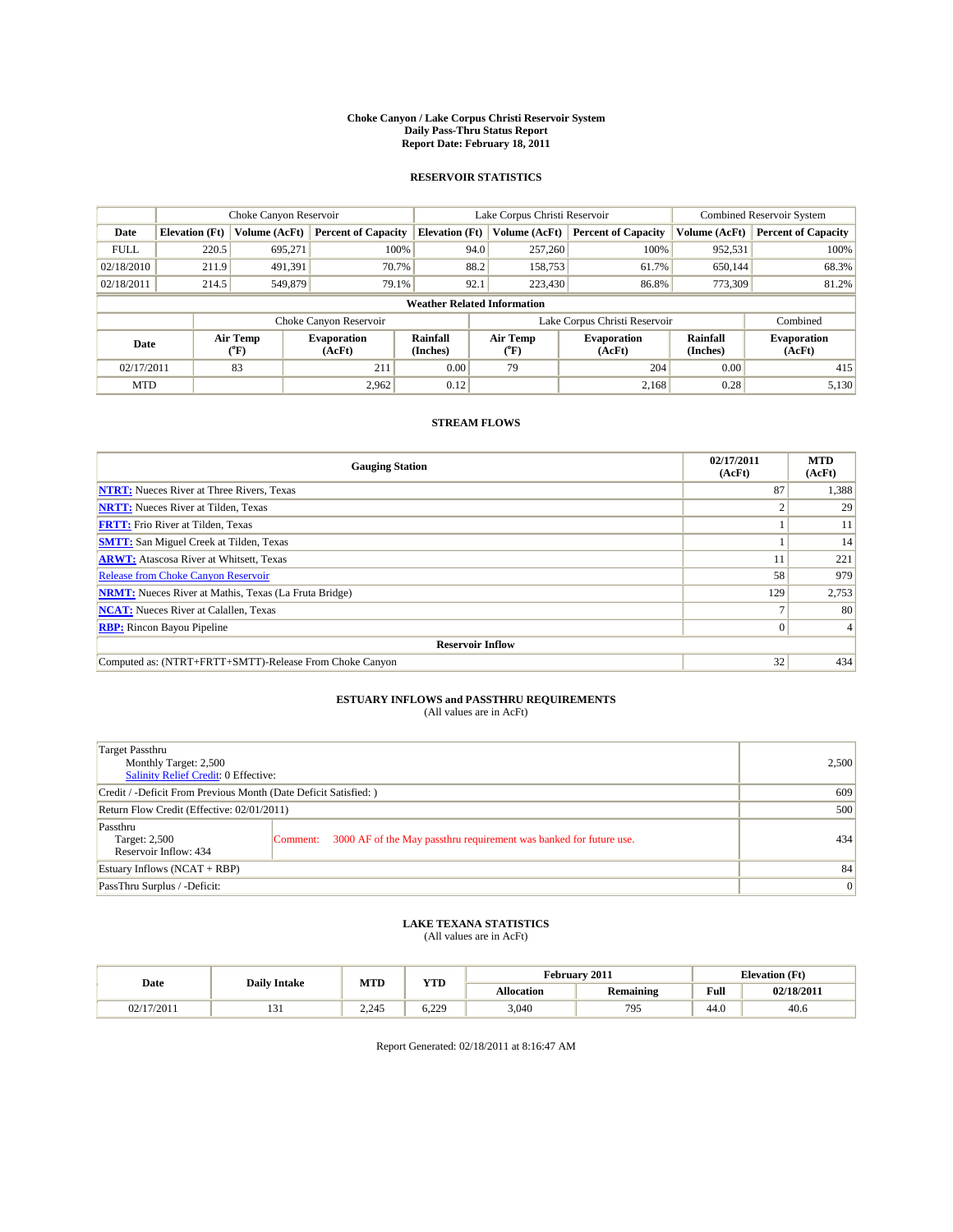#### **Choke Canyon / Lake Corpus Christi Reservoir System Daily Pass-Thru Status Report Report Date: February 19, 2011**

#### **RESERVOIR STATISTICS**

|             |                       | Choke Canyon Reservoir |                              |                                    | Lake Corpus Christi Reservoir                    | <b>Combined Reservoir System</b> |                      |                              |
|-------------|-----------------------|------------------------|------------------------------|------------------------------------|--------------------------------------------------|----------------------------------|----------------------|------------------------------|
| Date        | <b>Elevation</b> (Ft) | Volume (AcFt)          | <b>Percent of Capacity</b>   | <b>Elevation</b> (Ft)              | Volume (AcFt)                                    | <b>Percent of Capacity</b>       | Volume (AcFt)        | <b>Percent of Capacity</b>   |
| <b>FULL</b> | 220.5                 | 695,271                | 100%                         | 94.0                               | 257,260                                          | 100%                             | 952,531              | 100%                         |
| 02/19/2010  | 211.8                 | 491,180                | 70.6%                        | 88.3                               | 159,381                                          | 62.0%                            | 650,561              | 68.3%                        |
| 02/19/2011  | 214.5                 | 549,879                | 79.1%                        | 92.1                               | 223,255                                          | 86.8%                            | 773,134              | 81.2%                        |
|             |                       |                        |                              | <b>Weather Related Information</b> |                                                  |                                  |                      |                              |
|             |                       |                        | Choke Canyon Reservoir       |                                    |                                                  | Lake Corpus Christi Reservoir    |                      | Combined                     |
| Date        |                       | Air Temp<br>(°F)       | <b>Evaporation</b><br>(AcFt) | <b>Rainfall</b><br>(Inches)        | Air Temp<br><b>Evaporation</b><br>(AcFt)<br>(°F) |                                  | Rainfall<br>(Inches) | <b>Evaporation</b><br>(AcFt) |
| 02/18/2011  |                       | 81                     | 290                          | 0.00                               | 80                                               | 266                              | 0.00                 | 556                          |
| <b>MTD</b>  |                       |                        | 3,252                        | 0.12                               |                                                  | 2.434                            | 0.28                 | 5,686                        |

### **STREAM FLOWS**

| <b>Gauging Station</b>                                       | 02/18/2011<br>(AcFt) | <b>MTD</b><br>(AcFt) |  |  |  |  |
|--------------------------------------------------------------|----------------------|----------------------|--|--|--|--|
| <b>NTRT:</b> Nueces River at Three Rivers, Texas             | 85                   | 1,473                |  |  |  |  |
| <b>NRTT:</b> Nueces River at Tilden, Texas                   |                      | 31                   |  |  |  |  |
| <b>FRTT:</b> Frio River at Tilden, Texas                     |                      | 12                   |  |  |  |  |
| <b>SMTT:</b> San Miguel Creek at Tilden, Texas               |                      | 16                   |  |  |  |  |
| <b>ARWT:</b> Atascosa River at Whitsett, Texas               |                      | 232                  |  |  |  |  |
| <b>Release from Choke Canyon Reservoir</b>                   | 58                   | 1,036                |  |  |  |  |
| <b>NRMT:</b> Nueces River at Mathis, Texas (La Fruta Bridge) | 137                  | 2,890                |  |  |  |  |
| <b>NCAT:</b> Nueces River at Calallen, Texas                 | 8                    | 88                   |  |  |  |  |
| <b>RBP:</b> Rincon Bayou Pipeline                            | $\overline{0}$       | 4                    |  |  |  |  |
| <b>Reservoir Inflow</b>                                      |                      |                      |  |  |  |  |
| Computed as: (NTRT+FRTT+SMTT)-Release From Choke Canyon      | 30                   | 464                  |  |  |  |  |

# **ESTUARY INFLOWS and PASSTHRU REQUIREMENTS**<br>(All values are in AcFt)

| Target Passthru<br>Monthly Target: 2,500<br><b>Salinity Relief Credit: 0 Effective:</b> |                                                                                | 2,500           |
|-----------------------------------------------------------------------------------------|--------------------------------------------------------------------------------|-----------------|
| Credit / -Deficit From Previous Month (Date Deficit Satisfied: )                        |                                                                                | 609             |
| Return Flow Credit (Effective: 02/01/2011)                                              |                                                                                | 500             |
| Passthru<br>Target: 2,500<br>Reservoir Inflow: 464                                      | 3000 AF of the May passthru requirement was banked for future use.<br>Comment: | 464             |
| Estuary Inflows $(NCAT + RBP)$                                                          |                                                                                | 92              |
| PassThru Surplus / -Deficit:                                                            |                                                                                | $\vert 0 \vert$ |

## **LAKE TEXANA STATISTICS** (All values are in AcFt)

|            | <b>Daily Intake</b> | MTD   | VTD   |            | February 2011    | <b>Elevation</b> (Ft) |            |
|------------|---------------------|-------|-------|------------|------------------|-----------------------|------------|
| Date       |                     |       | 1 I.D | Allocation | <b>Remaining</b> |                       | 02/19/2011 |
| 02/18/2011 | $\sim$<br>1 J 1     | 2.376 | 6.360 | 3,040      | 664              | 44.0                  | 40.6       |

Report Generated: 02/19/2011 at 8:05:53 AM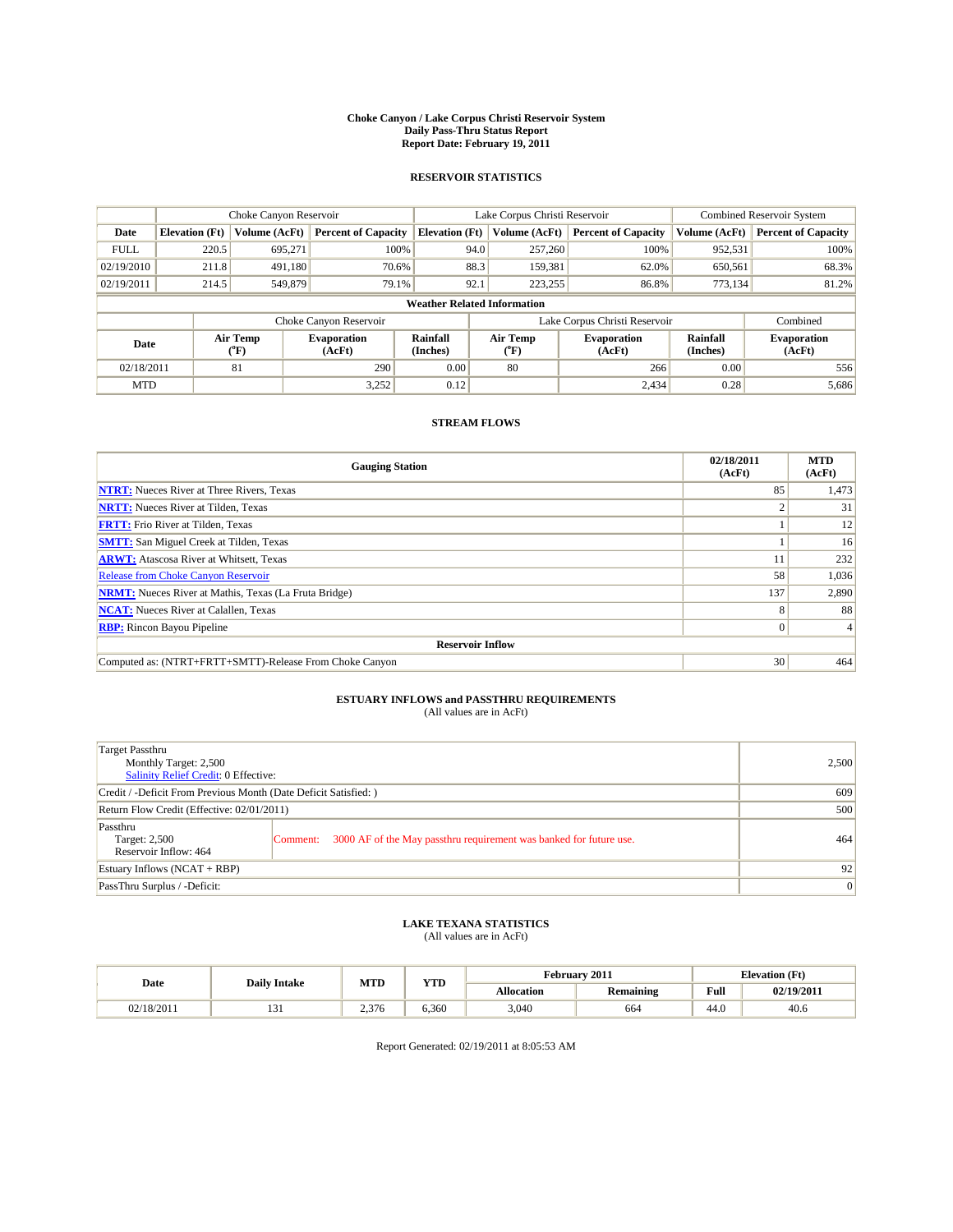#### **Choke Canyon / Lake Corpus Christi Reservoir System Daily Pass-Thru Status Report Report Date: February 20, 2011**

#### **RESERVOIR STATISTICS**

|             |                       | Choke Canyon Reservoir |                                                                          |                       | Lake Corpus Christi Reservoir      | <b>Combined Reservoir System</b> |                              |                            |
|-------------|-----------------------|------------------------|--------------------------------------------------------------------------|-----------------------|------------------------------------|----------------------------------|------------------------------|----------------------------|
| Date        | <b>Elevation</b> (Ft) | Volume (AcFt)          | <b>Percent of Capacity</b>                                               | <b>Elevation</b> (Ft) | Volume (AcFt)                      | <b>Percent of Capacity</b>       | Volume (AcFt)                | <b>Percent of Capacity</b> |
| <b>FULL</b> | 220.5                 | 695.271                | 100%                                                                     |                       | 94.0<br>257,260                    | 100%                             | 952,531                      | 100%                       |
| 02/20/2010  | 211.8                 | 491.180                | 70.6%                                                                    |                       | 88.3<br>159,852                    | 62.1%                            | 651,032                      | 68.3%                      |
| 02/20/2011  | 214.5                 | 550,106                | 79.1%                                                                    | 92.1                  | 222,904                            | 86.6%                            | 773,010                      | 81.2%                      |
|             |                       |                        |                                                                          |                       | <b>Weather Related Information</b> |                                  |                              |                            |
|             |                       |                        | Choke Canyon Reservoir                                                   |                       |                                    | Lake Corpus Christi Reservoir    |                              | Combined                   |
| Date        |                       | Air Temp<br>(°F)       | Air Temp<br>Rainfall<br><b>Evaporation</b><br>(Inches)<br>(AcFt)<br>("F) |                       | <b>Evaporation</b><br>(AcFt)       | Rainfall<br>(Inches)             | <b>Evaporation</b><br>(AcFt) |                            |
| 02/19/2011  |                       | 83                     | 264                                                                      | 0.00                  | 83                                 | 225                              | 0.00                         | 489                        |
| <b>MTD</b>  |                       |                        | 3,516                                                                    | 0.12                  |                                    | 2,659                            | 0.28                         | 6,175                      |

### **STREAM FLOWS**

| <b>Gauging Station</b>                                       | 02/19/2011<br>(AcFt) | <b>MTD</b><br>(AcFt) |  |  |  |  |
|--------------------------------------------------------------|----------------------|----------------------|--|--|--|--|
| <b>NTRT:</b> Nueces River at Three Rivers, Texas             | 85                   | 1,558                |  |  |  |  |
| <b>NRTT:</b> Nueces River at Tilden, Texas                   |                      | 33                   |  |  |  |  |
| <b>FRTT:</b> Frio River at Tilden, Texas                     |                      | 13                   |  |  |  |  |
| <b>SMTT:</b> San Miguel Creek at Tilden, Texas               |                      | 17                   |  |  |  |  |
| <b>ARWT:</b> Atascosa River at Whitsett, Texas               | 13                   | 246                  |  |  |  |  |
| <b>Release from Choke Canyon Reservoir</b>                   | 58                   | 1,094                |  |  |  |  |
| <b>NRMT:</b> Nueces River at Mathis, Texas (La Fruta Bridge) | 135                  | 3,025                |  |  |  |  |
| <b>NCAT:</b> Nueces River at Calallen, Texas                 |                      | 88                   |  |  |  |  |
| <b>RBP:</b> Rincon Bayou Pipeline                            | $\Omega$             |                      |  |  |  |  |
| <b>Reservoir Inflow</b>                                      |                      |                      |  |  |  |  |
| Computed as: (NTRT+FRTT+SMTT)-Release From Choke Canyon      | 30                   | 494                  |  |  |  |  |

# **ESTUARY INFLOWS and PASSTHRU REQUIREMENTS**<br>(All values are in AcFt)

| Target Passthru<br>Monthly Target: 2,500<br>Salinity Relief Credit: 0 Effective: |                                                                                | 2,500           |
|----------------------------------------------------------------------------------|--------------------------------------------------------------------------------|-----------------|
| Credit / -Deficit From Previous Month (Date Deficit Satisfied: )                 |                                                                                | 609             |
| Return Flow Credit (Effective: 02/01/2011)                                       |                                                                                | 500             |
| Passthru<br>Target: 2,500<br>Reservoir Inflow: 494                               | 3000 AF of the May passthru requirement was banked for future use.<br>Comment: | 494             |
| Estuary Inflows $(NCAT + RBP)$                                                   |                                                                                | 92              |
| PassThru Surplus / -Deficit:                                                     |                                                                                | $\vert 0 \vert$ |

# **LAKE TEXANA STATISTICS** (All values are in AcFt)

|            | <b>Daily Intake</b> | MTD   | <b>XZOD</b> |                   | February 2011               | <b>Elevation</b> (Ft) |            |
|------------|---------------------|-------|-------------|-------------------|-----------------------------|-----------------------|------------|
| Date       |                     |       | 1 I.D       | <b>Allocation</b> | Remaining                   |                       | 02/20/2011 |
| 02/19/2011 | 1 J 1               | 2.507 | 6.491       | 3.040             | $\sim$ $\sim$<br><u>JJJ</u> | 44.0                  | 40.6       |

Report Generated: 02/20/2011 at 7:53:00 AM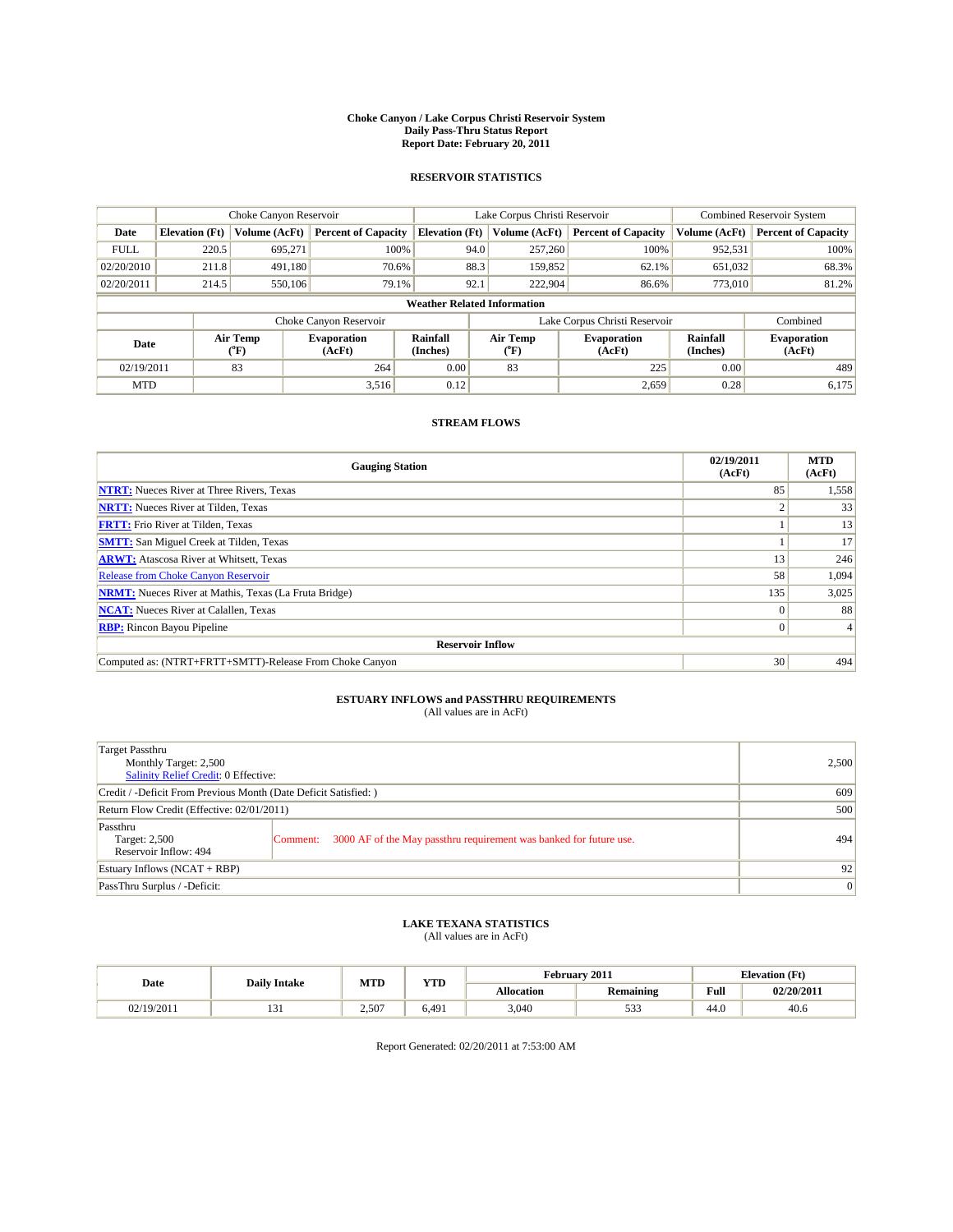#### **Choke Canyon / Lake Corpus Christi Reservoir System Daily Pass-Thru Status Report Report Date: February 21, 2011**

#### **RESERVOIR STATISTICS**

|                                                                                             |                                    | Choke Canyon Reservoir |                              |                       | Lake Corpus Christi Reservoir | <b>Combined Reservoir System</b> |               |                            |  |  |
|---------------------------------------------------------------------------------------------|------------------------------------|------------------------|------------------------------|-----------------------|-------------------------------|----------------------------------|---------------|----------------------------|--|--|
| Date                                                                                        | <b>Elevation</b> (Ft)              | Volume (AcFt)          | <b>Percent of Capacity</b>   | <b>Elevation (Ft)</b> | Volume (AcFt)                 | <b>Percent of Capacity</b>       | Volume (AcFt) | <b>Percent of Capacity</b> |  |  |
| <b>FULL</b>                                                                                 | 220.5                              | 695,271                | 100%                         |                       | 257,260<br>94.0               | 100%                             | 952,531       | 100%                       |  |  |
| 02/21/2010                                                                                  | 211.8                              | 490.969                | 70.6%                        |                       | 88.3<br>160,167               | 62.3%                            | 651,136       | 68.4%                      |  |  |
| 02/21/2011                                                                                  | 214.5                              | 550,106                | 79.1%                        | 92.1                  | 223,430                       | 86.8%                            | 773,536       | 81.2%                      |  |  |
|                                                                                             | <b>Weather Related Information</b> |                        |                              |                       |                               |                                  |               |                            |  |  |
|                                                                                             |                                    |                        | Choke Canyon Reservoir       |                       |                               | Lake Corpus Christi Reservoir    |               | Combined                   |  |  |
| Air Temp<br>Rainfall<br><b>Evaporation</b><br>Date<br>(AcFt)<br>(Inches)<br>${}^{\circ}$ F) |                                    | Air Temp<br>("F)       | <b>Evaporation</b><br>(AcFt) | Rainfall<br>(Inches)  | <b>Evaporation</b><br>(AcFt)  |                                  |               |                            |  |  |
| 02/20/2011                                                                                  |                                    | 83                     | 304                          | 0.00                  | 79                            | 184                              | 0.00          | 488                        |  |  |
| <b>MTD</b>                                                                                  |                                    |                        | 3,820                        | 0.12                  |                               | 2,843                            | 0.28          | 6,663                      |  |  |

### **STREAM FLOWS**

| <b>Gauging Station</b>                                       | 02/20/2011<br>(AcFt) | <b>MTD</b><br>(AcFt) |  |  |  |  |
|--------------------------------------------------------------|----------------------|----------------------|--|--|--|--|
| <b>NTRT:</b> Nueces River at Three Rivers, Texas             | 87                   | 1,646                |  |  |  |  |
| <b>NRTT:</b> Nueces River at Tilden, Texas                   |                      | 35                   |  |  |  |  |
| <b>FRTT:</b> Frio River at Tilden, Texas                     |                      | 14                   |  |  |  |  |
| <b>SMTT:</b> San Miguel Creek at Tilden, Texas               |                      | 18                   |  |  |  |  |
| <b>ARWT:</b> Atascosa River at Whitsett, Texas               | 14                   | 259                  |  |  |  |  |
| <b>Release from Choke Canyon Reservoir</b>                   | 58                   | 1,151                |  |  |  |  |
| <b>NRMT:</b> Nueces River at Mathis, Texas (La Fruta Bridge) | 127                  | 3,152                |  |  |  |  |
| <b>NCAT:</b> Nueces River at Calallen, Texas                 | 28                   | 116                  |  |  |  |  |
| <b>RBP:</b> Rincon Bayou Pipeline                            | $\overline{0}$       |                      |  |  |  |  |
| <b>Reservoir Inflow</b>                                      |                      |                      |  |  |  |  |
| Computed as: (NTRT+FRTT+SMTT)-Release From Choke Canyon      | 32                   | 526                  |  |  |  |  |

## **ESTUARY INFLOWS and PASSTHRU REQUIREMENTS**

| (All values are in AcFt) |  |  |
|--------------------------|--|--|
|--------------------------|--|--|

| <b>Target Passthru</b><br>Monthly Target: 2,500<br>Salinity Relief Credit: 0 Effective: |                                                                                | 2,500 |
|-----------------------------------------------------------------------------------------|--------------------------------------------------------------------------------|-------|
| Credit / -Deficit From Previous Month (Date Deficit Satisfied: )                        |                                                                                | 609   |
| Return Flow Credit (Effective: 02/01/2011)                                              |                                                                                | 500   |
| Passthru<br>Target: 2,500<br>Reservoir Inflow: 526                                      | 3000 AF of the May passthru requirement was banked for future use.<br>Comment: | 526   |
| Estuary Inflows $(NCAT + RBP)$                                                          |                                                                                | 120   |
| PassThru Surplus / -Deficit:                                                            |                                                                                | 0     |

## **LAKE TEXANA STATISTICS** (All values are in AcFt)

|            | <b>Daily Intake</b> | MTD   | VTT   | February 2011     |                  |                                         | <b>Elevation</b> (Ft) |
|------------|---------------------|-------|-------|-------------------|------------------|-----------------------------------------|-----------------------|
| Date       |                     |       | 1 I.D | <b>Allocation</b> | <b>Remaining</b> | Full<br>the contract of the contract of | 02/21/2011            |
| 02/20/2011 | $\sim$<br>1 J 1     | 2.638 | 6.622 | 3,040             | 402              | $\sim$<br>44.U                          | 40.6                  |

Report Generated: 02/21/2011 at 8:23:30 AM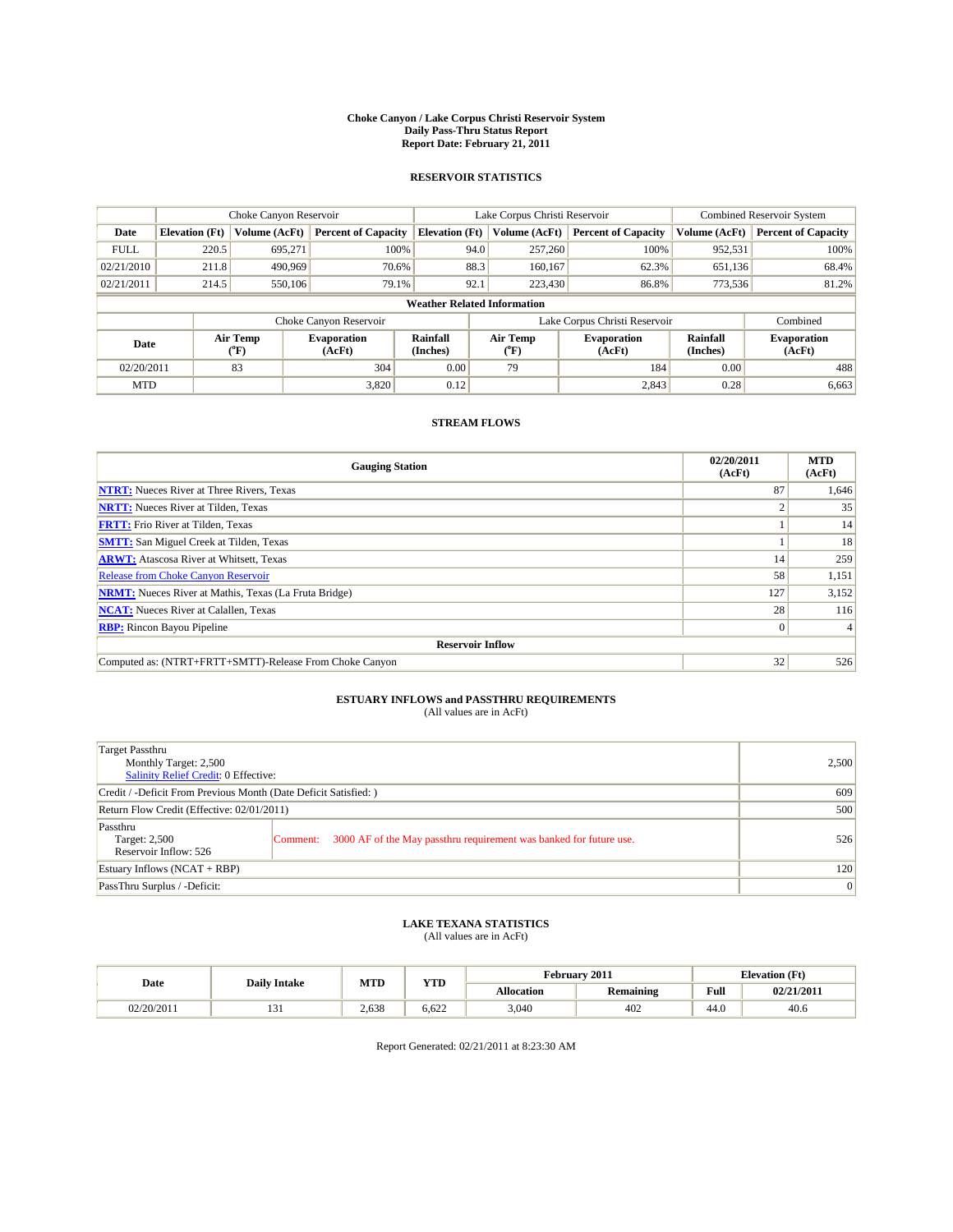#### **Choke Canyon / Lake Corpus Christi Reservoir System Daily Pass-Thru Status Report Report Date: February 22, 2011**

#### **RESERVOIR STATISTICS**

|             | Choke Canyon Reservoir |                          |                              |                       | Lake Corpus Christi Reservoir      |                                                      | <b>Combined Reservoir System</b> |                              |
|-------------|------------------------|--------------------------|------------------------------|-----------------------|------------------------------------|------------------------------------------------------|----------------------------------|------------------------------|
| Date        | <b>Elevation</b> (Ft)  | Volume (AcFt)            | <b>Percent of Capacity</b>   | <b>Elevation (Ft)</b> | Volume (AcFt)                      | <b>Percent of Capacity</b>                           | Volume (AcFt)                    | <b>Percent of Capacity</b>   |
| <b>FULL</b> | 220.5                  | 695,271                  | 100%                         |                       | 257,260<br>94.0                    | 100%                                                 | 952,531                          | 100%                         |
| 02/22/2010  | 211.8                  | 490.126                  | 70.5%                        |                       | 88.4<br>160,955                    | 62.6%                                                | 651,081                          | 68.4%                        |
| 02/22/2011  | 214.5                  | 549.879                  | 79.1%                        |                       | 92.1<br>223,430                    | 86.8%                                                | 773,309                          | 81.2%                        |
|             |                        |                          |                              |                       | <b>Weather Related Information</b> |                                                      |                                  |                              |
|             |                        |                          | Choke Canyon Reservoir       |                       | Lake Corpus Christi Reservoir      |                                                      |                                  | Combined                     |
| Date        |                        | Air Temp<br>$\rm ^{o}F)$ | <b>Evaporation</b><br>(AcFt) | Rainfall<br>(Inches)  | Air Temp<br>$\rm ^{o}F)$           | Rainfall<br><b>Evaporation</b><br>(Inches)<br>(AcFt) |                                  | <b>Evaporation</b><br>(AcFt) |
| 02/21/2011  |                        | 81                       | 211                          | 0.06                  | 84                                 | 204                                                  | 0.04                             | 415                          |
| <b>MTD</b>  |                        |                          | 4,031                        | 0.18                  |                                    | 3,047                                                | 0.32                             | 7,078                        |

### **STREAM FLOWS**

| <b>Gauging Station</b>                                       | 02/21/2011<br>(AcFt) | <b>MTD</b><br>(AcFt) |  |  |  |  |
|--------------------------------------------------------------|----------------------|----------------------|--|--|--|--|
| <b>NTRT:</b> Nueces River at Three Rivers, Texas             | 83                   | 1,729                |  |  |  |  |
| <b>NRTT:</b> Nueces River at Tilden, Texas                   |                      | 37                   |  |  |  |  |
| <b>FRTT:</b> Frio River at Tilden, Texas                     |                      | 15                   |  |  |  |  |
| <b>SMTT:</b> San Miguel Creek at Tilden, Texas               |                      | 20                   |  |  |  |  |
| <b>ARWT:</b> Atascosa River at Whitsett, Texas               | 14                   | 274                  |  |  |  |  |
| Release from Choke Canyon Reservoir                          | 58                   | 1,209                |  |  |  |  |
| <b>NRMT:</b> Nueces River at Mathis, Texas (La Fruta Bridge) | 111                  | 3,263                |  |  |  |  |
| <b>NCAT:</b> Nueces River at Calallen, Texas                 | 54                   | 169                  |  |  |  |  |
| <b>RBP:</b> Rincon Bayou Pipeline                            | $\overline{0}$       |                      |  |  |  |  |
| <b>Reservoir Inflow</b>                                      |                      |                      |  |  |  |  |
| Computed as: (NTRT+FRTT+SMTT)-Release From Choke Canyon      | 28                   | 555                  |  |  |  |  |

## **ESTUARY INFLOWS and PASSTHRU REQUIREMENTS**<br>(All values are in AcFt)

| <b>Target Passthru</b><br>Monthly Target: 2,500<br><b>Salinity Relief Credit: 0 Effective:</b> |                                                                                | 2,500           |
|------------------------------------------------------------------------------------------------|--------------------------------------------------------------------------------|-----------------|
| Credit / -Deficit From Previous Month (Date Deficit Satisfied: )                               |                                                                                | 609             |
| Return Flow Credit (Effective: 02/01/2011)                                                     |                                                                                | 500             |
| Passthru<br>Target: 2,500<br>Reservoir Inflow: 555                                             | 3000 AF of the May passthru requirement was banked for future use.<br>Comment: | 555             |
| Estuary Inflows $(NCAT + RBP)$                                                                 |                                                                                | 173             |
| PassThru Surplus / -Deficit:                                                                   |                                                                                | $\vert 0 \vert$ |

## **LAKE TEXANA STATISTICS** (All values are in AcFt)

|            | <b>Daily Intake</b> |       | MTD<br><b>XZOD</b> |                   | February 2011   | <b>Elevation</b> (Ft)                   |            |
|------------|---------------------|-------|--------------------|-------------------|-----------------|-----------------------------------------|------------|
| Date       |                     |       | 1 I.D              | <b>Allocation</b> | Remaining       | Full<br>the contract of the contract of | 02/22/2011 |
| 02/21/2011 | 1 J 1               | 2.769 | 752<br>U. 799      | 3.040             | $\sim$<br>$-11$ | 44.0                                    | 40.6       |

Report Generated: 02/22/2011 at 8:35:39 AM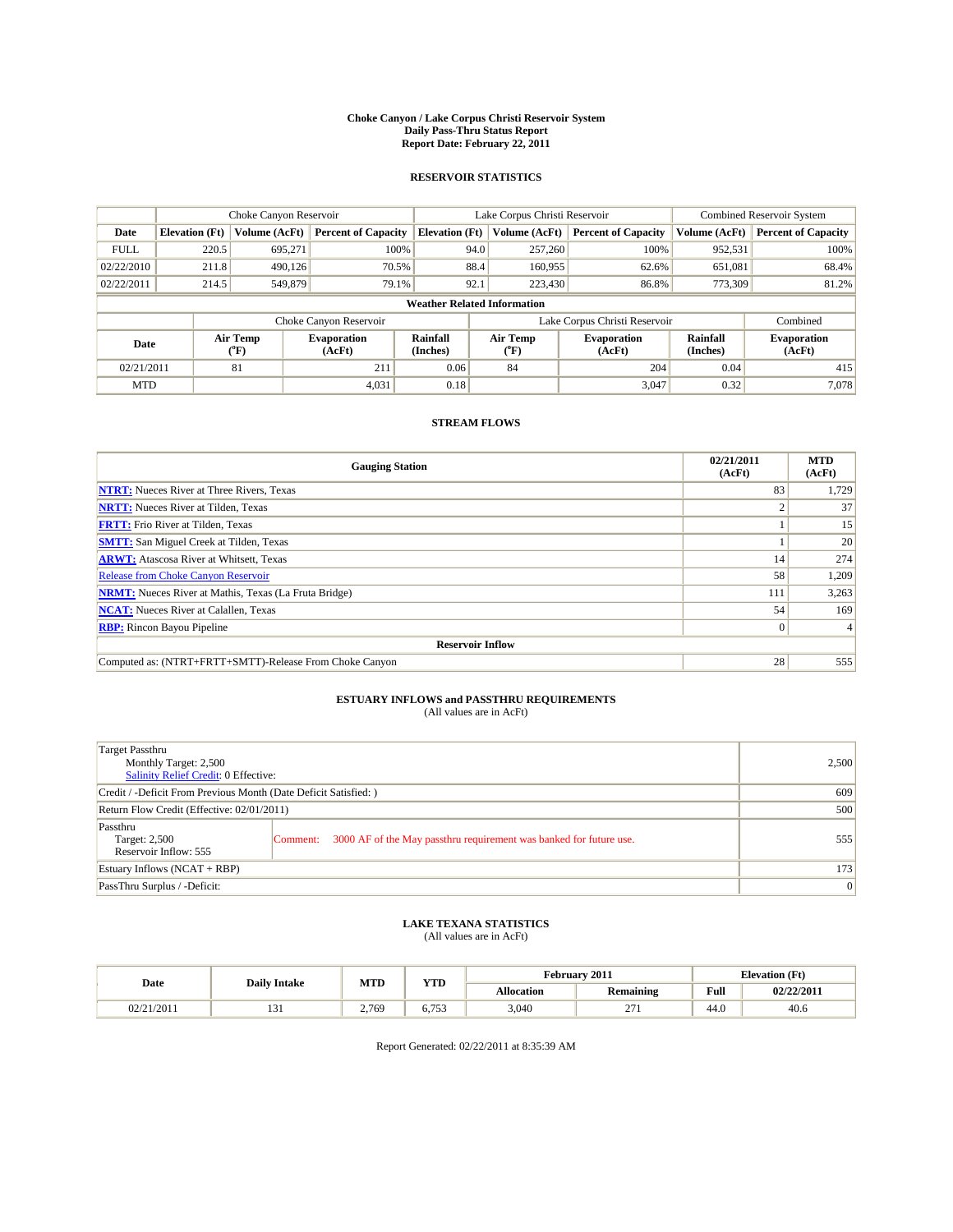#### **Choke Canyon / Lake Corpus Christi Reservoir System Daily Pass-Thru Status Report Report Date: February 23, 2011**

#### **RESERVOIR STATISTICS**

|             | Choke Canyon Reservoir |                  |                              |                       | Lake Corpus Christi Reservoir      | <b>Combined Reservoir System</b>                     |               |                              |
|-------------|------------------------|------------------|------------------------------|-----------------------|------------------------------------|------------------------------------------------------|---------------|------------------------------|
| Date        | <b>Elevation</b> (Ft)  | Volume (AcFt)    | <b>Percent of Capacity</b>   | <b>Elevation</b> (Ft) | Volume (AcFt)                      | <b>Percent of Capacity</b>                           | Volume (AcFt) | <b>Percent of Capacity</b>   |
| <b>FULL</b> | 220.5                  | 695,271          | 100%                         |                       | 94.0<br>257,260                    | 100%                                                 | 952,531       | 100%                         |
| 02/23/2010  | 211.7                  | 488.246          | 70.2%                        |                       | 88.4<br>160,955                    | 62.6%                                                | 649,201       | 68.2%                        |
| 02/23/2011  | 214.5                  | 549,424          | 79.0%                        | 92.1                  | 223,430                            | 86.8%                                                | 772,854       | 81.1%                        |
|             |                        |                  |                              |                       | <b>Weather Related Information</b> |                                                      |               |                              |
|             |                        |                  | Choke Canyon Reservoir       |                       |                                    | Lake Corpus Christi Reservoir                        |               | Combined                     |
| Date        |                        | Air Temp<br>(°F) | <b>Evaporation</b><br>(AcFt) | Rainfall<br>(Inches)  | Air Temp<br>("F)                   | Rainfall<br><b>Evaporation</b><br>(Inches)<br>(AcFt) |               | <b>Evaporation</b><br>(AcFt) |
| 02/22/2011  |                        | 73               | 66                           | 0.03                  | 74                                 | 51                                                   | 0.00          | 117                          |
| <b>MTD</b>  |                        |                  | 4.097                        | 0.21                  |                                    | 3.098                                                | 0.32          | 7.195                        |

### **STREAM FLOWS**

| <b>Gauging Station</b>                                       | 02/22/2011<br>(AcFt) | <b>MTD</b><br>(AcFt) |  |  |  |  |
|--------------------------------------------------------------|----------------------|----------------------|--|--|--|--|
| <b>NTRT:</b> Nueces River at Three Rivers, Texas             | 87                   | 1,816                |  |  |  |  |
| <b>NRTT:</b> Nueces River at Tilden, Texas                   |                      | 39                   |  |  |  |  |
| <b>FRTT:</b> Frio River at Tilden, Texas                     |                      | 16                   |  |  |  |  |
| <b>SMTT:</b> San Miguel Creek at Tilden, Texas               |                      | 21                   |  |  |  |  |
| <b>ARWT:</b> Atascosa River at Whitsett, Texas               | 12                   | 286                  |  |  |  |  |
| Release from Choke Canyon Reservoir                          | 58                   | 1,266                |  |  |  |  |
| <b>NRMT:</b> Nueces River at Mathis, Texas (La Fruta Bridge) | 101                  | 3,365                |  |  |  |  |
| <b>NCAT:</b> Nueces River at Calallen, Texas                 | 20                   | 189                  |  |  |  |  |
| <b>RBP:</b> Rincon Bayou Pipeline                            | $\overline{0}$       |                      |  |  |  |  |
| <b>Reservoir Inflow</b>                                      |                      |                      |  |  |  |  |
| Computed as: (NTRT+FRTT+SMTT)-Release From Choke Canyon      | 32                   | 587                  |  |  |  |  |

# **ESTUARY INFLOWS and PASSTHRU REQUIREMENTS**<br>(All values are in AcFt)

| Target Passthru<br>Monthly Target: 2,500<br>Salinity Relief Credit: 0 Effective: |                                                                                | 2,500 |
|----------------------------------------------------------------------------------|--------------------------------------------------------------------------------|-------|
| Credit / -Deficit From Previous Month (Date Deficit Satisfied: )                 |                                                                                | 609   |
| Return Flow Credit (Effective: 02/01/2011)                                       |                                                                                | 500   |
| Passthru<br>Target: 2,500<br>Reservoir Inflow: 587                               | 3000 AF of the May passthru requirement was banked for future use.<br>Comment: | 587   |
| Estuary Inflows (NCAT + RBP)                                                     |                                                                                | 193   |
| PassThru Surplus / -Deficit:                                                     |                                                                                | 0     |

## **LAKE TEXANA STATISTICS** (All values are in AcFt)

|            | <b>Daily Intake</b> |       | MTD<br><b>XZOD</b> | February 2011     |           | <b>Elevation</b> (Ft)                   |            |
|------------|---------------------|-------|--------------------|-------------------|-----------|-----------------------------------------|------------|
| Date       |                     |       | 1 I.D              | <b>Allocation</b> | Remaining | Full<br>the contract of the contract of | 02/23/2011 |
| 02/22/2011 | .                   | 2.900 | 5.884              | 3.040             | 140       | 44.0                                    | 40.6       |

Report Generated: 02/23/2011 at 8:29:51 AM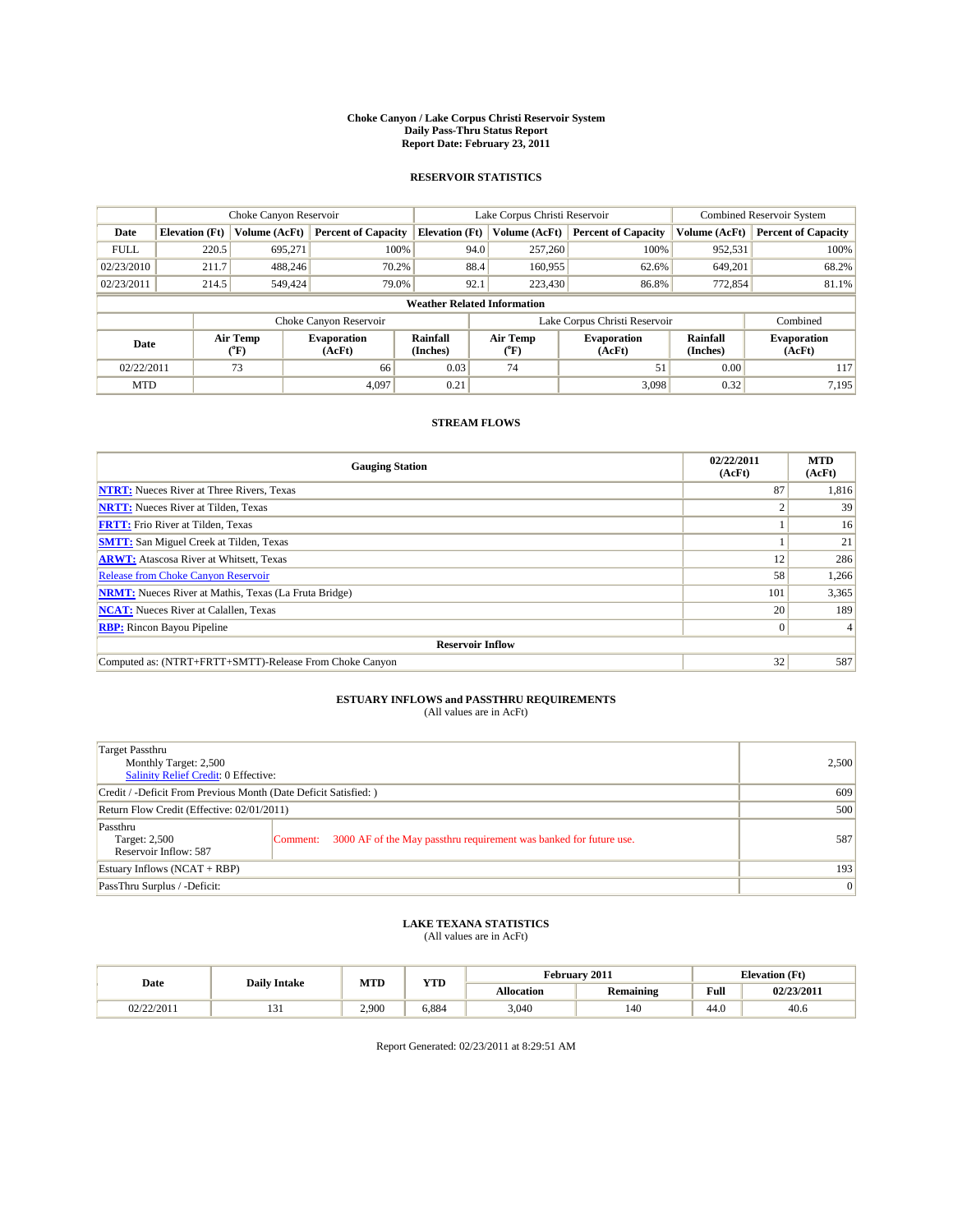#### **Choke Canyon / Lake Corpus Christi Reservoir System Daily Pass-Thru Status Report Report Date: February 24, 2011**

#### **RESERVOIR STATISTICS**

|             | Choke Canyon Reservoir |                  |                              |                                    | Lake Corpus Christi Reservoir | <b>Combined Reservoir System</b>                     |               |                              |
|-------------|------------------------|------------------|------------------------------|------------------------------------|-------------------------------|------------------------------------------------------|---------------|------------------------------|
| Date        | <b>Elevation</b> (Ft)  | Volume (AcFt)    | <b>Percent of Capacity</b>   | <b>Elevation</b> (Ft)              | Volume (AcFt)                 | <b>Percent of Capacity</b>                           | Volume (AcFt) | <b>Percent of Capacity</b>   |
| <b>FULL</b> | 220.5                  | 695,271          | 100%                         | 94.0                               | 257,260                       | 100%                                                 | 952,531       | 100%                         |
| 02/24/2010  | 211.8                  | 490,335          | 70.5%                        | 88.4                               | 160,640                       | 62.4%                                                | 650,975       | 68.3%                        |
| 02/24/2011  | 214.5                  | 549,424          | 79.0%                        | 92.1                               | 223,080                       | 86.7%                                                | 772,504       | 81.1%                        |
|             |                        |                  |                              | <b>Weather Related Information</b> |                               |                                                      |               |                              |
|             |                        |                  | Choke Canyon Reservoir       |                                    |                               | Lake Corpus Christi Reservoir                        |               | Combined                     |
| Date        |                        | Air Temp<br>(°F) | <b>Evaporation</b><br>(AcFt) | Rainfall<br>(Inches)               | Air Temp<br>("F)              | Rainfall<br><b>Evaporation</b><br>(Inches)<br>(AcFt) |               | <b>Evaporation</b><br>(AcFt) |
| 02/23/2011  |                        | 81               | 185                          | 0.00                               | 84                            | 245                                                  | 0.00          | 430                          |
| <b>MTD</b>  |                        |                  | 4,282                        | 0.21                               |                               | 3,343                                                | 0.32          | 7,625                        |

### **STREAM FLOWS**

| <b>Gauging Station</b>                                       | 02/23/2011<br>(AcFt) | <b>MTD</b><br>(AcFt) |  |  |  |  |
|--------------------------------------------------------------|----------------------|----------------------|--|--|--|--|
| <b>NTRT:</b> Nueces River at Three Rivers, Texas             | 87                   | 1,904                |  |  |  |  |
| <b>NRTT:</b> Nueces River at Tilden, Texas                   |                      | 42                   |  |  |  |  |
| <b>FRTT:</b> Frio River at Tilden, Texas                     |                      | 17                   |  |  |  |  |
| <b>SMTT:</b> San Miguel Creek at Tilden, Texas               |                      | 23                   |  |  |  |  |
| <b>ARWT:</b> Atascosa River at Whitsett, Texas               | 13                   | 298                  |  |  |  |  |
| <b>Release from Choke Canyon Reservoir</b>                   | 58                   | 1,324                |  |  |  |  |
| <b>NRMT:</b> Nueces River at Mathis, Texas (La Fruta Bridge) | 127                  | 3,492                |  |  |  |  |
| <b>NCAT:</b> Nueces River at Calallen, Texas                 |                      | 190                  |  |  |  |  |
| <b>RBP:</b> Rincon Bayou Pipeline                            | $\overline{0}$       |                      |  |  |  |  |
| <b>Reservoir Inflow</b>                                      |                      |                      |  |  |  |  |
| Computed as: (NTRT+FRTT+SMTT)-Release From Choke Canyon      | 32                   | 619                  |  |  |  |  |

## **ESTUARY INFLOWS and PASSTHRU REQUIREMENTS**<br>(All values are in AcFt)

| Target Passthru<br>Monthly Target: 2,500<br>Salinity Relief Credit: 0 Effective: |                                                                                | 2,500           |
|----------------------------------------------------------------------------------|--------------------------------------------------------------------------------|-----------------|
| Credit / -Deficit From Previous Month (Date Deficit Satisfied: )                 |                                                                                | 609             |
| Return Flow Credit (Effective: 02/01/2011)                                       |                                                                                | 500             |
| Passthru<br>Target: 2,500<br>Reservoir Inflow: 619                               | 3000 AF of the May passthru requirement was banked for future use.<br>Comment: | 619             |
| Estuary Inflows $(NCAT + RBP)$                                                   |                                                                                | 194             |
| PassThru Surplus / -Deficit:                                                     |                                                                                | $\vert 0 \vert$ |

## **LAKE TEXANA STATISTICS** (All values are in AcFt)

| Date       | <b>Daily Intake</b> | MTD   | VTT   | February 2011 |                  |                                         | <b>Elevation</b> (Ft) |  |
|------------|---------------------|-------|-------|---------------|------------------|-----------------------------------------|-----------------------|--|
|            |                     |       | 1 I.D | Allocation    | <b>Remaining</b> | Full<br>the contract of the contract of | 02/24/2011            |  |
| 02/23/2011 | $\sim$<br>1 J 1     | 3.031 | 7.015 | 3,040         |                  | $\sim$<br>44.U                          | 40.5                  |  |

Report Generated: 02/24/2011 at 8:20:07 AM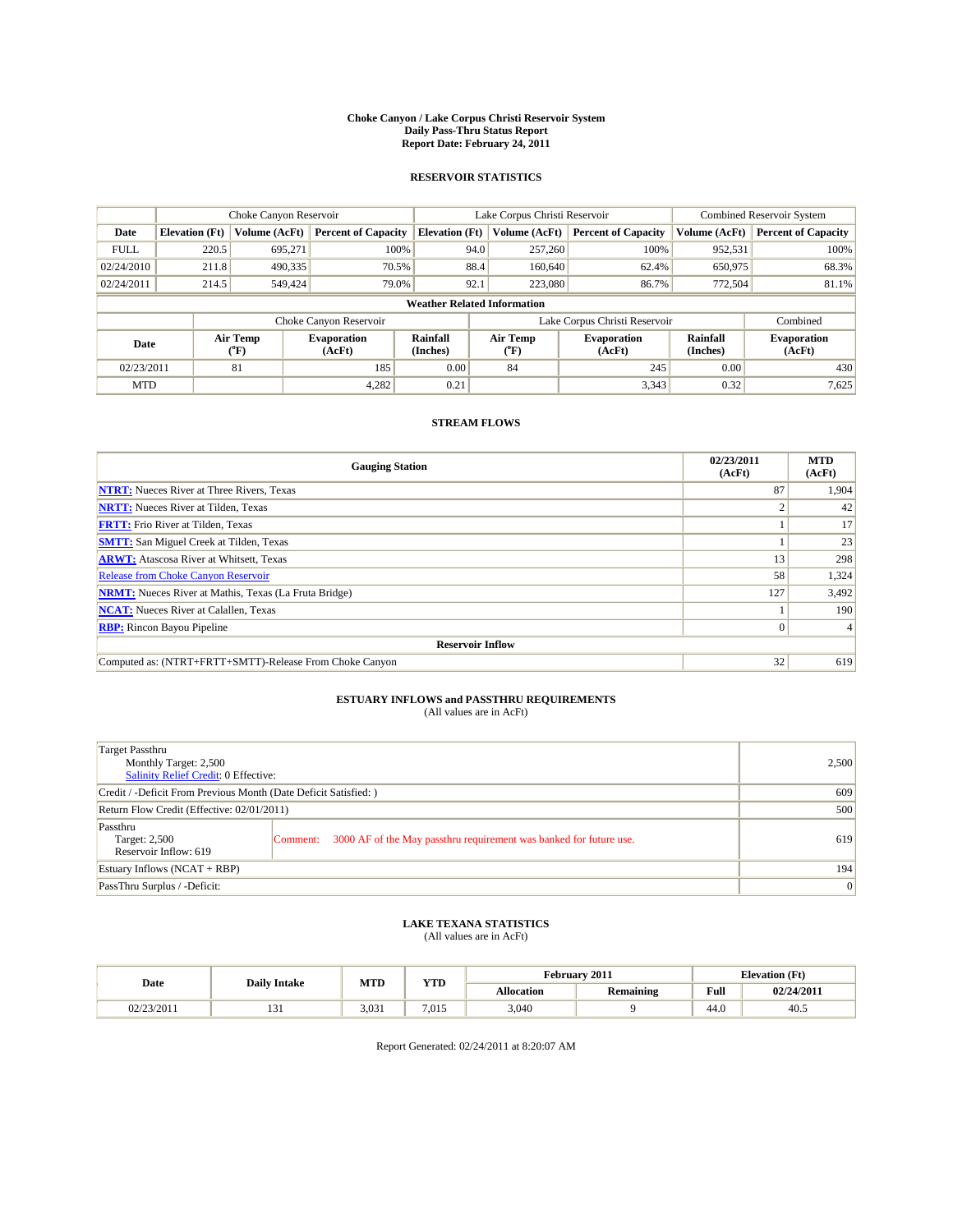#### **Choke Canyon / Lake Corpus Christi Reservoir System Daily Pass-Thru Status Report Report Date: February 25, 2011**

#### **RESERVOIR STATISTICS**

|             | Choke Canyon Reservoir |                  |                              |                                    | Lake Corpus Christi Reservoir | <b>Combined Reservoir System</b> |                      |                              |
|-------------|------------------------|------------------|------------------------------|------------------------------------|-------------------------------|----------------------------------|----------------------|------------------------------|
| Date        | <b>Elevation</b> (Ft)  | Volume (AcFt)    | <b>Percent of Capacity</b>   | <b>Elevation</b> (Ft)              | Volume (AcFt)                 | <b>Percent of Capacity</b>       | Volume (AcFt)        | <b>Percent of Capacity</b>   |
| <b>FULL</b> | 220.5                  | 695,271          | 100%                         | 94.0                               | 257,260                       | 100%                             | 952,531              | 100%                         |
| 02/25/2010  | 211.8                  | 490,546          | 70.6%                        | 88.3                               | 159,852                       | 62.1%                            | 650,398              | 68.3%                        |
| 02/25/2011  | 214.5                  | 550,106          | 79.1%                        | 92.1                               | 223,781                       | 87.0%                            | 773,887              | 81.2%                        |
|             |                        |                  |                              | <b>Weather Related Information</b> |                               |                                  |                      |                              |
|             |                        |                  | Choke Canyon Reservoir       |                                    | Lake Corpus Christi Reservoir |                                  |                      | Combined                     |
| Date        |                        | Air Temp<br>(°F) | <b>Evaporation</b><br>(AcFt) | Rainfall<br>(Inches)               | Air Temp<br>("F)              | <b>Evaporation</b><br>(AcFt)     | Rainfall<br>(Inches) | <b>Evaporation</b><br>(AcFt) |
| 02/24/2011  |                        | 80               | 198                          | 0.00                               | 87                            | 184                              | 0.00                 | 382                          |
| <b>MTD</b>  |                        |                  | 4.480                        | 0.21                               |                               | 3,527                            | 0.32                 | 8,007                        |

### **STREAM FLOWS**

| <b>Gauging Station</b>                                       | 02/24/2011<br>(AcFt) | <b>MTD</b><br>(AcFt) |
|--------------------------------------------------------------|----------------------|----------------------|
| <b>NTRT:</b> Nueces River at Three Rivers, Texas             | 83                   | 1,987                |
| <b>NRTT:</b> Nueces River at Tilden, Texas                   |                      | 44                   |
| <b>FRTT:</b> Frio River at Tilden, Texas                     |                      | 18                   |
| <b>SMTT:</b> San Miguel Creek at Tilden, Texas               |                      | 24                   |
| <b>ARWT:</b> Atascosa River at Whitsett, Texas               | 15                   | 313                  |
| <b>Release from Choke Canyon Reservoir</b>                   | 58                   | 1,382                |
| <b>NRMT:</b> Nueces River at Mathis, Texas (La Fruta Bridge) | 145                  | 3,637                |
| <b>NCAT:</b> Nueces River at Calallen, Texas                 | $\Omega$             | 190                  |
| <b>RBP:</b> Rincon Bayou Pipeline                            | $\overline{0}$       |                      |
| <b>Reservoir Inflow</b>                                      |                      |                      |
| Computed as: (NTRT+FRTT+SMTT)-Release From Choke Canyon      | 28                   | 647                  |

## **ESTUARY INFLOWS and PASSTHRU REQUIREMENTS**

| (All values are in AcFt) |  |
|--------------------------|--|
|--------------------------|--|

| <b>Target Passthru</b><br>Monthly Target: 2,500<br>Salinity Relief Credit: 0 Effective: |                                                                                |                 |  |  |  |
|-----------------------------------------------------------------------------------------|--------------------------------------------------------------------------------|-----------------|--|--|--|
| Credit / -Deficit From Previous Month (Date Deficit Satisfied: )                        |                                                                                |                 |  |  |  |
| Return Flow Credit (Effective: 02/01/2011)                                              |                                                                                |                 |  |  |  |
| Passthru<br>Target: 2,500<br>Reservoir Inflow: 647                                      | 3000 AF of the May passthru requirement was banked for future use.<br>Comment: | 647             |  |  |  |
| Estuary Inflows (NCAT + RBP)                                                            | 194                                                                            |                 |  |  |  |
| PassThru Surplus / -Deficit:                                                            |                                                                                | $\vert 0 \vert$ |  |  |  |

## **LAKE TEXANA STATISTICS** (All values are in AcFt)

| Date       | <b>Daily Intake</b> | MTD   | VTT   | February 2011 |                  |                                         | <b>Elevation</b> (Ft) |  |
|------------|---------------------|-------|-------|---------------|------------------|-----------------------------------------|-----------------------|--|
|            |                     |       | 1 I.D | Allocation    | <b>Remaining</b> | Full<br>the contract of the contract of | 02/25/2011            |  |
| 02/24/2011 | $\sim$<br>1 J 4     | 3.163 | .147  | 3,040         | $\sim$<br>ل که ۱ | $\sim$<br>44.U                          | 40.5                  |  |

Report Generated: 02/25/2011 at 8:20:51 AM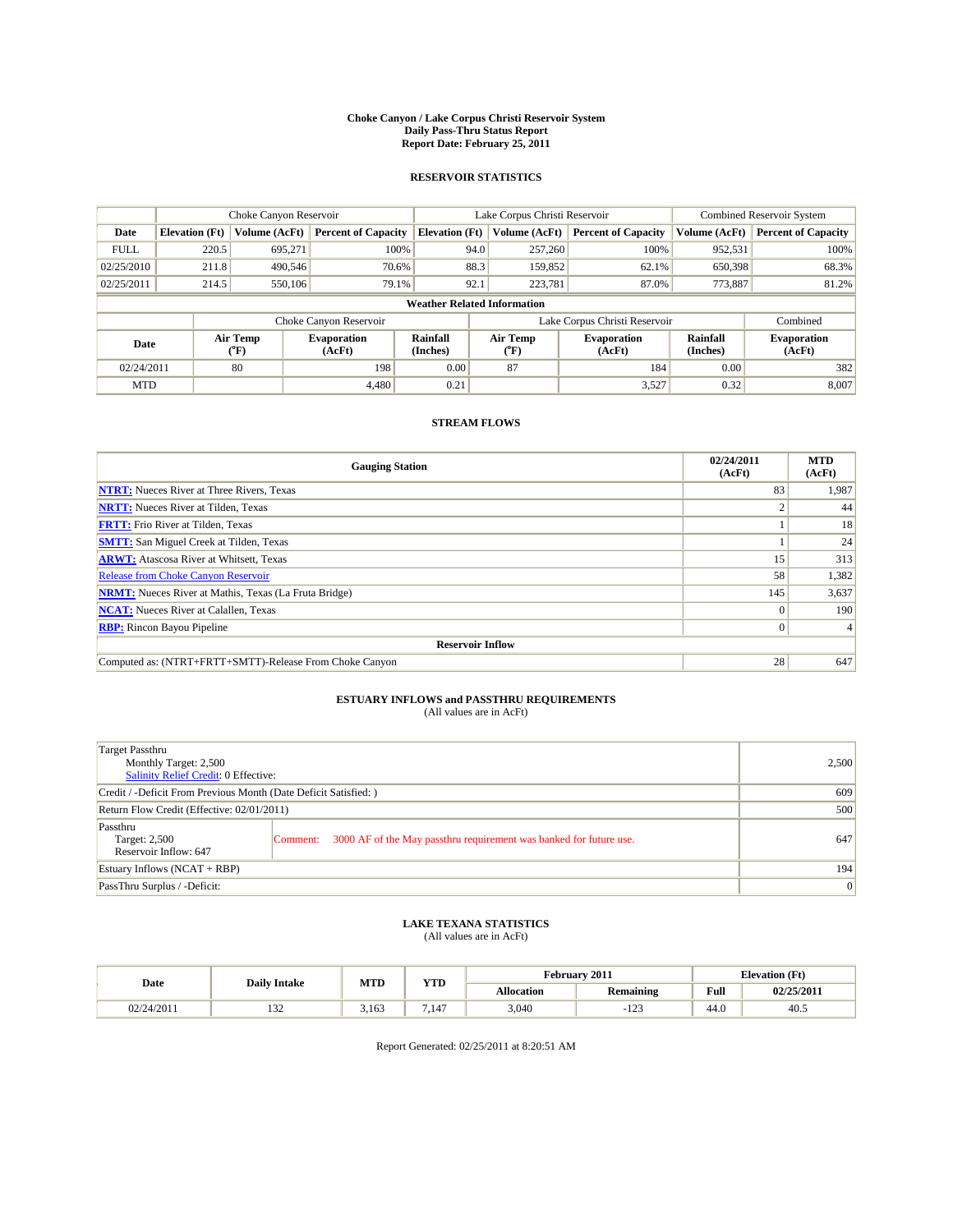#### **Choke Canyon / Lake Corpus Christi Reservoir System Daily Pass-Thru Status Report Report Date: February 26, 2011**

#### **RESERVOIR STATISTICS**

|             | Choke Canyon Reservoir             |                             |                              |                             | Lake Corpus Christi Reservoir |               |                              |                      | <b>Combined Reservoir System</b> |  |  |
|-------------|------------------------------------|-----------------------------|------------------------------|-----------------------------|-------------------------------|---------------|------------------------------|----------------------|----------------------------------|--|--|
| Date        | <b>Elevation</b> (Ft)              | Volume (AcFt)               | <b>Percent of Capacity</b>   | <b>Elevation</b> (Ft)       |                               | Volume (AcFt) | <b>Percent of Capacity</b>   | Volume (AcFt)        | <b>Percent of Capacity</b>       |  |  |
| <b>FULL</b> | 220.5                              | 695,271                     | 100%                         |                             | 94.0                          | 257,260       | 100%                         | 952,531              | 100%                             |  |  |
| 02/26/2010  | 211.8                              | 490,335                     | 70.5%                        |                             | 88.3                          | 160,325       | 62.3%                        | 650,660              | 68.3%                            |  |  |
| 02/26/2011  | 214.5                              | 549,651                     | 79.1%                        |                             | 92.1                          | 222,729       | 86.6%                        | 772,380              | 81.1%                            |  |  |
|             | <b>Weather Related Information</b> |                             |                              |                             |                               |               |                              |                      |                                  |  |  |
|             |                                    |                             | Choke Canyon Reservoir       |                             | Lake Corpus Christi Reservoir |               |                              |                      | Combined                         |  |  |
| Date        |                                    | Air Temp<br>${}^{\circ}$ F) | <b>Evaporation</b><br>(AcFt) | <b>Rainfall</b><br>(Inches) | Air Temp<br>(°F)              |               | <b>Evaporation</b><br>(AcFt) | Rainfall<br>(Inches) | <b>Evaporation</b><br>(AcFt)     |  |  |
| 02/25/2011  |                                    | 82                          | 330                          | 0.00                        | 83                            |               | 378                          | 0.00                 | 708                              |  |  |
| <b>MTD</b>  |                                    |                             | 4.810                        | 0.21                        |                               |               | 3,905                        | 0.32                 | 8,715                            |  |  |

### **STREAM FLOWS**

| <b>Gauging Station</b>                                       | 02/25/2011<br>(AcFt) | <b>MTD</b><br>(AcFt) |
|--------------------------------------------------------------|----------------------|----------------------|
| <b>NTRT:</b> Nueces River at Three Rivers, Texas             | 83                   | 2,074                |
| <b>NRTT:</b> Nueces River at Tilden, Texas                   |                      | 46                   |
| <b>FRTT:</b> Frio River at Tilden, Texas                     |                      | 19                   |
| <b>SMTT:</b> San Miguel Creek at Tilden, Texas               |                      | 25                   |
| <b>ARWT:</b> Atascosa River at Whitsett, Texas               | 15                   | 327                  |
| <b>Release from Choke Canyon Reservoir</b>                   | 58                   | 1,439                |
| <b>NRMT:</b> Nueces River at Mathis, Texas (La Fruta Bridge) | 145                  | 3,781                |
| <b>NCAT:</b> Nueces River at Calallen, Texas                 | $\Omega$             | 190                  |
| <b>RBP:</b> Rincon Bayou Pipeline                            | $\overline{0}$       |                      |
| <b>Reservoir Inflow</b>                                      |                      |                      |
| Computed as: (NTRT+FRTT+SMTT)-Release From Choke Canyon      | 28                   | 679                  |

# **ESTUARY INFLOWS and PASSTHRU REQUIREMENTS**<br>(All values are in AcFt)

| Target Passthru<br>Monthly Target: 2,500<br>Salinity Relief Credit: 0 Effective: | 2,500                                                                          |     |  |  |  |
|----------------------------------------------------------------------------------|--------------------------------------------------------------------------------|-----|--|--|--|
| Credit / -Deficit From Previous Month (Date Deficit Satisfied: )                 |                                                                                |     |  |  |  |
| Return Flow Credit (Effective: 02/01/2011)                                       |                                                                                |     |  |  |  |
| Passthru<br>Target: 2,500<br>Reservoir Inflow: 679                               | 3000 AF of the May passthru requirement was banked for future use.<br>Comment: | 679 |  |  |  |
| Estuary Inflows (NCAT + RBP)                                                     | 194                                                                            |     |  |  |  |
| PassThru Surplus / -Deficit:                                                     |                                                                                | 0   |  |  |  |

# **LAKE TEXANA STATISTICS** (All values are in AcFt)

|            | <b>Daily Intake</b> | <b>MTD</b> | <b>YTD</b> | February 2011     |                  |      | <b>Elevation</b> (Ft) |
|------------|---------------------|------------|------------|-------------------|------------------|------|-----------------------|
| Date       |                     |            |            | <b>Allocation</b> | <b>Remaining</b> | Full | 02/26/2011            |
| 02/25/2011 | $\sim$<br>ر ر د     | 3.297<br>. | 7.281      | 3,040             | 257<br>-25.      | 44.0 | 40.5                  |

Report Generated: 02/26/2011 at 9:08:26 AM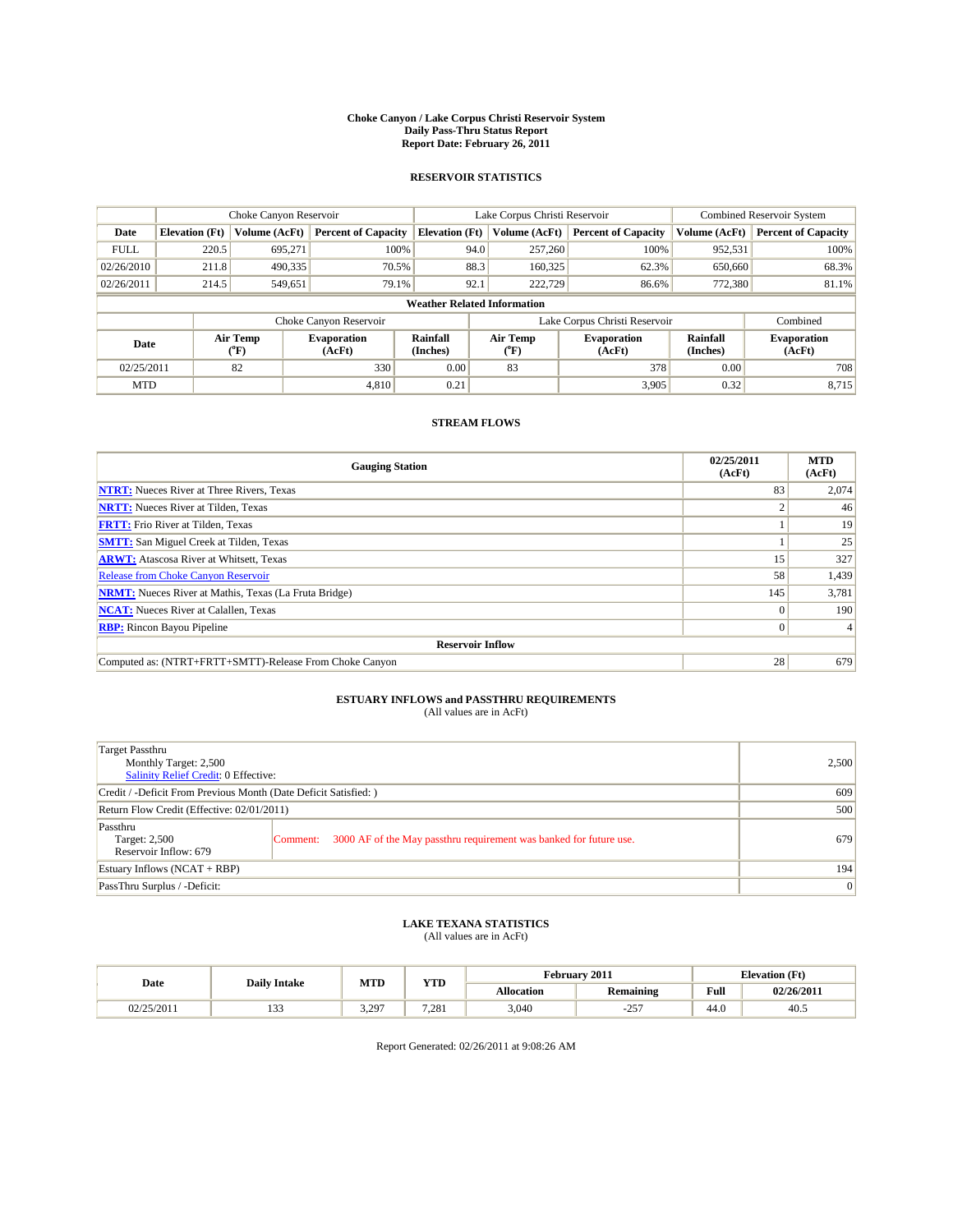#### **Choke Canyon / Lake Corpus Christi Reservoir System Daily Pass-Thru Status Report Report Date: February 27, 2011**

#### **RESERVOIR STATISTICS**

|             | Choke Canyon Reservoir |                  |                              |                                    | Lake Corpus Christi Reservoir |         |                              |                      | <b>Combined Reservoir System</b> |  |  |
|-------------|------------------------|------------------|------------------------------|------------------------------------|-------------------------------|---------|------------------------------|----------------------|----------------------------------|--|--|
| Date        | <b>Elevation</b> (Ft)  | Volume (AcFt)    | <b>Percent of Capacity</b>   | <b>Elevation</b> (Ft)              | Volume (AcFt)                 |         | <b>Percent of Capacity</b>   | Volume (AcFt)        | <b>Percent of Capacity</b>       |  |  |
| <b>FULL</b> | 220.5                  | 695,271          | 100%                         |                                    | 94.0                          | 257,260 | 100%                         | 952,531              | 100%                             |  |  |
| 02/27/2010  | 211.7                  | 488,873          | 70.3%                        |                                    | 88.4                          | 160,640 | 62.4%                        | 649,513              | 68.2%                            |  |  |
| 02/27/2011  | 214.5                  | 548,972          | 79.0%                        |                                    | 92.0                          | 222,028 | 86.3%                        | 771,000              | 80.9%                            |  |  |
|             |                        |                  |                              | <b>Weather Related Information</b> |                               |         |                              |                      |                                  |  |  |
|             |                        |                  | Choke Canyon Reservoir       |                                    | Lake Corpus Christi Reservoir |         |                              |                      | Combined                         |  |  |
| Date        |                        | Air Temp<br>(°F) | <b>Evaporation</b><br>(AcFt) | Rainfall<br>(Inches)               | Air Temp<br>("F)              |         | <b>Evaporation</b><br>(AcFt) | Rainfall<br>(Inches) | <b>Evaporation</b><br>(AcFt)     |  |  |
| 02/26/2011  |                        | 76               | 79                           | 0.00                               | 77                            |         | 112                          | 0.02                 | 191                              |  |  |
| <b>MTD</b>  |                        |                  | 4.889                        | 0.21                               |                               |         | 4.017                        | 0.34                 | 8.906                            |  |  |

### **STREAM FLOWS**

| <b>Gauging Station</b>                                       | 02/26/2011<br>(AcFt) | <b>MTD</b><br>(AcFt) |
|--------------------------------------------------------------|----------------------|----------------------|
| <b>NTRT:</b> Nueces River at Three Rivers, Texas             | 85                   | 2,160                |
| <b>NRTT:</b> Nueces River at Tilden, Texas                   |                      | 48                   |
| <b>FRTT:</b> Frio River at Tilden, Texas                     |                      | 19                   |
| <b>SMTT:</b> San Miguel Creek at Tilden, Texas               |                      | 26                   |
| <b>ARWT:</b> Atascosa River at Whitsett, Texas               | 13                   | 340                  |
| <b>Release from Choke Canyon Reservoir</b>                   | 58                   | 1,497                |
| <b>NRMT:</b> Nueces River at Mathis, Texas (La Fruta Bridge) | 173                  | 3,954                |
| <b>NCAT:</b> Nueces River at Calallen, Texas                 | $\Omega$             | 190                  |
| <b>RBP:</b> Rincon Bayou Pipeline                            | $\overline{0}$       |                      |
| <b>Reservoir Inflow</b>                                      |                      |                      |
| Computed as: (NTRT+FRTT+SMTT)-Release From Choke Canyon      | 30                   | 709                  |

# **ESTUARY INFLOWS and PASSTHRU REQUIREMENTS**<br>(All values are in AcFt)

| Target Passthru<br>Monthly Target: 2,500<br>Salinity Relief Credit: 0 Effective: | 2,500                                                                          |     |
|----------------------------------------------------------------------------------|--------------------------------------------------------------------------------|-----|
| Credit / -Deficit From Previous Month (Date Deficit Satisfied: )                 |                                                                                | 609 |
| Return Flow Credit (Effective: 02/01/2011)                                       |                                                                                | 500 |
| Passthru<br>Target: 2,500<br>Reservoir Inflow: 709                               | 3000 AF of the May passthru requirement was banked for future use.<br>Comment: | 709 |
| Estuary Inflows (NCAT + RBP)                                                     |                                                                                | 194 |
| PassThru Surplus / -Deficit:                                                     | 0                                                                              |     |

## **LAKE TEXANA STATISTICS** (All values are in AcFt)

| Date       | <b>Daily Intake</b> | MTD   | <b>WITH</b><br>1 I.D | February 2011     |           | <b>Elevation</b> (Ft)                   |            |
|------------|---------------------|-------|----------------------|-------------------|-----------|-----------------------------------------|------------|
|            |                     |       |                      | <b>Allocation</b> | Remaining | Full<br>the contract of the contract of | 02/27/2011 |
| 02/26/2011 | .                   | 3.430 | '.414                | 3,040             | $-390$    | 44.0                                    | 40.5       |

Report Generated: 02/28/2011 at 8:55:34 AM